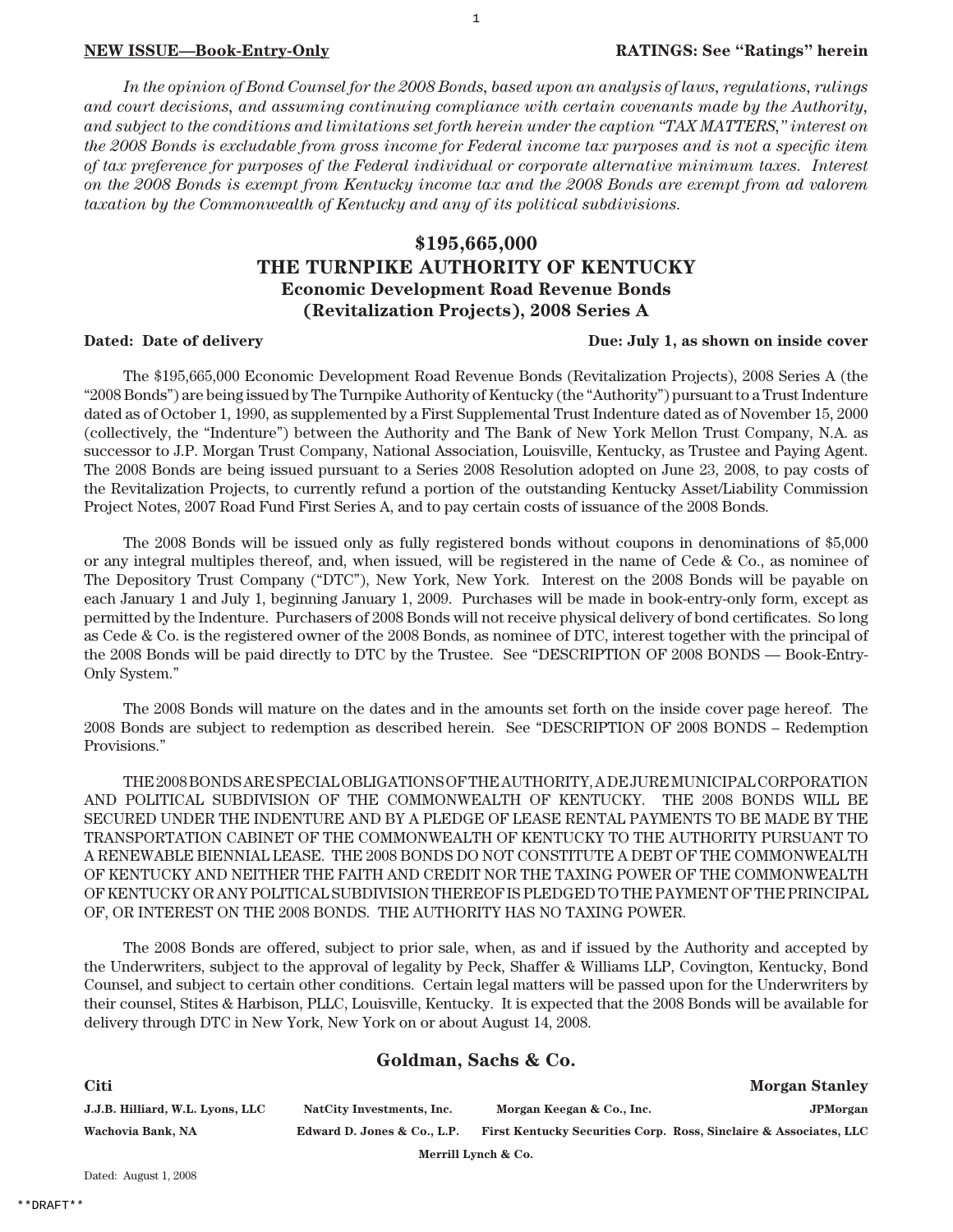# **\$195,665,000 THE TURNPIKE AUTHORITY OF KENTUCKY Economic Development Road Revenue Bonds (Revitalization Projects), 2008 Series A**

# **2008 SERIES A BONDS**

| <b>Maturity</b> | Principal<br><b>Amount</b> | <b>Interest</b><br><b>Rate</b> | Yield   | Price   | $CUSIP+$   |
|-----------------|----------------------------|--------------------------------|---------|---------|------------|
| July 1, 2013    | \$5,660,000                | 3.250%                         | 3.280%  | 99.863  | 491552 SB2 |
|                 | 2,850,000                  | 3.750%                         | 3.280%  | 102.101 | 491552 SC0 |
| July 1, 2014    | 1,880,000                  | 4.000%                         | 3.470%  | 102.794 | 491552 SD8 |
|                 | 6,920,000                  | 5.000%                         | 3.470%  | 108.071 | 491552 SE6 |
| July 1, 2015    | 1,540,000                  | 3.625%                         | 3.630%  | 99.966  | 491552 SF3 |
|                 | 195,000                    | 4.000%                         | 3.630%  | 102.231 | 491552 SG1 |
|                 | 7,490,000                  | 5.000%                         | 3.630%  | 108.271 | 491552 SH9 |
| July 1, 2016    | 560,000                    | 3.750%                         | 3.790%  | 99.726  | 491552 SJ5 |
|                 | 3,340,000                  | 4.000%                         | 3.790%  | 101.415 | 491552 SK2 |
|                 | 5,760,000                  | 5.000%                         | 3.790%  | 108.172 | 491552 SL0 |
| July 1, 2017    | 535,000                    | 3.875%                         | 3.940%  | 99.513  | 491552 SM8 |
|                 | 285,000                    | 4.000%                         | 3.940%  | 100.442 | 491552 SN6 |
|                 | 9,285,000                  | 5.000%                         | 3.940%  | 107.873 | 491552 SP1 |
| July 1, 2018    | 3,655,000                  | 4.000%                         | 4.070%  | 99.431  | 491552 SQ9 |
|                 | 135,000                    | 4.250%                         | 4.070%  | 101.448 | 491552 SR7 |
|                 | 6,810,000                  | 5.000%                         | 4.070%  | 107.499 | 491552 SS5 |
| July 1, 2019    | 1,555,000                  | 4.125%                         | 4.260%  | 98.830  | 491552 ST3 |
|                 | 9,540,000                  | 5.000%                         | 4.260%* | 105.912 | 491552 SU0 |
| July 1, 2020    | 6,635,000                  | 4.250%                         | 4.390%  | 98.710  | 491552 SV8 |
|                 | 5,000,000                  | 5.000%                         | 4.390%* | 104.842 | 491552 SW6 |
| July 1, 2021    | 2,055,000                  | 4.375%                         | 4.500%  | 98.783  | 491552 SX4 |
|                 | 10,110,000                 | 5.000%                         | 4.500%* | 103.947 | 491552 SY2 |
| July 1, 2022    | 375,000                    | 4.500%                         | 4.560%  | 99.383  | 491552 SZ9 |
|                 | 12,385,000                 | 5.000%                         | 4.560%* | 103.463 | 491552 TA3 |
| July 1, 2023    | 510,000                    | 4.500%                         | 4.620%  | 98.714  | 491552 TB1 |
|                 | 12,890,000                 | 5.000%                         | 4.620%* | 102.982 | 491552 TC9 |
| July 1, 2024    | 14,065,000                 | 5.000%                         | 4.680%* | 102.503 | 491552 TD7 |
| July 1, 2025    | 925,000                    | 4.625%                         | 4.740%  | 98.669  | 491552 TE5 |
|                 | 13,845,000                 | 5.000%                         | 4.740%* | 102.027 | 491552 TF2 |
| July 1, 2026    | 15,505,000                 | 5.000%                         | 4.790%* | 101.632 | 491552 TG0 |
| July 1, 2027    | 16,280,000                 | 5.000%                         | 4.820%* | 101.396 | 491552 TH8 |
| July 1, 2028    | 9,680,000                  | 4.800%                         | 4.850%  | 99.361  | 491552 TJ4 |
|                 | 7,410,000                  | 5.000%                         | 4.850%* | 101.161 | 491552 TK1 |

\* Priced to the July 1, 2018 optional redemption date at par.

 $\overline{a}$ 

<sup>+</sup> Copyright© 2007, American Bankers Association. CUSIP data herein are approved by Standard & Poor's CUSIP Service Bureau, a division of the McGraw-Hill Companies, Inc. The CUSIP numbers listed above are being provided solely for the convenience of the Holders of the 2008 Bonds only at a time of issuance of the 2008 Bonds, and the Authority does not make any representation with respect to such numbers or undertake any responsibility for their accuracy now or at any time in the future.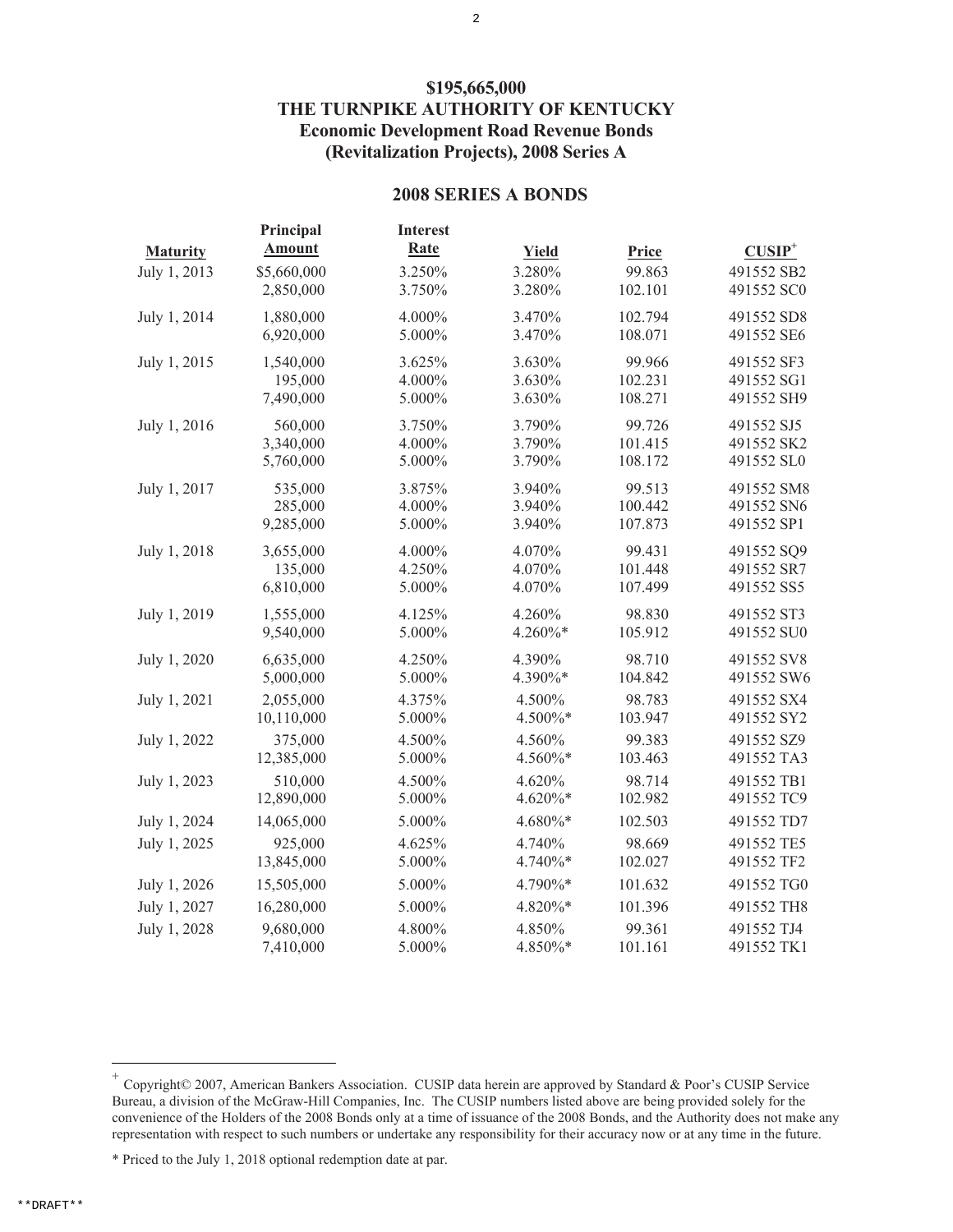This Official Statement does not constitute an offer to sell the 2008 Bonds to any person, or the solicitation of an offer from any person to buy the 2008 Bonds, in any jurisdiction where such offer or such solicitation of an offer to buy would be unlawful. The information set forth herein is provided by the Commonwealth of Kentucky from sources which are believed to be reliable, but it is not guaranteed as to accuracy or completeness and is not to be construed as a representation of the Underwriters. No dealer, salesman or any other person has been authorized to give any information or to make any representation, other than those contained in this Official Statement, in connection with the offering contained herein, and, if given or made, such information or representation must not be relied upon as having been authorized by the Commonwealth of Kentucky or the Underwriters. The information and expressions of opinion contained herein are subject to change without notice, and neither the delivery of this Official Statement nor the sale of any 2008 Bonds shall, under any circumstances, create any implication that there has been no change in the matters described herein since the date hereof. The Official Statement is submitted in connection with the issuance of the 2008 Bonds referred to herein and may not be reproduced or used, in whole or in part, for any other purpose.

THESE SECURITIES HAVE NOT BEEN APPROVED OR DISAPPROVED BY THE SECURITIES AND EXCHANGE COMMISSION OR ANY STATE SECURITIES COMMISSION OR AUTHORITY, NOR HAS SUCH FEDERAL OR ANY STATE COMMISSION OR AUTHORITY PASSED UPON THE ACCURACY OR ADEQUACY OF THIS OFFICIAL STATEMENT. ANY REPRESENTATION TO THE CONTRARY IS A CRIMINAL OFFENSE.

IN CONNECTION WITH THIS OFFERING, THE UNDERWRITERS MAY OVERALLOT OR EFFECT TRANSACTIONS WHICH TEND TO STABILIZE OR MAINTAIN THE MARKET PRICE FOR THE 2008 BONDS ABOVE THE LEVELS WHICH WOULD OTHERWISE PREVAIL. SUCH ACTIVITIES, IF COMMENCED, MAY BE DISCONTINUED AT ANY TIME.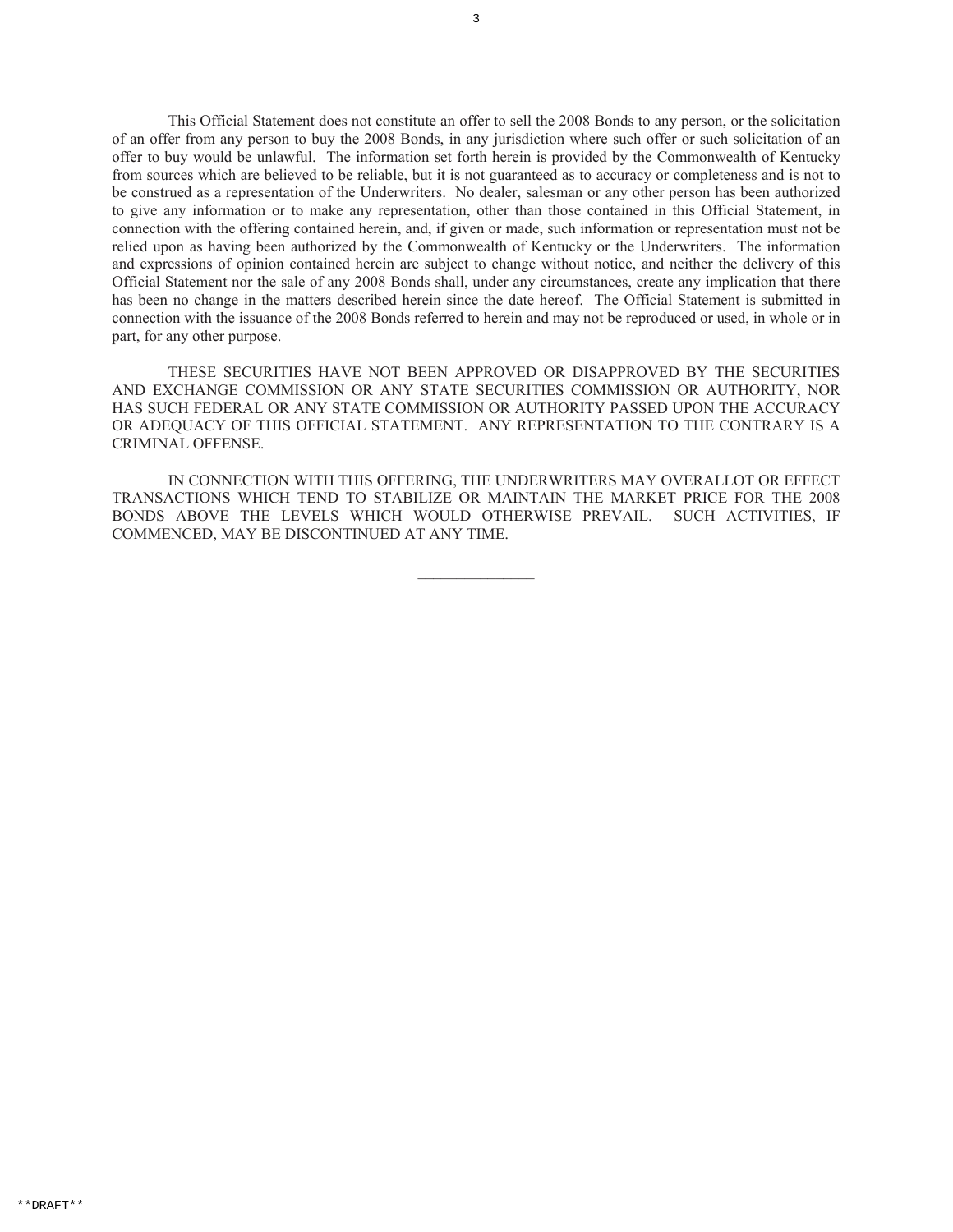# **THE TURNPIKE AUTHORITY OF KENTUCKY**

4

702 Capitol Avenue, Suite 76 Frankfort, Kentucky 40601 Telephone (502) 564-2924

# **MEMBERS OF THE AUTHORITY**

STEVEN L. BESHEAR Governor (Chairman of the Authority)

DANIEL MONGIARDO Lieutenant Governor (Vice Chairman of the Authority)

> JACK CONWAY Attorney General

JONATHAN MILLER Secretary Finance and Administration Cabinet

> JOSEPH W. PRATHER Secretary Transportation Cabinet

O. GILBERT NEWMAN State Highway Engineer

JOHN HINDMAN Secretary Cabinet for Economic Development

# **EXECUTIVE DIRECTOR OF THE AUTHORITY**  EDGAR C. ROSS

**TREASURER OF THE AUTHORITY**  DORIS A. HOWE

**SECRETARY OF THE AUTHORITY**  F. THOMAS HOWARD

# **BOND COUNSEL**

Peck, Shaffer & Williams LLP Covington, Kentucky

**TRUSTEE**  The Bank of New York Mellon Trust Company, N.A. Louisville, Kentucky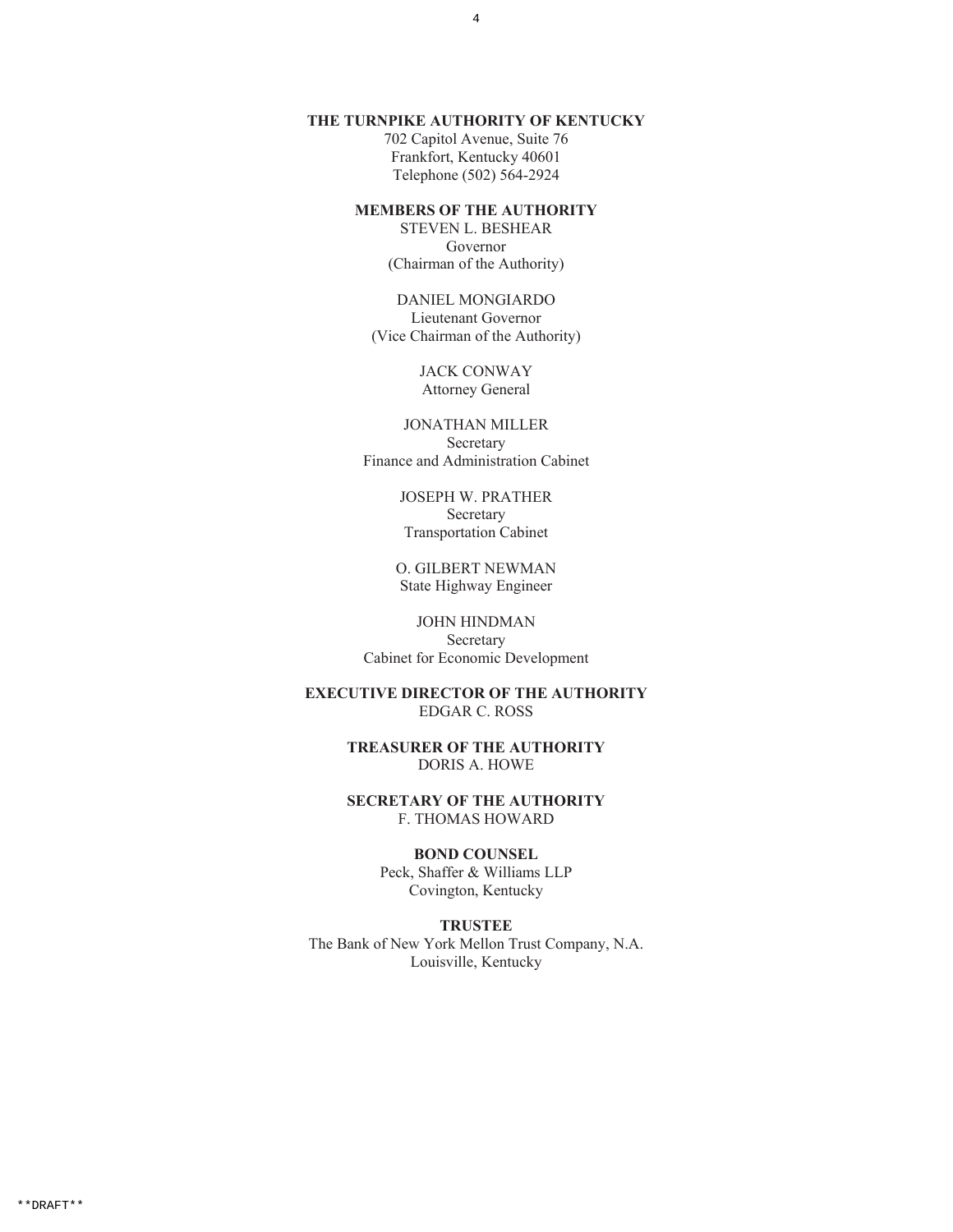# **TABLE OF CONTENTS**

|                                                                                      | Page |
|--------------------------------------------------------------------------------------|------|
|                                                                                      |      |
|                                                                                      |      |
|                                                                                      |      |
|                                                                                      |      |
|                                                                                      |      |
|                                                                                      |      |
|                                                                                      |      |
|                                                                                      |      |
|                                                                                      |      |
|                                                                                      |      |
|                                                                                      |      |
|                                                                                      |      |
|                                                                                      |      |
|                                                                                      |      |
|                                                                                      |      |
|                                                                                      |      |
|                                                                                      |      |
|                                                                                      |      |
|                                                                                      |      |
|                                                                                      |      |
|                                                                                      |      |
|                                                                                      |      |
|                                                                                      |      |
|                                                                                      |      |
|                                                                                      |      |
|                                                                                      |      |
|                                                                                      |      |
|                                                                                      |      |
|                                                                                      |      |
|                                                                                      |      |
|                                                                                      |      |
|                                                                                      |      |
|                                                                                      |      |
| Financial Information Regarding the Commonwealth, the Transportation Cabinet and the |      |
|                                                                                      |      |

 $\rm i$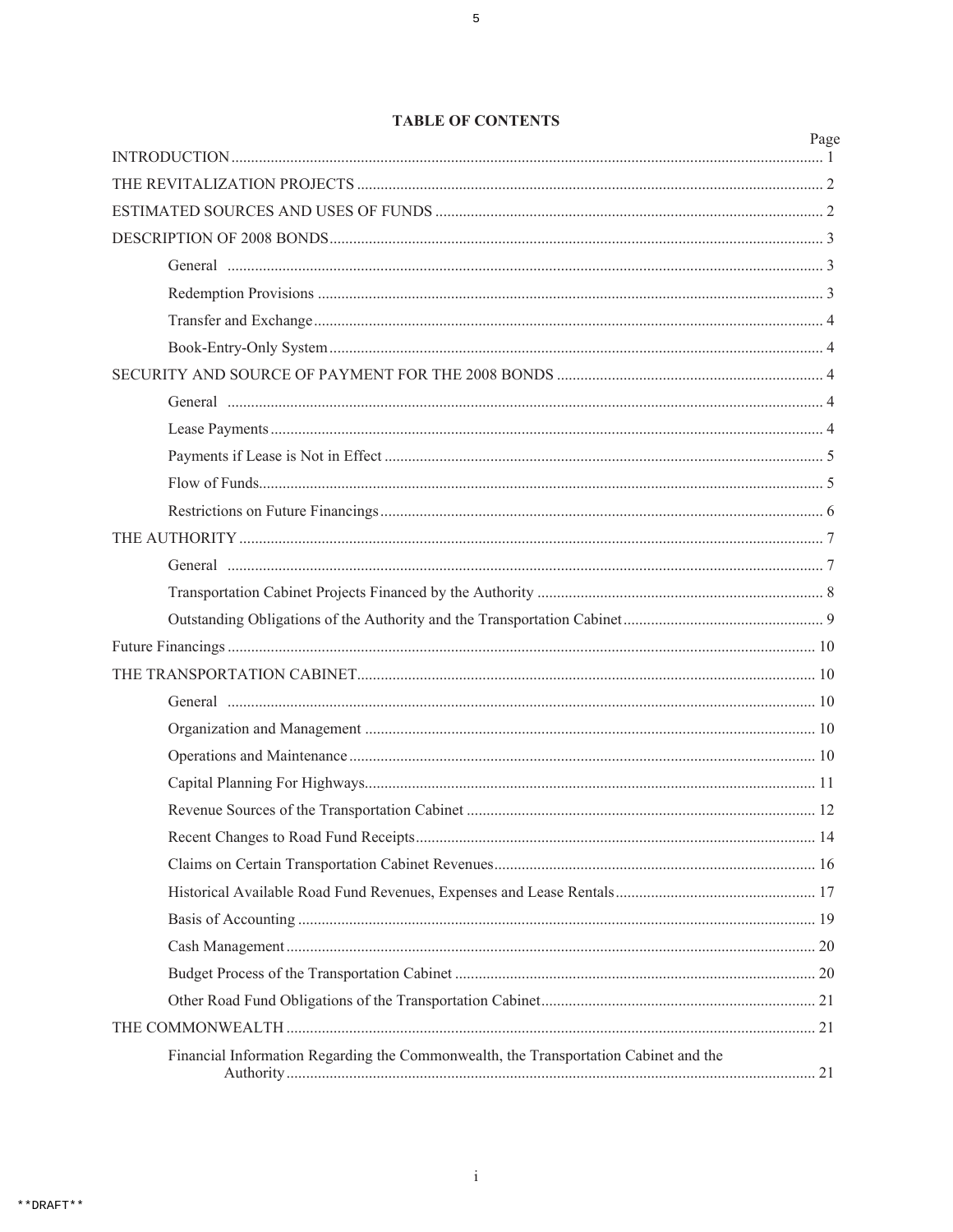$\epsilon$ Certain Financial Information Incorporated by Reference; Availability from NRMSIRs and the DEBT INFORMATION PERTAINING TO THE **APPENDIX A** 

BOOK-ENTRY-ONLY SYSTEM C-1

 $\overline{\mathbf{u}}$ 

**APPENDIX B** 

**APPENDIX C** 

**APPENDIX D**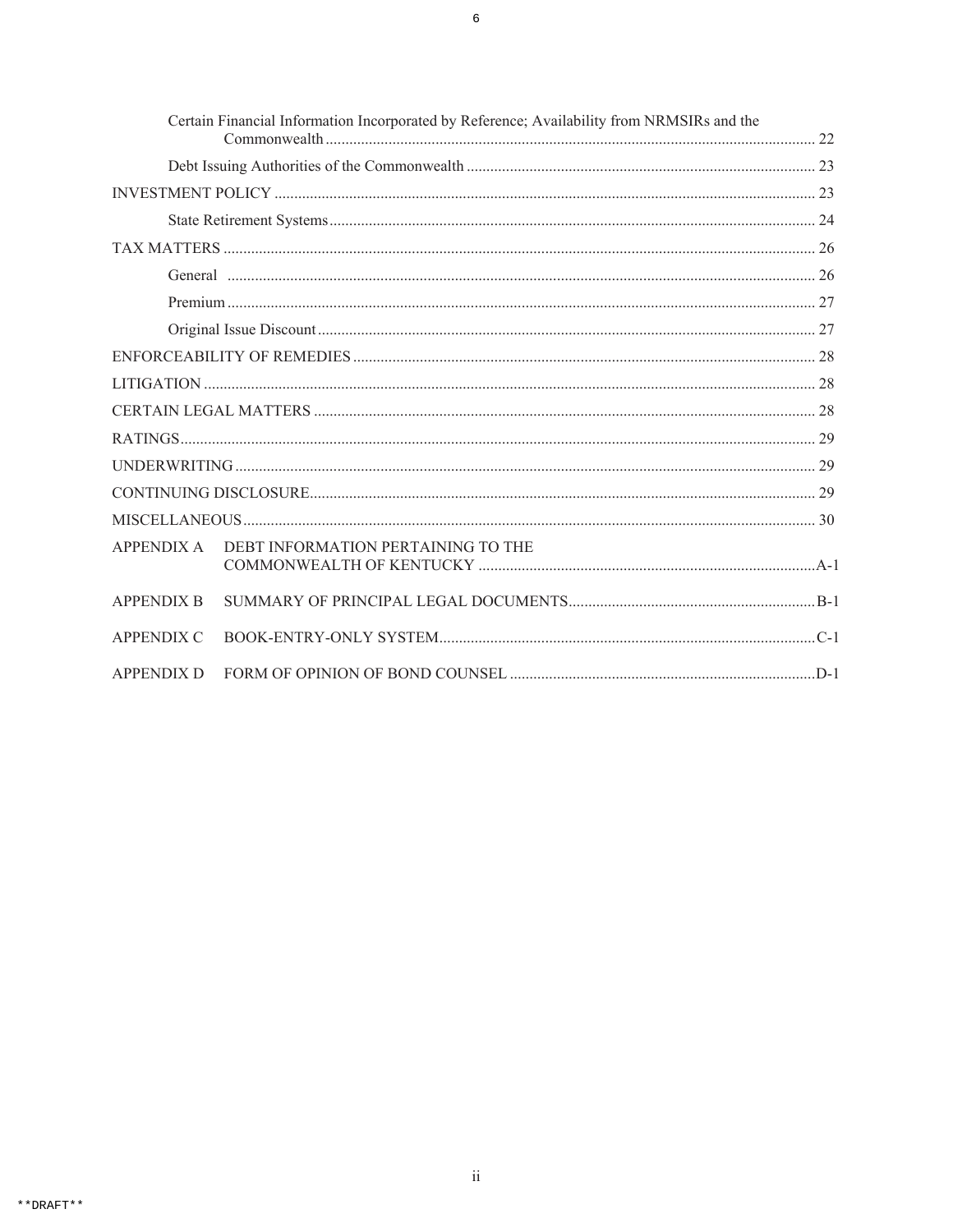# **OFFICIAL STATEMENT**

7

# **\$195,665,000 The Turnpike Authority of Kentucky Economic Development Road Revenue Bonds (Revitalization Projects), 2008 Series A**

# **INTRODUCTION**

This Official Statement of The Turnpike Authority of Kentucky (the "Authority") and the Transportation Cabinet of the Commonwealth of Kentucky (the "Transportation Cabinet") is provided to furnish certain information with respect to the Authority's \$195,665,000 aggregate principal amount of Economic Development Road Revenue Bonds (Revitalization Projects), 2008 Series A (the "2008 Bonds").

The 2008 Bonds are being issued pursuant to Chapter 175 of the Kentucky Revised Statutes, as amended (the "Act") and a Trust Indenture dated as of October 1, 1990, as supplemented by a First Supplemental Trust Indenture dated as of November 15, 2000 (collectively, the "Indenture"), between the Authority and The Bank of New York Mellon Trust Company, N.A., as successor to J.P. Morgan Trust Company, National Association, Louisville, Kentucky, as trustee (the "Trustee"). The 2008 Bonds are being issued pursuant to a resolution of the Authority adopted on June 23, 2008 (the "Series 2008 Resolution").

The 2008 Bonds are being issued to: (i) pay a portion of the costs of certain additional public highway projects which, together with all other highway projects funded under the Indenture, constitute "Revitalization Projects", (ii) currently refund a portion of the outstanding Kentucky Asset/Liability Commission Project Notes, 2007 Road Fund First Series A (the "Prior Notes") and (iii) pay certain costs of issuance of the 2008 Bonds. The Revitalization Projects comprise a portion of the economic development road system of the Commonwealth of Kentucky (the "Commonwealth"), within the meaning of the Act, and together with all other projects financed with the proceeds of Economic Development Road Bonds, comprise the economic development road "system" described under the Indenture (the "System"). For additional information, see "THE REVITALIZATION PROJECTS" and "THE AUTHORITY — Transportation Cabinet Projects Financed by the Authority — *Economic Development Road Projects; Revitalization Projects*.*"* 

Pursuant to an Economic Development Road Revenue (Revitalization Projects) Agreement dated as of October 1, 1990, between the Authority and the Transportation Cabinet, which has been supplemented by a First Supplemental Agreement, dated as of October 1, 1992; a Second Supplemental Agreement, dated as of April 1, 1993; a Third Supplemental Agreement, dated as of April 1, 1995; a Fourth Supplemental Agreement, dated as of April 1, 1999; a Fifth Supplemental Agreement, dated as of February 1, 2001; a Sixth Supplemental Agreement dated as of March 1, 2001; a Seventh Supplemental Agreement dated as of May 1, 2004; an Eighth Supplemental Agreement dated as of April 1, 2005; a Ninth Supplemental Agreement dated as of March 1, 2006 and a Tenth Supplemental Agreement dated as of September 1, 2007 (collectively, the "Agreement"), the Authority has agreed to lease the System to the Transportation Cabinet under an Economic Revenue (Revitalization Projects) Lease, dated as of October 1, 1990, which has been supplemented by a First Supplemental Lease, dated as of October 1, 1992; a Second Supplemental Lease, dated as of April 1, 1993; a Third Supplemental Lease, dated as of April 1, 1995; a Financing/Fourth Supplemental Lease Agreement dated as of October 1, 1999, which has been amended by a First Amendment to Financing/Fourth Supplemental Lease Agreement, dated as of November 15, 2000; a Fifth Supplemental Lease, dated as of February 1, 2001; a Sixth Supplemental Lease, dated as of March 1, 2001; a Financing/Seventh Supplemental Lease Agreement dated as of May 1, 2004; an Eighth Supplemental Lease dated as of April 1, 2005; a Ninth Supplemental Lease Agreement dated as of March 1, 2006, and a Financing/Tenth Supplemental Lease Agreement dated as of September 1, 2007 which has been amended by a First Amendment to Financing/Tenth Supplemental Lease Agreement, dated as of August 1, 2008 (collectively, the "Lease") for a biennial period ending June 30, 2010, with biennial renewal options.

The Lease requires the Transportation Cabinet to make rental payments to the Authority at the times and in the amounts required by the Indenture to pay principal of and interest on the Economic Development Road Revenue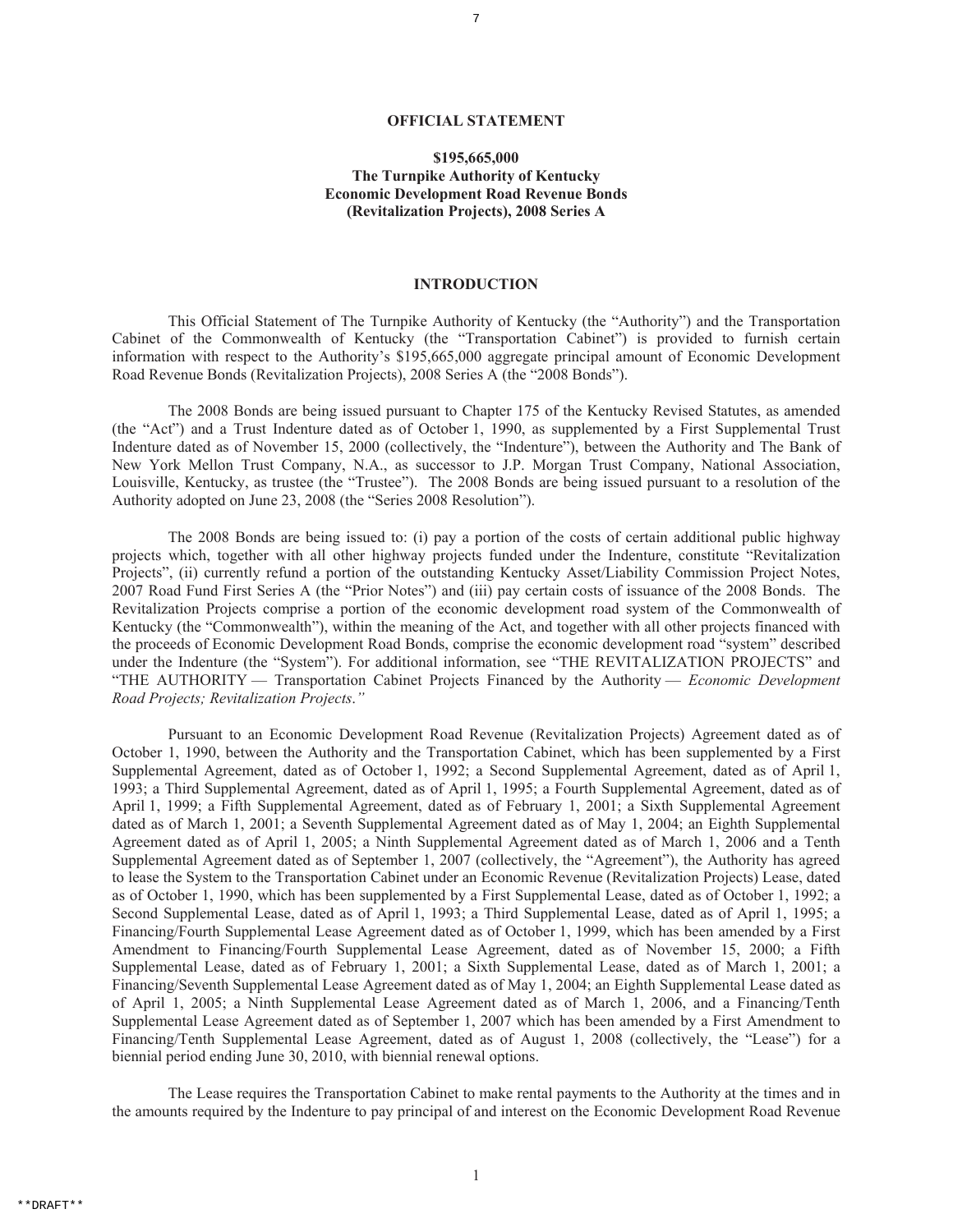Bonds (Revitalization Projects) to become due during the biennial period. See "SECURITY AND SOURCE OF PAYMENT FOR THE 2008 BONDS — Lease Payments" and APPENDIX B — "SUMMARY OF PRINCIPAL LEGAL DOCUMENTS — The Lease." Although the Lease has been renewed for the biennial period ending June 30, 2010, the Transportation Cabinet is under no obligation to renew the Lease for any subsequent biennial period. The Lease provides for automatic renewals for each ensuing biennial term unless the Authority receives written notice, as provided in the Lease, of the Transportation Cabinet's election not to renew the Lease. If the Lease is not renewed and the rentals thereunder are not received, the Authority does not expect that it will have revenues sufficient to pay the principal of, and interest on, the Economic Development Road Revenue Bonds (Revitalization Projects), including the 2008 Bonds. See "SECURITY AND SOURCE OF PAYMENT FOR THE 2008 BONDS — Payments if Lease is Not in Effect."

Additional Bonds may be issued on a parity with the 2008 Bonds upon compliance with restrictions contained in the Indenture and the Lease. See "SECURITY AND SOURCE OF PAYMENT FOR THE 2008 BONDS — Restrictions on Future Financings."

Descriptions of the 2008 Bonds, the security therefor, the Indenture, the Lease and the Agreement are included in this Official Statement. Such descriptions and summaries do not purport to be comprehensive or definitive. All references herein to such agreements and documents are qualified in their entirety by reference thereto. Terms not defined herein shall have the meanings given them in APPENDIX B — "SUMMARY OF PRINCIPAL LEGAL DOCUMENTS — Certain Definitions."

# **THE REVITALIZATION PROJECTS**

Proceeds of the 2008 Bonds will be used to pay the costs of certain additions and improvements to the Kentucky Economic Development Road System (Revitalization Projects). The Lease provides that, upon issuance of 2008 Bonds by the Authority, such Revitalization Projects will be leased to the Authority and represent a portion of the \$350,000,000 in Economic Development Road Bonds authorized by the 2006 General Assembly for issuance by the Authority. See "THE TRANSPORTATION CABINET – Capital Planning for Highways" herein.

# **ESTIMATED SOURCES AND USES OF FUNDS**

The following table sets forth the estimated sources and uses of funds in connection with the issuance of the 2008 Bonds.

Sources:

| Par Amount                                                   | 195,665,000.00 |
|--------------------------------------------------------------|----------------|
| Net Original Issuance Premium                                | 6,030,036.10   |
| <b>TOTAL SOURCES</b>                                         | 201,695,036.10 |
| Uses:                                                        |                |
| Deposit to the Construction Fund                             | 100,495,000.00 |
| Deposit to Note Payment Fund (KY Asset/Liability Commission) | 100,000,000.00 |
| Costs of Issuance (including Underwriters' Discount)         | 1,200,036.10   |
| <b>TOTAL USES</b>                                            | 201,695,036.10 |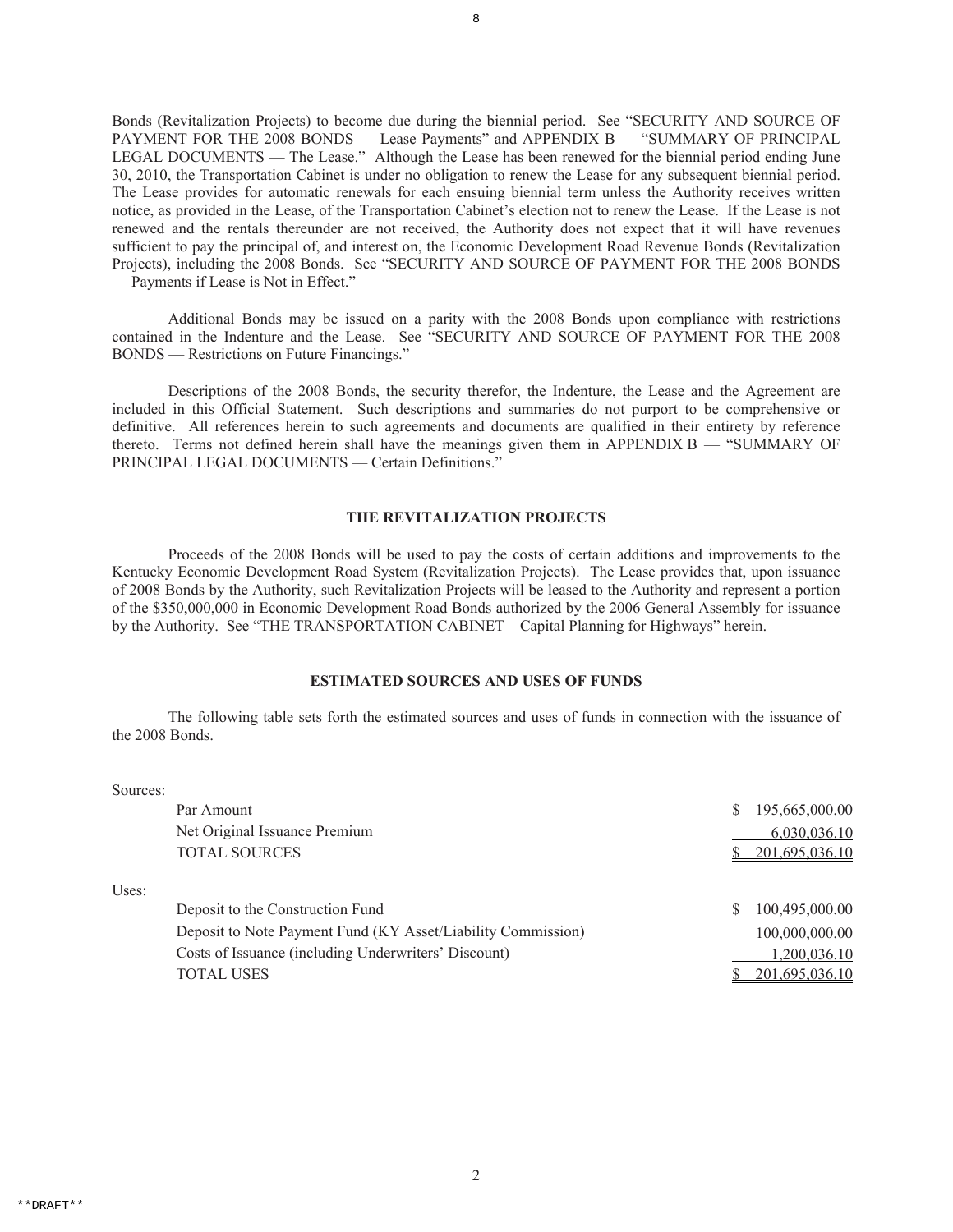# **DESCRIPTION OF 2008 BONDS**

9

#### **General**

The 2008 Bonds will be dated their date of delivery, will be fully registered, without coupons, will be issued in the denominations of \$5,000 or any integral multiple thereof, will bear interest at the rate, payable semiannually on January 1 and July 1 of each year (each an "Interest Payment Date"), commencing January 1, 2009, and will mature on the dates and in the amounts set forth on the inside cover of this Official Statement. The 2008 Bonds will be initially registered in the name of and held by Cede & Co., as nominee of The Depository Trust Company, New York, New York ("DTC"). Purchases of beneficial interests from DTC in the 2008 Bonds will be made in book-entry-only form (without certificates). So long as DTC or its nominees is the registered owner of the 2008 Bonds, payment of the principal of and interest on the 2008 Bonds will be made directly by the Trustee by wire transfer of funds to Cede & Co., as nominee for DTC. Disbursement of such payments to the participants of DTC (the "DTC Participants") will be the sole responsibility of DTC, and the ultimate disbursement of such payments to the Beneficial Owners, as defined herein, of the 2008 Bonds will be the responsibility of the DTC Participants and the Indirect Participants, as defined herein. See "Book-Entry-Only System" under this caption and "APPENDIX C – Book-Entry-Only System."

If the book-entry-only system through DTC is discontinued, principal of the 2008 Bonds will be payable at such office within the United States as shall be designated from time to time by the Trustee (the "Payment Office") upon the presentation and surrender thereof. Except as described below, payment of interest on the 2008 Bonds will be made on each Interest Payment Date to the person appearing on the registration books of the Trustee as the registered owner thereof at the close of business on the fifteenth day of the month preceding the Interest Payment Date by check or draft mailed to such registered owner at the owner's address as it appears on such registration books. Upon request to the Trustee by a registered owner of not less than \$1,000,000 in aggregate principal amount of 2008 Bonds, interest on such Bonds will be paid to such registered owner by wire transfer to the account within the United States specified by such registered owner.

# **Redemption Provisions**

Optional Redemption. The 2008 Bonds maturing on and after July 1, 2019 are subject to redemption prior to maturity in whole or in part, in the amount of \$5,000 or integral multiples thereof, on any date on or after July 1, 2018 at the redemption prices equal to 100% of principal amount redeemed plus accrued interest to the redemption date.

Notice and Procedure for Redemption. Notice of call for any redemption of the 2008 Bonds identifying the 2008 Bonds or portions thereof to be redeemed, the date fixed for redemption and the places where the amounts due upon that redemption are payable, will be given by the Trustee on behalf of the Authority, by mailing a copy of the redemption notice, at least 30 days prior to the date fixed for redemption, to the Holders of the 2008 Bonds to be redeemed as shown on the bond register for those 2008 Bonds at the close of business on the  $15<sup>th</sup>$  day preceding such mailing, at the address then appearing on the bond register; provided that failure to receive notice, or any defect in that notice as to any 2008 Bonds, will not affect the validity of the proceedings for the redemption of any other 2008 Bond. So long as the 2008 Bonds remain in Book-Entry Form, the Trustee will send the notice to the Depository, currently DTC, or its nominee. Any failure of the Depository to notify any Direct or Indirect Participant, or of any Direct or Indirect Participant to notify the Book-Entry Interest Owner of any such notice, will not affect the validity of the redemption of the 2008 Bonds.

If less than all of the 2008 Bonds are to be called for redemption, the Authority will determine the maturities of the 2008 Bonds to be redeemed. If less than all of the 2008 Bonds of a single maturity are to be redeemed, the selection of the 2008 Bonds to be redeemed, or portions thereof in the amounts of \$5,000 or any integral multiple thereof, will, so long as the 2008 Bonds remain in Book-Entry Form, be made by the Depository and the Participants (currently by way of a lottery process), and otherwise will be made at random by the Trustee, in such manner as the Trustee, in its discretion, may determine.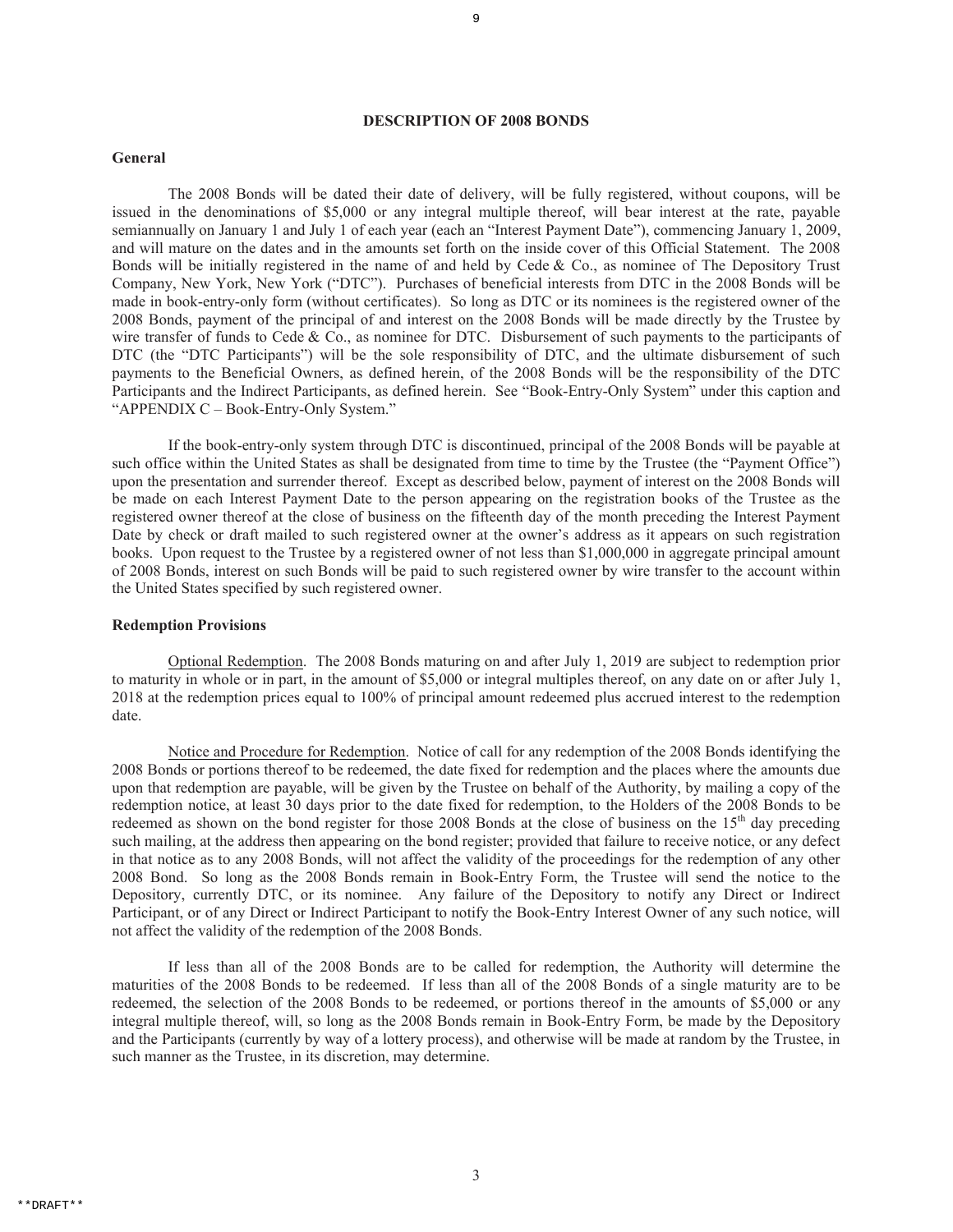# **Transfer and Exchange**

The 2008 Bonds may be transferred only upon the registration books of the Trustee upon surrender thereof to the Trustee together with an assignment duly executed by the registered owner or the owner's attorney or legal representative in form satisfactory to the Trustee. Upon any such registration of transfer, new 2008 Bonds will be delivered, registered in the name of the transferee, of any denomination authorized by the respective Indenture, in an aggregate principal amount equal to the principal amount (or maturity amount) of the 2008 Bonds being transferred, of the same maturity and bearing interest at the same rate.

The 2008 Bonds, upon surrender thereof at the Payment Office, together with an assignment duly executed by the registered owner or the owner's attorney or legal representative in form satisfactory to the Trustee, may, at the option of the registered owner thereof, be exchanged for an equal aggregate principal amount of 2008 Bonds of the same maturity, bearing interest at the same rate, of any denomination authorized by the Indenture, and in the same form as the 2008 Bonds surrendered for exchange.

#### **Book-Entry-Only System**

The 2008 Bonds initially will be issued solely in book-entry form to be held in the book-entry-only system maintained by The Depository Trust Company ("DTC"), New York, New York. So long as such book-entry-only system is used, only DTC will receive or have the right to receive physical delivery of 2008 Bonds and, except as otherwise provided herein with respect to tenders of beneficial ownership interests by Beneficial Owners, as defined in APPENDIX C, will not be or be considered to be, and will not have any rights as, owners or holders of the 2008 Bonds under the Indenture and the Series 2008 Resolution. For additional information about DTC and the bookentry-only system see "APPENDIX C – Book-Entry-Only System." DTC will act as securities depository for the 2008 Bonds. The 2008 Bonds will be issued as fully-registered securities registered in the name of Cede & Co. (DTC's partnership nominee). One fully-registered 2008 Bond certificate will be issued for each maturity of each series of the 2008 Bonds, each in the aggregate principal amount of such maturity, and will be deposited with DTC.

# **SECURITY AND SOURCE OF PAYMENT FOR THE 2008 BONDS**

#### **General**

Subject only to the provisions of the Indenture permitting the application of such money for the purposes and on the terms and conditions set forth therein, pursuant to the Indenture, the Authority pledges for the payment of principal of and interest on the 2008 Bonds, the Revenues of the System and all funds and accounts established pursuant to the Indenture. "Revenues" means all rental, monies and other revenues derived from the Lease and, during such times as the Lease is not in effect, motor fuel taxes and surtaxes derived from motor fuels consumed on the System not directed by law or previous binding contract to be applied to uses other than payment of the principal of and interest on the Bonds, and any other revenues derived from time to time by the Authority from its ownership or operation of the System which can legally be applied to payment of the Bonds. The Authority does not expect the collections of such motor fuel taxes will be sufficient to pay debt service on the 2008 Bonds during any period that the Lease is not renewed. Further, the General Assembly of Kentucky is free to alter or repeal any or all of such motor fuel taxes. In addition, the Transportation Cabinet has also entered into leases with the Kentucky Asset/Liability Commission with respect to the Prior Notes. The Transportation Cabinet has also entered into leases with the State Property and Buildings Commission (the "SPBC") requiring payments from the Commonwealth's Road Fund, having terms that are similar to the Lease, but without any pledge of revenues derived from the System.

#### **Lease Payments**

The Transportation Cabinet is required under the Lease to make rental payments to the Authority at the times and in the amounts required by the Indenture for deposit in the Bond Service Account of the Bond Fund created under the Indenture (other than by reason of a declaration of acceleration of the Economic Development Road Revenue Bonds (Revitalization Projects). Pursuant to the Indenture, monies in the Bond Service Account are to be applied solely to pay principal of and interest on the Economic Development Road Revenue Bonds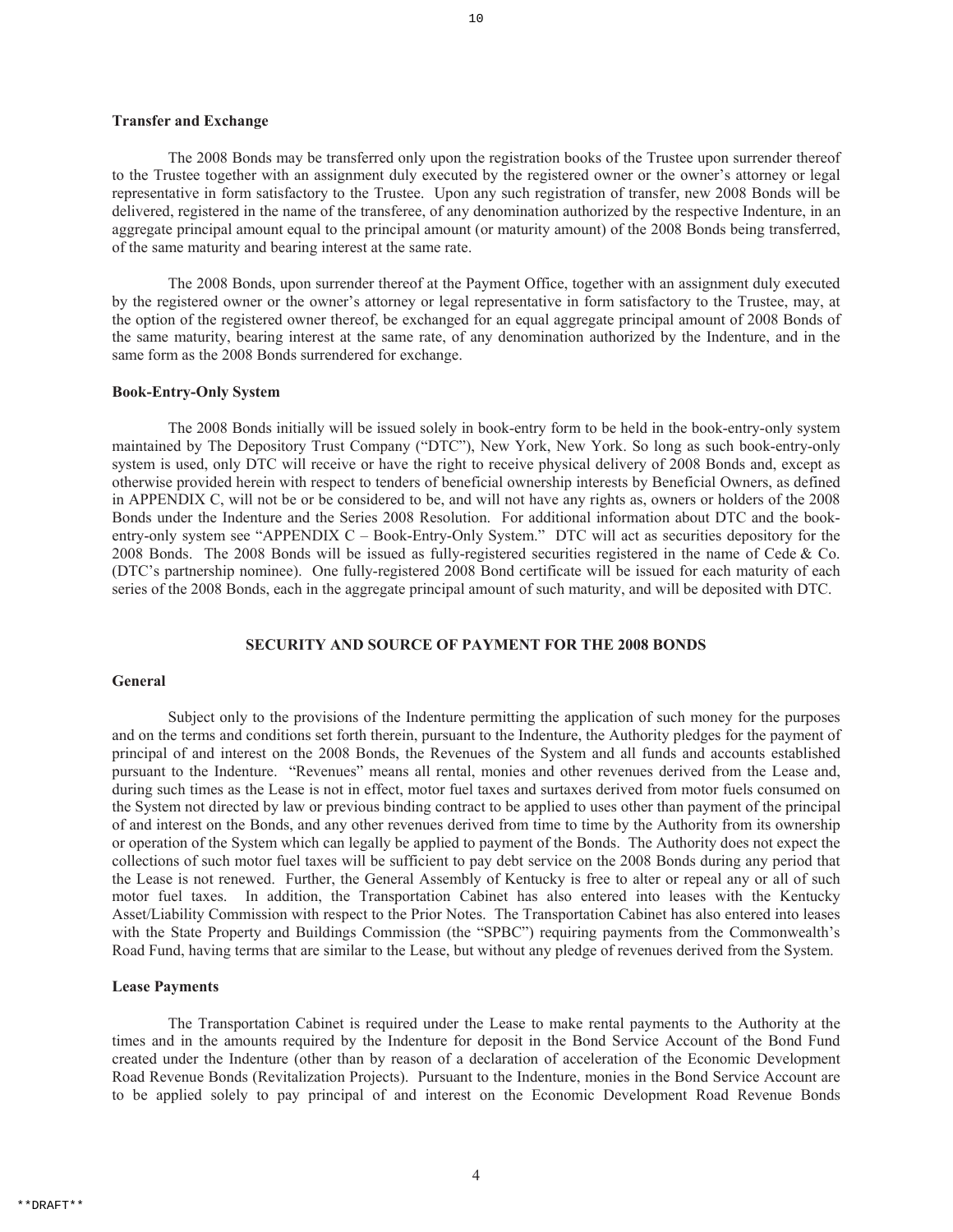(Revitalization Projects), including the 2008 Bonds. The rental payments under the Lease may be increased at the discretion of the Transportation Cabinet for certain administrative and other expenses of the Authority with respect to the System, for maintenance, operation, repair, renewal or replacement of the System or any portion thereof, or to redeem Economic Development Road Revenue Bonds (Revitalization Projects). See APPENDIX B — "SUMMARY OF PRINCIPAL LEGAL DOCUMENTS — The Lease."

The current term of the Lease ends June 30, 2010. While the Lease has been renewed for the biennial period ending June 30, 2010, the Transportation Cabinet is under no obligation to renew the Lease for successive biennial periods. The Lease provides for automatic renewals for each ensuing biennial term unless the Authority receives written notice on or before the last working day in April prior to the beginning of each biennial term of the Transportation Cabinet's election not to renew the Lease. Pursuant to the Act, the Lease provides that any renewal of the Lease is a general obligation of the Transportation Cabinet, payable not only from revenues of the System, but also from any other funds of the Transportation Cabinet not required by law or previous binding contract to be devoted to other purposes. See "THE TRANSPORTATION CABINET — Revenue Sources of the Transportation Cabinet" and "THE TRANSPORTATION CABINET — Claims on Certain Transportation Cabinet Revenues." Such other funds of the Transportation Cabinet are derived primarily from funds deposited in the Road Fund which are required by the Constitution of the Commonwealth to be devoted only to highway purposes, and are described in the Constitution as "excise or license taxation relating to gasoline and other motor fuels" and "fees, excise or license taxation relating to registration, operation or use of vehicles on public highways." See "THE TRANSPORTATION CABINET — Revenue Sources of the Transportation Cabinet."

The 2008 Budget Act includes amounts sufficient to meet the rental payments under the Lease, and therefore to meet the debt service requirements of the 2008 Bonds, through June 30, 2010.

*The Transportation Cabinet is under no obligation to renew the Lease for future biennial periods after the biennial period ending June 30, 2010. If the Lease is not renewed, the Authority does not expect that Revenues will be sufficient to pay the debt service on the Economic Development Road Revenue Bonds (Revitalization Projects), including the 2008 Bonds. The Economic Development Road Revenue Bonds (Revitalization Projects), including the 2008 Bonds, are payable solely from and secured by a pledge of rental payments under the Lease and are not secured by any lien on, or interest in, the projects constituting the System. See "Payments if Lease is Not in Effect" below. Further, in order to balance the budget of the Commonwealth, the Governor may limit spending by Commonwealth departments, including the Transportation Cabinet, and reduce appropriations previously made by the Kentucky General Assembly, including appropriations for rental payments under the Lease. Failure of the Transportation Cabinet to receive such appropriations could have an adverse effect on or preclude the Authority's ability to pay the principal of and interest on the 2008 Bonds.* 

# **Payments if Lease is Not in Effect**

5

In the event that the Lease is not renewed, the Transportation Cabinet will immediately be liable for the balance (if any) of rentals due in the current biennial term of the Lease; and, during any period when the Lease is not in effect, the Transportation Cabinet must collect from the Commonwealth and pay over to the Authority motor fuel taxes and surtaxes collected by the Commonwealth on gasoline and other motor fuels consumed on the System not directed by law or previous binding contract to be applied to uses other than payment of the principal of and interest on the Bonds.

The Authority has covenanted in the Indenture that, during any period that the Lease is not in effect, it will take all such actions as may be reasonably necessary, giving due consideration to the anticipated expenses in taking such action, to collect such motor fuel taxes and surtaxes from the Commonwealth, to facilitate the reasonable determination of the amount of gasoline and other motor fuels so consumed, and to deposit any such amounts collected in the Revenue Fund created under the Indenture.

# **Flow of Funds**

Pursuant to the Indenture, a Construction Fund, a Revenue Fund and a Bond Fund are created. Four accounts are created in the Bond Fund: a Capitalized Interest Account, a Bond Service Account, a Redemption Account and a Rebate Account. The Authority has covenanted in the Indenture that, so long as the Lease is in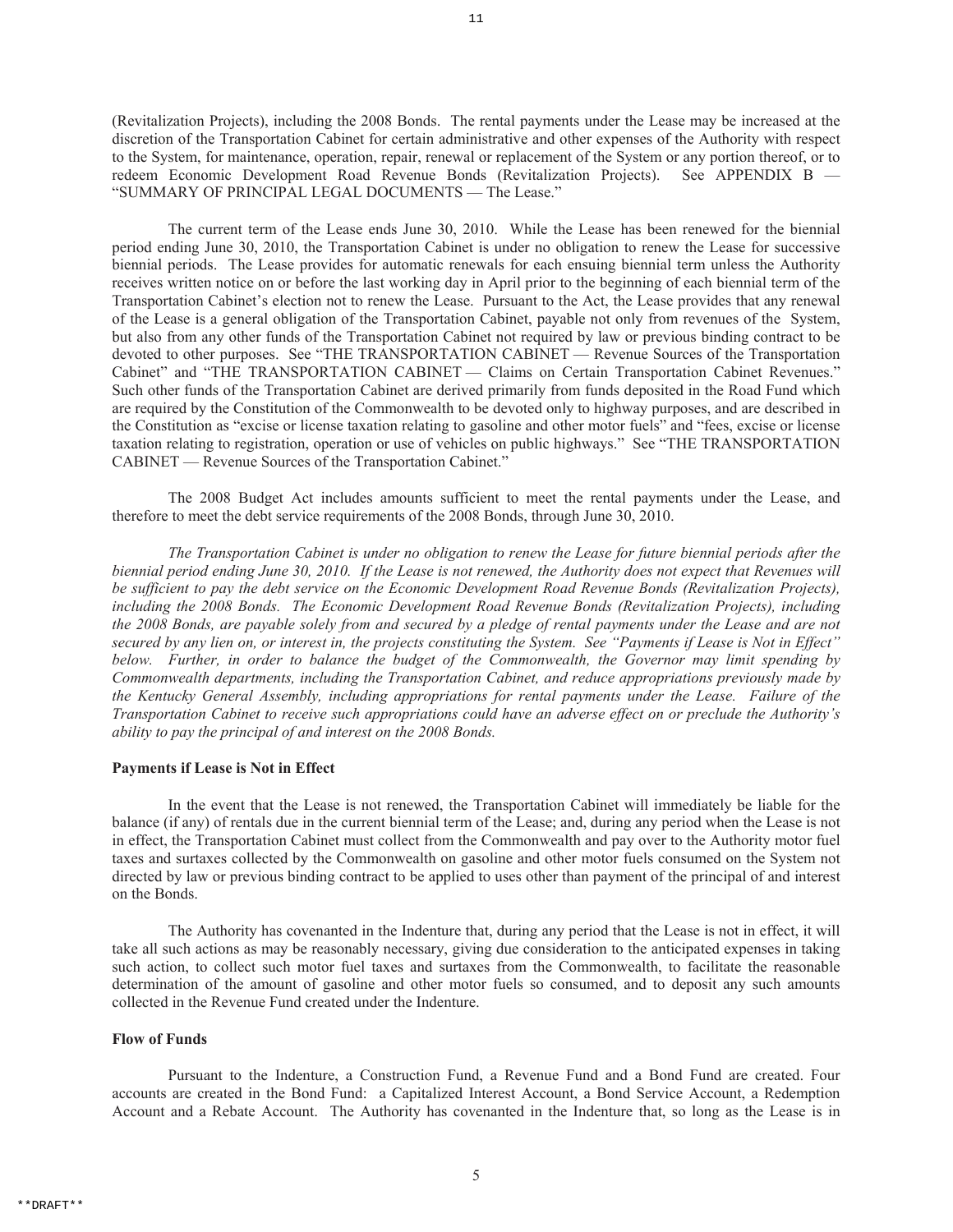effect, it will cause all rentals paid by the Transportation Cabinet to the Authority under the Lease to be deposited in the Revenue Fund. The Trustee will withdraw from the Revenue Fund, to the extent monies are available therein, and, not later than each Interest Payment Date, will deposit to the credit of the following accounts in the following order and amounts:

(a) To the Bond Service Account of the Bond Fund, first, an amount, if any, which, when added to any amount on deposit therein and available for such purpose, will equal the amount required for interest on the Outstanding Bonds, including the 2008 Bonds, payable on the next Interest Payment Date, and, second, the amount, if any, necessary to make the amount in the Bond Service Account equal to the principal of all Bonds, including the 2008 Bonds, maturing on the next Interest Payment Date and the Amortization Requirement, less certain credits described in the Indenture; and

(b) To the Redemption Account, to the extent available after making the deposits required under clause (a) above, an amount equal to the amount included in the most recent rental payment for deposit into the Redemption Account; and

(c) To the Authority, to the extent available after making the deposits required under clauses (a) and (b) above, an amount equal to the amount determined by the Authority and concurred with by the Transportation Cabinet required in the next six-month period for administrative and other expenses of the Authority with respect to the System, including repairs and maintenance of the System to the extent not directly paid by the Transportation Cabinet; and

(d) To the Authority, the balance of the sum remaining in the Revenue Fund after making the deposits required by clauses (a) through (c) above, to be used for any lawful purposes.

During any period when the Lease is not in effect, on a monthly basis, the Trustee will withdraw from the Revenue Fund an amount equal to the amount of all monies held to the credit of the Revenue Fund on the last day of the preceding month, less an amount determined by resolution of the Authority (concurred with by the Trustee) required in the current month and the next month for administrative and other expenses of the Authority with respect to the System, and deposit the same first to the credit of the Bond Service Account of the Bond Fund in the amounts described above, and then the balance, if any, to the Redemption Fund.

Amounts on deposit in the Bond Service Account of the Bond Fund will be applied solely to pay principal of (including the Amortization Requirement, if any) and interest on the Bonds; amounts on deposit in the Redemption Account will be used to optionally redeem or purchase Bonds (see "DESCRIPTION OF THE 2008 BONDS — Redemption Provisions"); and amounts on deposit in the Rebate Fund will be used to pay any required rebate to the United States Government, all as further described in the Indenture. See APPENDIX B — "SUMMARY OF PRINCIPAL LEGAL DOCUMENTS — The Indenture." With respect to the 2008 Bonds, no amounts will be deposited in the Capitalized Interest Account of the Bond Fund for purposes of paying interest on the 2008 Bonds.

# **Restrictions on Future Financings**

*Restrictions in the Lease*. The Lease imposes a restriction on any future financings by the Transportation Cabinet of road projects under the Act, including toll road, resource recovery road and economic development road projects, including Revitalization Projects. The Transportation Cabinet covenants in the Lease not to enter into leases with respect to such future financings unless there is filed with the Trustee a certificate of the chief accounting officer of the Transportation Cabinet stating that "Adjusted Revenues" (as defined below) are at least 2.0 times "Maximum Annual Debt Service" (as defined below). Similar covenants are contained in agreements and leases relating to the Authority's Resource Recovery Road Revenue Bonds, Toll Road Revenue Bonds and other Economic Development Road Bonds described in this Official Statement. See "THE AUTHORITY — Transportation Cabinet Projects Financed by the Authority."

"Adjusted Revenues" means the aggregate of all amounts credited to the Road Fund for any 12 consecutive of the preceding 18 months, excluding (a) proceeds of obligations for borrowed money and (b) amounts required by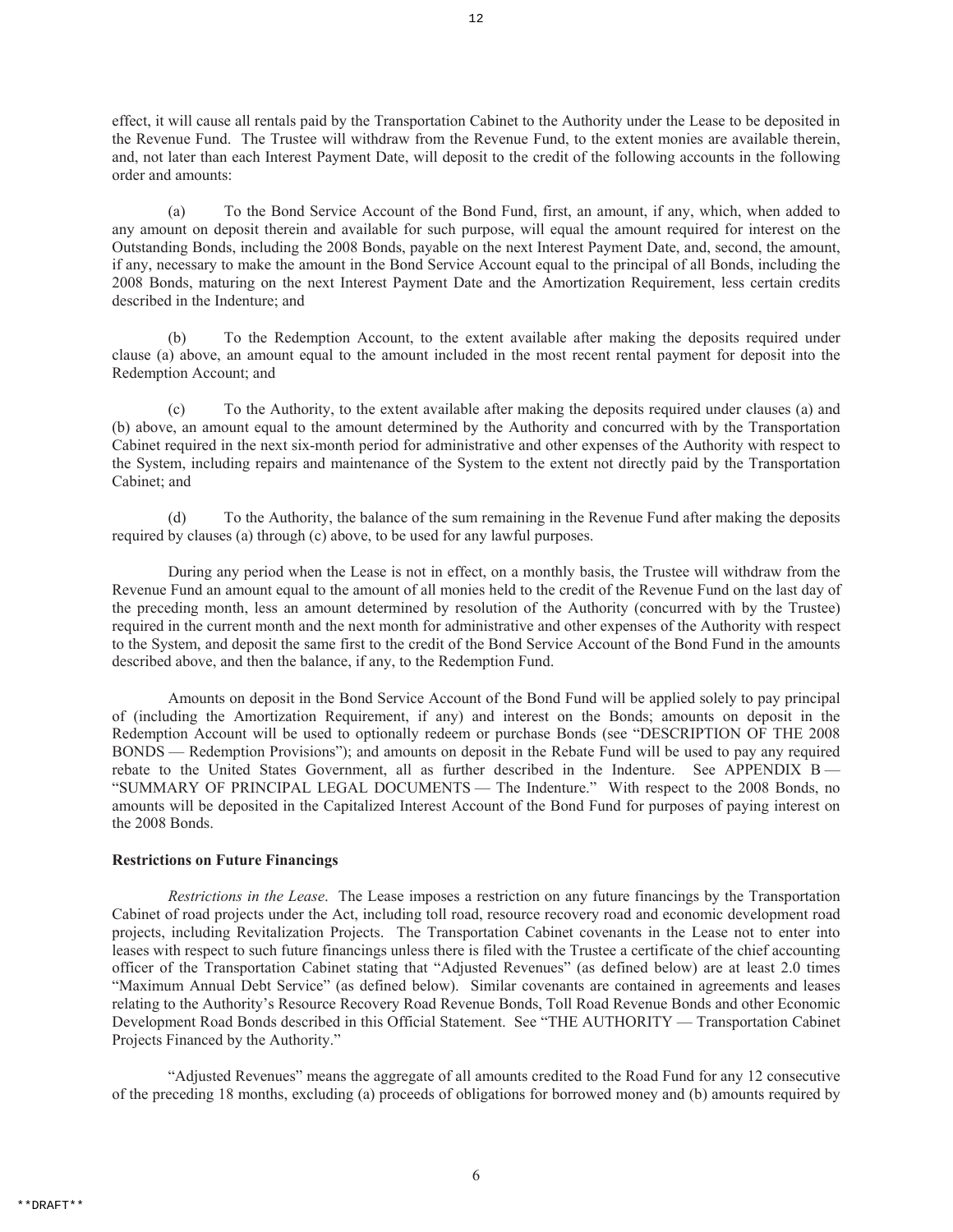law (excluding appropriations law) to be used for purposes other than for debt service on obligations for borrowed money payable from the Road Fund or for rentals on leases entered into by the Transportation Cabinet pursuant to the Act. In calculating Adjusted Revenues, if there is in effect at the date of such calculation any change in the rate or charge at which any tax or fee included in Adjusted Revenues is levied or any new tax or fee which is to be credited to the Road Fund, it is to be assumed that such new rate, charge, tax or fee was in effect at all times and the amounts credited to the Road Fund are to be adjusted to reflect the amounts which would have been credited had such rate, charge, tax or fee been in effect at all times.

"Maximum Annual Debt Service" means the sum of all amounts required to be paid from the Road Fund during any single Fiscal Year commencing after the date of such calculation, or set aside during such Fiscal Year for payment of debt service on each outstanding obligation for borrowed moneys, and that portion of rentals required to pay debt service under each lease in effect on such date entered into by the Transportation Cabinet pursuant to the Act. In calculating Maximum Annual Debt Service it is to be assumed that (i) the new lease into which the Transportation Cabinet proposes to enter is in effect, (ii) the obligations for borrowed money proposed to be issued at the time of execution of such lease are outstanding, (iii) the proceeds of such obligations if issued to refund other obligations have been applied as provided in the proceedings in connection with the issuance of such proposed obligations, (iv) Bonds bearing or to bear interest at a Short Term Rate will be deemed to bear interest at the "Maximum Rate" such Bonds may bear as defined in the Series Resolution authorizing the issuance of such Series of Bonds and (v) Bonds scheduled to be Outstanding during such period which are subject to Puts payable from a Credit Facility will not be deemed to be payable on Put dates.

Further, in calculating Maximum Annual Debt Service, there is to be subtracted from such calculation with respect to any Fiscal Year (a) an amount equal to the reasonably projected interest earnings on investments held for the credit of a debt service fund which are to be deposited in a bond service account pursuant to the provisions of a trust indenture and (b) an amount equal to the principal amount of any money and investments in a debt service reserve fund that are to be deposited in a bond service account pursuant to a trust indenture and applied to the payment and discharge of bonds during such Fiscal Year and on the immediately succeeding July 1.

*Restrictions in the Indenture*. The Indenture permits the issuance of additional Bonds on a parity with the 2008 Bonds and other Bonds previously issued on a parity with the 2008 Bonds. Additional Bonds (including refunding Bonds other than as described below) may be issued only if the certificate of the chief accounting officer of the Transportation Cabinet described above is filed with the Trustee on the date of issuance of such additional Bonds.

Bonds of any Series to refund Bonds may be authenticated and delivered by the Trustee without compliance with the requirement described above if there is filed with the Trustee a certificate of the Chairman of the Authority stating that the aggregate principal and interest requirements, assuming the issuance of such refunding Bonds, in Fiscal Years after the Fiscal Year in which such series of Bonds is to be issued through the last stated maturity date of any Bonds, other than the Bonds to be refunded, Outstanding immediately prior to the issuance of such Series of Bonds will not be greater than the aggregate of the principal and interest requirements in such future Fiscal Years calculated immediately prior to the proposed issuance of such Series of Bonds.

Based upon amounts credited to the Road Fund for the twelve-month period ended June 30, 2008 and assuming issuance of the 2008 Bonds at the interest rates and with the maturities set forth on the inside cover page of this Official Statement, the ratio of Adjusted Revenues to Maximum Annual Debt Service is estimated to be 6.82x (based on an estimated Maximum Annual Debt Service of \$146.0 million, which includes payments by the Transportation Cabinet to the Authority and SPBC under leases).

# **THE AUTHORITY**

#### **General**

The Authority was created by the Act and constitutes a de jure municipal corporation and political subdivision of the Commonwealth. The Authority is authorized under the Act, subject to the limitations contained in the Biennial Appropriations Act and terms of written agreements with the Transportation Cabinet, to construct,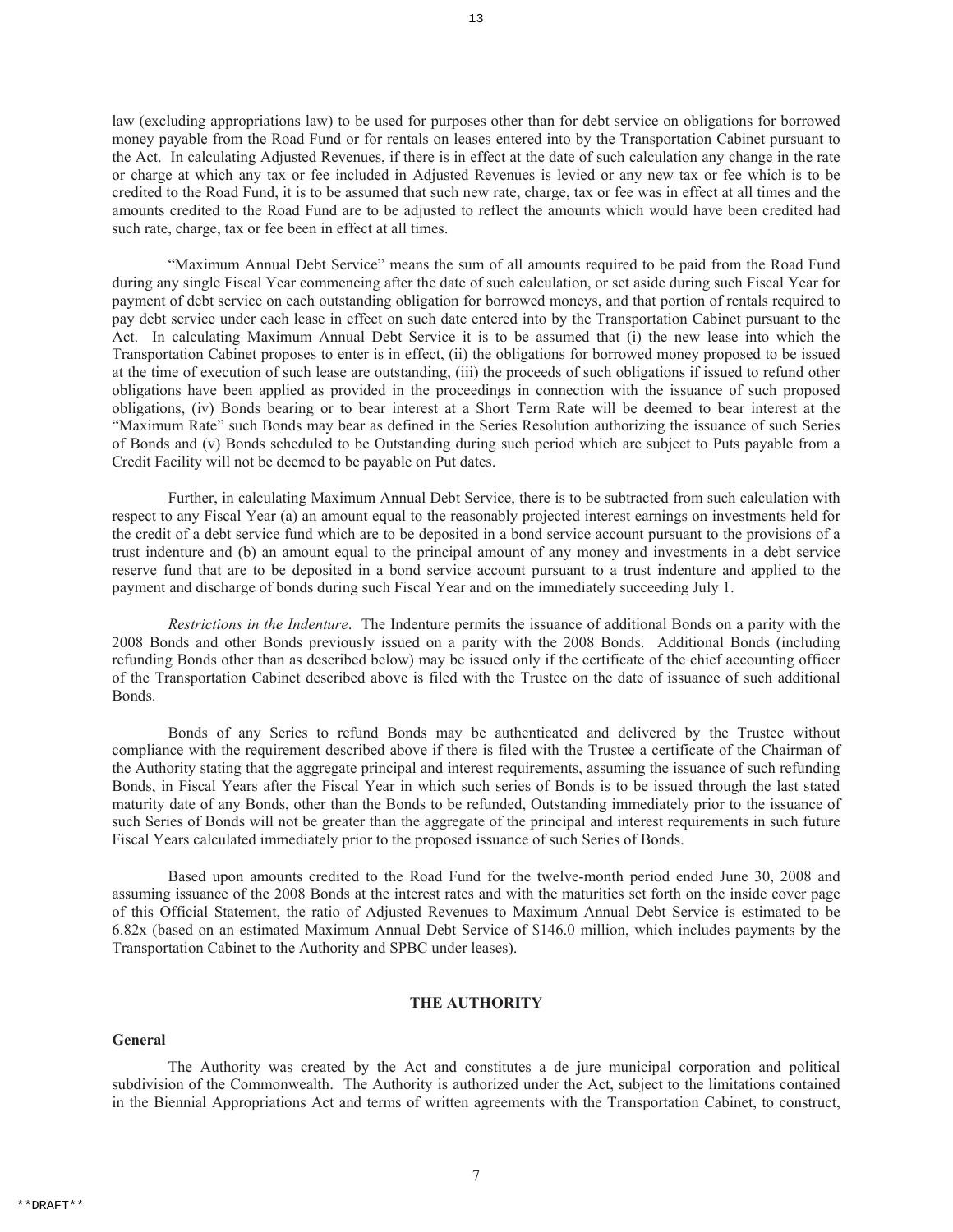reconstruct, maintain, repair and operate turnpike projects, resource recovery road projects, and economic development road projects, to lease such projects to the Transportation Cabinet and to issue its revenue bonds, revenue refunding bonds, revenue notes and revenue bond anticipation notes to finance such projects. The Authority members are the Governor (serving as Chairman), the Lieutenant Governor (serving as Vice Chairman), the Attorney General, the Secretary of the Finance and Administration Cabinet, the Secretary of the Transportation Cabinet, the State Highway Engineer and the Secretary of the Cabinet for Economic Development. The current members of the Authority are as follows:

14

| Steven L. Beshear |
|-------------------|
| Daniel Mongiardo  |
| Jack Conway       |
| Jonathan Miller   |
| Joseph W. Prather |
| O. Gilbert Newman |
| John Hindman      |
|                   |

The Executive Director of the Authority is Edgar C. Ross, the Treasurer of the Authority is Doris A. Howe and the Secretary of the Authority is F. Thomas Howard.

The Act establishes and governs the operations of the Authority and authorizes and empowers the Authority under the terms of written agreements with the Transportation Cabinet to construct, reconstruct, maintain, repair and operate projects, resource recovery road projects and economic development road projects, to lease such projects to the Transportation Cabinet, to issue revenue bonds to finance such projects and to refund such revenue bonds. The Authority is also empowered to issue revenue notes and revenue bond anticipation notes.

#### **Transportation Cabinet Projects Financed by the Authority**

8

Pursuant to the Act, the Transportation Cabinet and the Authority are empowered to enter into agreements and leases for various types of highway projects. The following briefly describes each of the types of projects which have been or are currently planned to be financed under the Act.

*Resource Recovery Road Projects*. Pursuant to a 1976 amendment to the Act, the Transportation Cabinet and the Authority are authorized to enter into agreements and leases to provide for the construction and financing of resource recovery road projects. Such projects are described in the 1976 amendment as "express highways or super highways designed to serve as a modern, heavy-duty motorway capable of carrying vehicles transporting coal, and also servicing the general public." Various projects throughout the Commonwealth were financed by the Authority's issuance of bonds in 1977, 1978 and 1979.

*Economic Development Road Projects; Revitalization Projects*. In 1980, the Kentucky General Assembly amended the Act to empower the Authority to issue obligations to finance economic development road projects which are currently defined in the Act to mean the construction, reconstruction or relocation of any highway, road or thoroughfare, or such part or parts thereof, as designated by the Transportation Cabinet as a part of the economic development road system of the Commonwealth. The Kentucky General Assembly found that "in many cases, highways, roads and thoroughfares which are vital economic links between various sections of the Commonwealth have become, by reason of age and continued usage, obsolete and are no longer capable of affording the services required in a modern industrial society," and authorized the Authority to issue economic development road revenue bonds to correct such conditions. The Authority financed economic development road projects through the issuance of bonds in 1984 and 1987. The Act was amended in 1990 and Revitalization Projects were financed through the issuance of bonds in 1990, 1993, 1995, 2000, 2005 and 2006.

[Reminder of page intentionally left blank]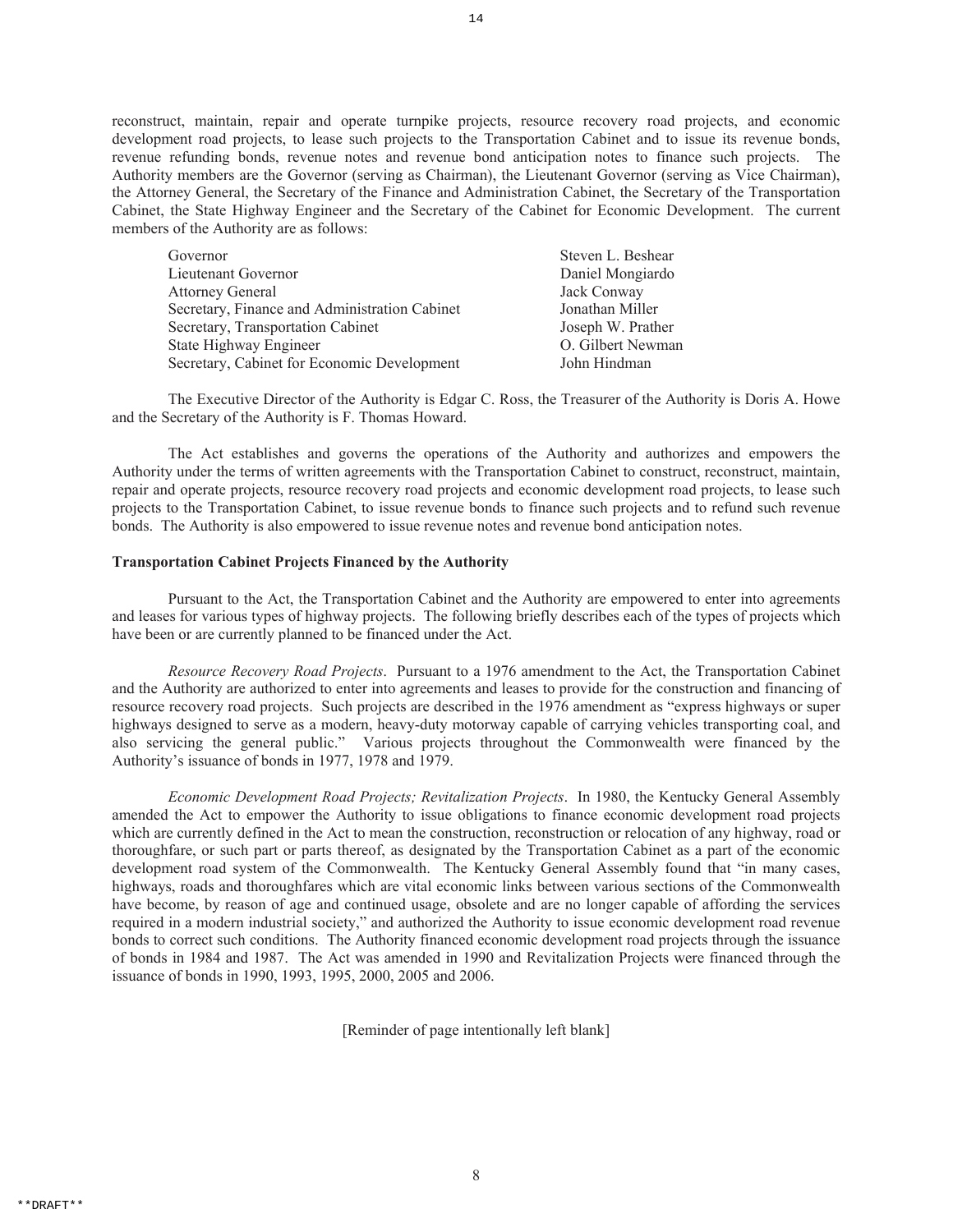# **Outstanding Obligations of the Authority and the Transportation Cabinet**

The outstanding bond obligations of the Authority and the SPBC that constitute obligations of the Transportation Cabinet (including the 2008 Bonds as of the date of delivery) are as follows:

| <b>Name of Revenue Bond Issue</b>                                                                                                                                                                                                                                              | Date<br><b>Issued</b>                                                                                                          | <b>Final Maturity</b>                                                                                                                        | Original<br><b>Principal Amount</b><br><b>Issued</b>                                                                                                                                           | Par<br>Amount<br><b>Outstanding</b>                                                                                                                                                                        |
|--------------------------------------------------------------------------------------------------------------------------------------------------------------------------------------------------------------------------------------------------------------------------------|--------------------------------------------------------------------------------------------------------------------------------|----------------------------------------------------------------------------------------------------------------------------------------------|------------------------------------------------------------------------------------------------------------------------------------------------------------------------------------------------|------------------------------------------------------------------------------------------------------------------------------------------------------------------------------------------------------------|
| <b>Bonds Issued by the Authority</b>                                                                                                                                                                                                                                           |                                                                                                                                |                                                                                                                                              |                                                                                                                                                                                                |                                                                                                                                                                                                            |
| Resource Recovery Road Revenue<br>Refunding Bonds, 1985 Series $A^{(1)}$                                                                                                                                                                                                       | 7/1/85                                                                                                                         | 7/1/2009                                                                                                                                     | \$309,961,261                                                                                                                                                                                  | \$56,485,000                                                                                                                                                                                               |
| Economic Development Road Revenue<br>and Revenue Refunding Bonds<br>(Revitalization Projects)                                                                                                                                                                                  |                                                                                                                                |                                                                                                                                              |                                                                                                                                                                                                |                                                                                                                                                                                                            |
| Series 1992<br>Series 1993<br>Series 2000<br>Series 2001A<br>Series 2001B<br>Series 2004A<br>Series 2004B<br>Series 2005A<br>Series 2005B<br>Series 2006A<br>Series 2006B<br>Series 2008A<br>Total Outstanding Bonds of the Authority<br><b>Notes Issued by the Commission</b> | 10/1/92<br>4/1/93<br>11/15/00<br>2/1/01<br>3/1/01<br>6/10/04<br>10/5/04<br>4/27/05<br>4/27/05<br>3/29/06<br>6/21/06<br>8/14/08 | 1/1/2010<br>7/1/2009<br>7/1/2011<br>7/1/2015<br>7/1/2019<br>7/1/2010<br>7/1/2015<br>7/1/2015<br>7/1/2025<br>7/1/2026<br>7/1/2026<br>7/1/2028 | 250,493,658<br>570,540,000<br>179,825,000<br>152,960,000<br>60,475,000<br>16,180,000<br>41,510,000<br>33,330,000<br>213,750,000<br>74,605,000<br>146,630,000<br>195,665,000<br>\$2,245,924,919 | 79,545,000 <sup>(2)</sup><br>40,420,000<br>26,620,000<br>152,960,000<br>60,475,000<br>16,180,000<br>40,700,000<br>17,800,000<br>193,985,000<br>60,170,000<br>146,630,000<br>195,665,000<br>\$1,087,635,000 |
| 2007 Road Fund First Series A Project Notes                                                                                                                                                                                                                                    | 9/25/07                                                                                                                        | 6/30/2028                                                                                                                                    | \$200,000,000                                                                                                                                                                                  | $100,000,000$ <sup>(3)</sup>                                                                                                                                                                               |
| <b>Bonds Issued by the SPBC</b>                                                                                                                                                                                                                                                |                                                                                                                                |                                                                                                                                              |                                                                                                                                                                                                |                                                                                                                                                                                                            |
| Road Fund Revenue and Revenue Refunding<br><b>Bonds</b><br>Project No. 73<br>Project No. 73 (Second Series) <sup>(4)</sup>                                                                                                                                                     | 11/1/01<br>4/1/02                                                                                                              | 11/1/2014<br>11/1/2021                                                                                                                       | \$90,240,000<br>41,270,000                                                                                                                                                                     | \$30,090,000<br>41,270,000                                                                                                                                                                                 |
| Total Outstanding Bonds of the SPBC                                                                                                                                                                                                                                            |                                                                                                                                |                                                                                                                                              | \$131,510,000                                                                                                                                                                                  | \$71,360,000                                                                                                                                                                                               |
| TOTAL TRANSPORTATION CABINET<br><b>BOND OBLIGATIONS</b>                                                                                                                                                                                                                        |                                                                                                                                |                                                                                                                                              | \$2,577,434,919                                                                                                                                                                                | \$1,258,995,000                                                                                                                                                                                            |

Source: Turnpike Authority of Kentucky and Transportation Cabinet

(4) These bonds refunded a portion of the Project No. 73 Bonds.

<sup>(1)</sup> These bonds are secured primarily by a renewable biennial lease of certain resource recovery road projects and, in the event the lease is not renewed by the Transportation Cabinet, by a claim upon collections from coal severance taxes, tolls, fees and charges that may be imposed for use of such projects.

<sup>(2)</sup> Par Amount Outstanding includes the amount payable at maturity of any capital appreciation bonds and bond income growth securities.

<sup>(3) \$100,000,000</sup> will be redeemed in October, 2008 with a portion of the 2008 bond proceeds.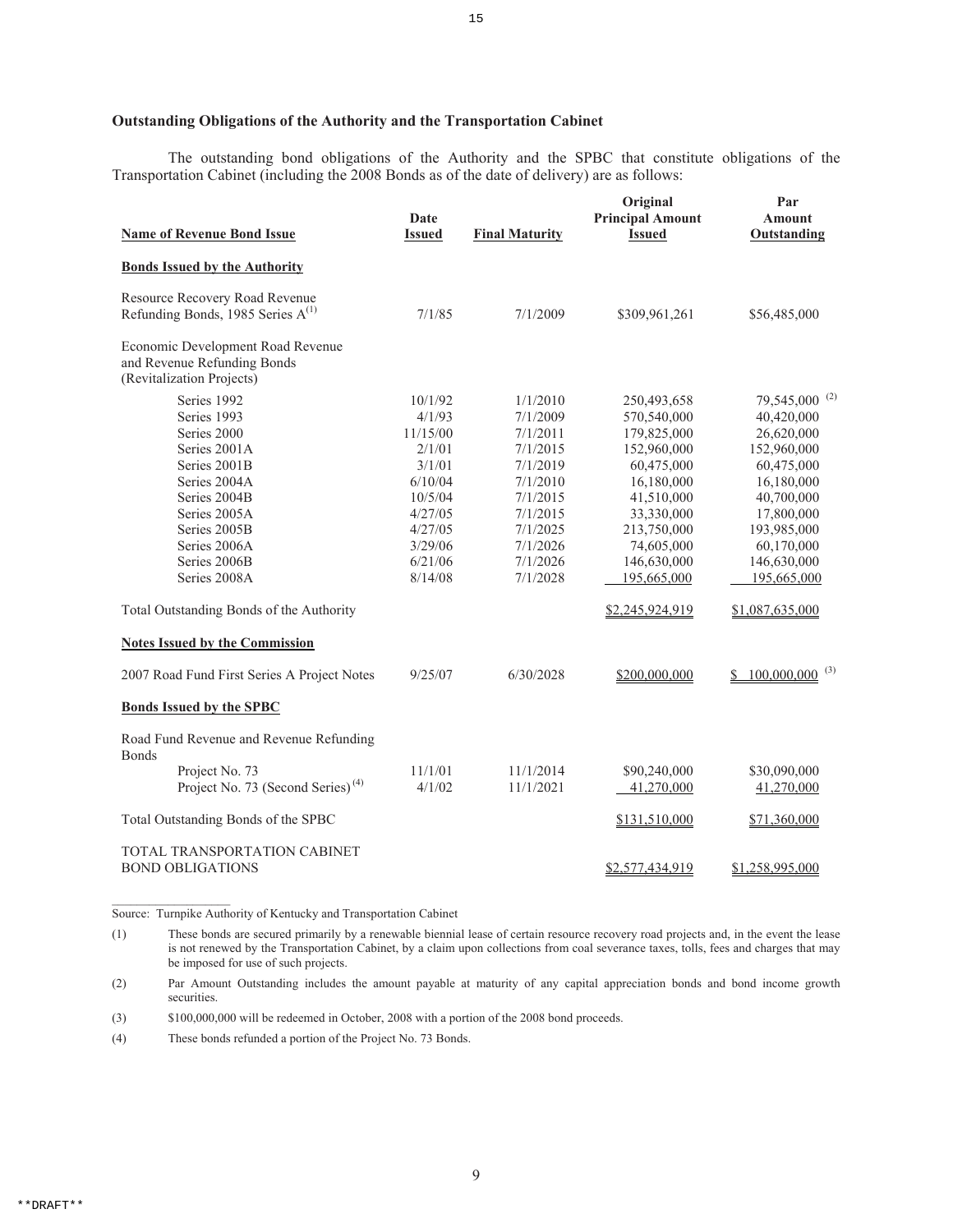#### **FUTURE FINANCINGS**

The Kentucky General Assembly may authorize additional debt financing to support various capital initiatives of the Commonwealth in future budgets. Bonds may also be issued to refund outstanding appropriation supported bonds.

# **THE TRANSPORTATION CABINET**

#### **General**

The Department of Highways was established as an agency of the Commonwealth by the 1912 General Assembly. Pursuant to Executive Orders 72-288 and 73-543, confirmed by the Kentucky General Assembly by legislation enacted in 1974, the Department of Transportation (the "Department"), predecessor to the Transportation Cabinet, was created as the successor to, and represented a reorganization and consolidation of, the Departments of Highways, Motor Transportation and Aeronautics. The Department also succeeded to certain specific functions and responsibilities of the Department of Public Safety and the Department of Revenue as such functions and responsibilities related to transportation. Pursuant to legislation enacted in 1982, the Transportation Cabinet was created as a successor to and succeeded to all duties of the Department.

The Transportation Cabinet is responsible for the construction, reconstruction and maintenance of the Commonwealth's primary road system, which carries an estimated 87% of the Commonwealth's motor vehicle traffic. This represents nearly 41.7 billion vehicle miles of travel. The system consists of some 27,560 miles of parkways, interstate highways, resource recovery roads, the economic development road system, primary roads, secondary roads, rural secondary roads and supplemental roads, and includes more than 8,900 bridges.

The Transportation Cabinet also regulates the operation of motor vehicles upon Kentucky's public highways and registers approximately 4.0 million vehicles and licenses 3.0 million drivers. The Transportation Cabinet is also responsible for enforcing Kentucky and federal laws and regulations pertaining to commercial vehicles in regard to weight and size limits, operating authority, safety, and tax compliance.

# **Organization and Management**

The Transportation Cabinet is organized into four major operating departments: Highways, Rural and Municipal Aid, Vehicle Regulation, and Aviation. Eleven offices perform staff functions: Office of the Secretary, Budget and Fiscal Management, Legal Services, Inspector General, Information Technology, Support Services, Audits, Human Resources Management, Transportation Delivery, Civil Rights, Small Business Development and Public Affairs. The Transportation Cabinet employs approximately 5,000 people on a full-time basis.

The Transportation Cabinet is headed by a Secretary of Transportation, who is appointed by the Governor. Each Department is organized under an appointed Commissioner and each Office is supervised by an Executive Director. The engineering functions of the organization are under the supervision of a Commissioner of Highways, a State Highway Engineer and three Executive Directors, who also serve at the pleasure of the Governor. Middle management of the Transportation Cabinet is composed primarily of career employees, most of whom are members of the classified service, which is the Commonwealth's merit system for employees. Virtually all engineering personnel are protected under the classified service, assuring stability and continuity in the programs of the Transportation Cabinet.

#### **Operations and Maintenance**

The Transportation Cabinet provides transportation services to the traveling public through a network of highly developed programs and operating units. To assure prompt and efficient delivery of services across the Commonwealth, the Transportation Cabinet operates 12 regional district offices, and highway maintenance facilities in each of the 120 counties.

16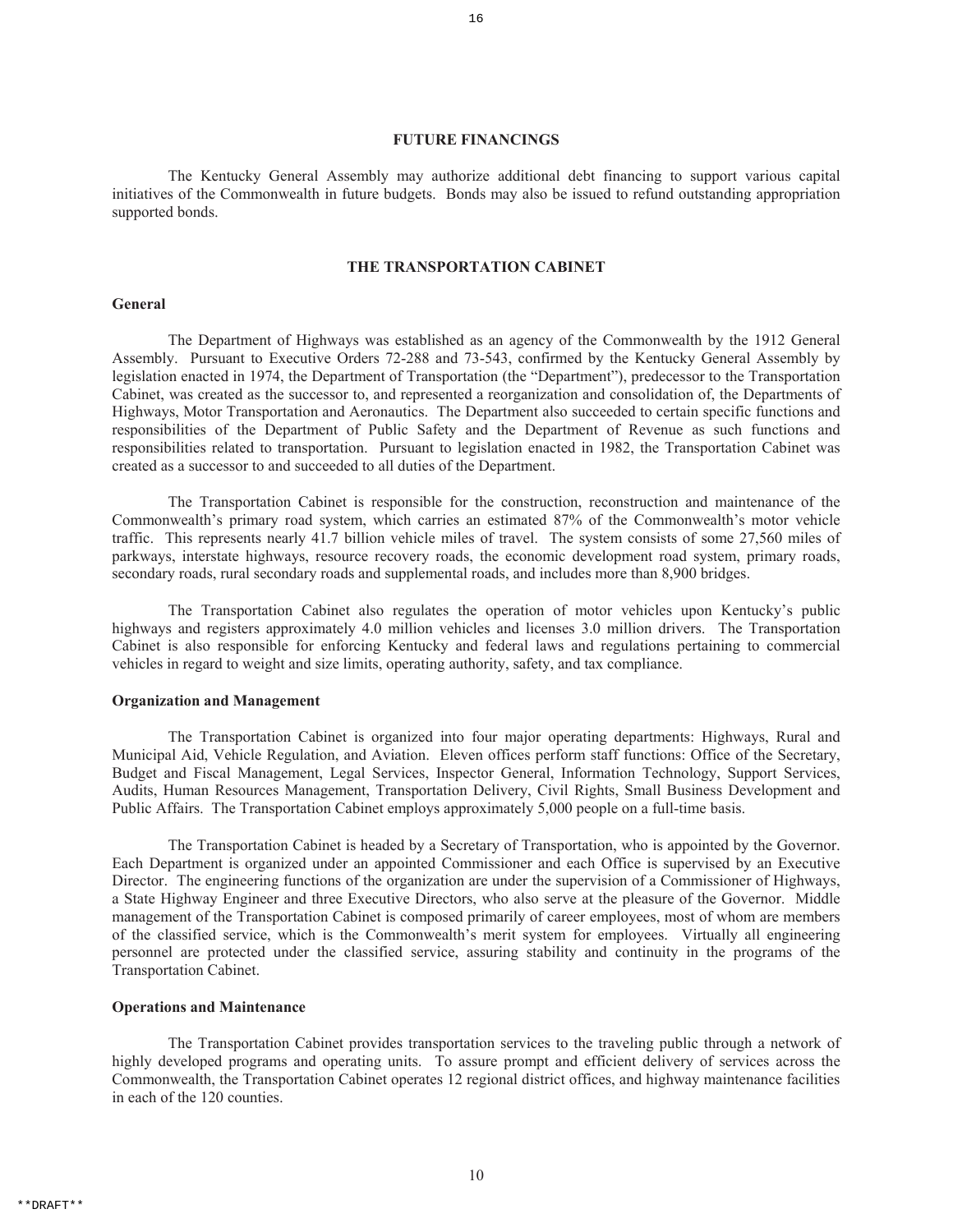The Transportation Cabinet relies on automated systems for tracking and assessing the activities in virtually all functional areas. The Transportation Cabinet uses a sophisticated automated maintenance management system that provides managers with performance data on all aspects of roadway maintenance work. The Transportation Cabinet also maintains an extensive and detailed database of the Commonwealth's highway infrastructure.

The Transportation Cabinet is committed to efficiency and cost containment. First, the Commonwealth has made an effort over the past decade to restrain growth in government employment levels. The Kentucky Transportation Cabinet has been among the most successful state agencies in actually reducing personnel levels. Second, the Transportation Cabinet has sought to use private contractors to perform maintenance and other functions where economies can and have been realized. Finally, the Transportation Cabinet's enhanced program of resurfacing and major road construction and reconstruction has reduced the need for day-to-day maintenance on many routes.

# **Capital Planning For Highways**

General. The Commonwealth's road planning process is structured to ensure the development of a continuous and credible highway improvement program that complements the Commonwealth's overall transportation system. The process and its products have evolved considerably over the past decade as the Transportation Cabinet has lengthened its planning horizon and the General Assembly has assumed a more participatory role.

Prior to 1982, the Transportation Cabinet had internally identified, planned, and designed potential projects. Those projects which were approved by the Secretary were made a part of the Transportation Cabinet's five-year program and moved to construction as funds became available. In the 1982 Regular Session of the Kentucky General Assembly, legislation was enacted calling upon the Transportation Cabinet to present each regular session of the General Assembly with a proposed highway construction program for the next three biennial periods. This proposed program for the three biennial periods is referred to as the "Six-Year Plan."

The Six-Year Plan consists of a biennial construction program and a four-year preconstruction planning document. It is through this plan that legislative involvement in the project development process has been assured. In recent years, the Six-Year Plan has formed the foundation for development by the Transportation Cabinet of a more forward-looking transportation planning tool, which is formally known as the "Statewide Transportation Plan." This plan, required first by the 1991 Federal Authorization Act, Intermodal Surface Transportation Efficiency Act (ISTEA) and continued in the Transportation Equity Act for the 21st Century (TEA-21) in 1998 and the Safe, Accountable, Flexible, Efficient Transportation Equity Act, A Legacy for Users (SAFETEA-LU) in 2005, integrates all modes of transportation and expands the horizon of project needs identification beyond the six-year period prescribed by Kentucky statutes and allows a more far-sighted approach to transportation planning.

**Highway Plan Development.** Beginning with an unconstrained list of potential projects, the planning process, utilizing input from local citizens and officials, Area Development District Public Involvement Committees, Metropolitan Planning Organization Committees, and Transportation Cabinet staff, sets priorities and establishes a 20-year program based on future funding levels. Highway projects identified for the first six years and approved by the Kentucky Legislature every two years, represent the highest priority projects and constitute the Six-Year Plan. The remaining projects are prioritized and selected every four years for the Statewide Transportation Plan and for possible inclusion in later Six-Year Plans. The most current Six-Year Plan consists of approximately 1,325 roadway projects that are eligible for state and federal funding. Each project has been evaluated, based on its relative contribution toward the satisfaction of four goal-oriented criteria. These goals focus on: (1) preservation and management of the existing transportation system, (2) providing system connectivity of the individual modes to promote economic development, (3) coordination and cooperation among a wide variety of interests in the transportation planning process, and (4) enhancement of transportation system safety and convenience for the benefit of its many users.

**Needs Identification**. To assist in the identification of highway needs across the Commonwealth, the Transportation Cabinet conducts an on-going roadway inventory program. The data gathered through the inventory process is wide-ranging and includes such criteria as traffic volumes, physical roadway features (pavement width,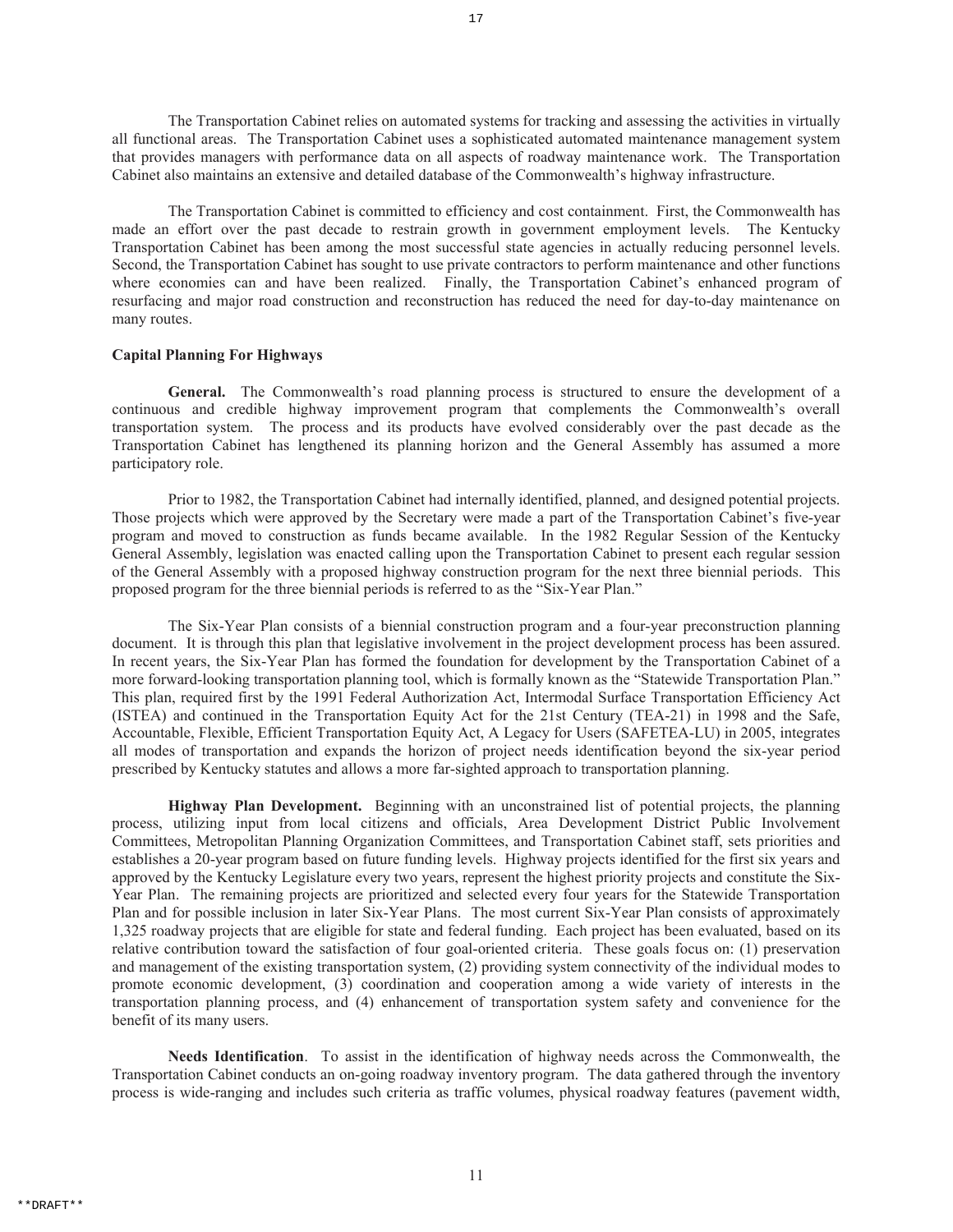In addition to the evaluation of roadway inventory data, the Transportation Cabinet relies heavily upon input from the Commonwealth's 15 Area Development Districts, the seven Metropolitan Planning Organizations, members of the General Assembly, public involvement and community action committees and the leaders of city and county governments for project needs identification. This "partnership" involving participants from the local, regional, and state levels provides information to the Transportation Cabinet concerning growth trends, connectivity and access issues and economic development efforts to which the highway infrastructure must respond. Additionally, the Transportation Cabinet's engineering and technical staff perform travel demand and traffic forecasting and systems analysis to allow application of those key elements in the identification of projects.

**Implementation of the Six-Year Plan.** Kentucky's Six-Year Highway Plan is funded through the use of Commonwealth and federal highway dollars. Commonwealth funds are generally derived from fuel and motor vehicle excise taxes and other revenues to the Road Fund, plus the proceeds from road bonds issued by the Authority. Commonwealth funds are allocated to the Transportation Cabinet on a biennial basis and are used to finance state-funded projects or to match federal aid funds at various participation ratios dictated by the federal government. The majority of Kentucky's federal-aid highway funds are appropriated annually from the Federal Highway Trust Fund operated by the U.S. Department of Transportation. The annual federal-aid highway fund appropriation is governed by a multi-year federal authorization act. The most recent authorization act, SAFETEA-LU, was enacted in 2005 and extends the Federal surface transportation programs for highways, highway safety, and transit for the 5-year period 2005-2009. These federal-aid monies are generated by federal excise taxes and are made available in specific dollar amounts for specific types of improvements (i.e., national highway system, surface transportation program, bridge replacement projects, etc.). As an Appalachian state, the Commonwealth also receives an annual apportionment of Appalachian highway funds from the Federal Highway Trust Fund. Regardless of origin, all federal dollars must be spent within the appropriate funding category and cannot be transferred for use in other federal-aid categories except as specifically permitted by federal legislation.

In preparing the Six-Year Plan, the Transportation Cabinet projects anticipated future funding levels against which future projects can be established. An effort is made to identify annual funding ceilings within each funding category and to budget proposed highway activities against those dollars expected to be available during the period. Once anticipated funding levels are set, projects are included in each funding category.

The overall transportation planning process in Kentucky and throughout the nation is constantly undergoing refinement. The federal SAFETEA-LU legislation built upon ISTEA and TEA-21 to strengthen requirements for both enhanced short-range and long-range transportation planning processes. Kentucky has adjusted its programs to meet those mandates. With these processes in place, program continuity is improved and Kentucky is positioned to provide a more credible and efficient future highway program.

# **Revenue Sources of the Transportation Cabinet**

12

**General.** The Transportation Cabinet is funded through appropriations from a diversified revenue base, including the Road Fund, federal funds, restricted agency funds, and the Commonwealth's General Fund. In addition, the Transportation Cabinet expends funds on behalf of various government agencies and other organizations, including the Turnpike Authority, that participate in the construction and maintenance of highway projects. In the case of the Turnpike Authority, these funds are generated through the issuance of revenue bonds.

Chapter 48 of the Kentucky Revised Statutes provides that "money derived from the excise or license taxation relating to gasoline and other motor fuels, and moneys derived from fees, excise or license taxation relating to registration, operation or use of vehicles for use on public highways" must be deposited in the Road Fund. The Kentucky Constitution mandates that such revenues be applied solely for highway-related uses. Section 230 of the Kentucky Constitution states in part as follows:

> No money derived from the excise or license taxation relating to gasoline and other motor fuels, and no monies derived from fees, excise or license taxation relating to registration, operation, or use of vehicles on public highways shall be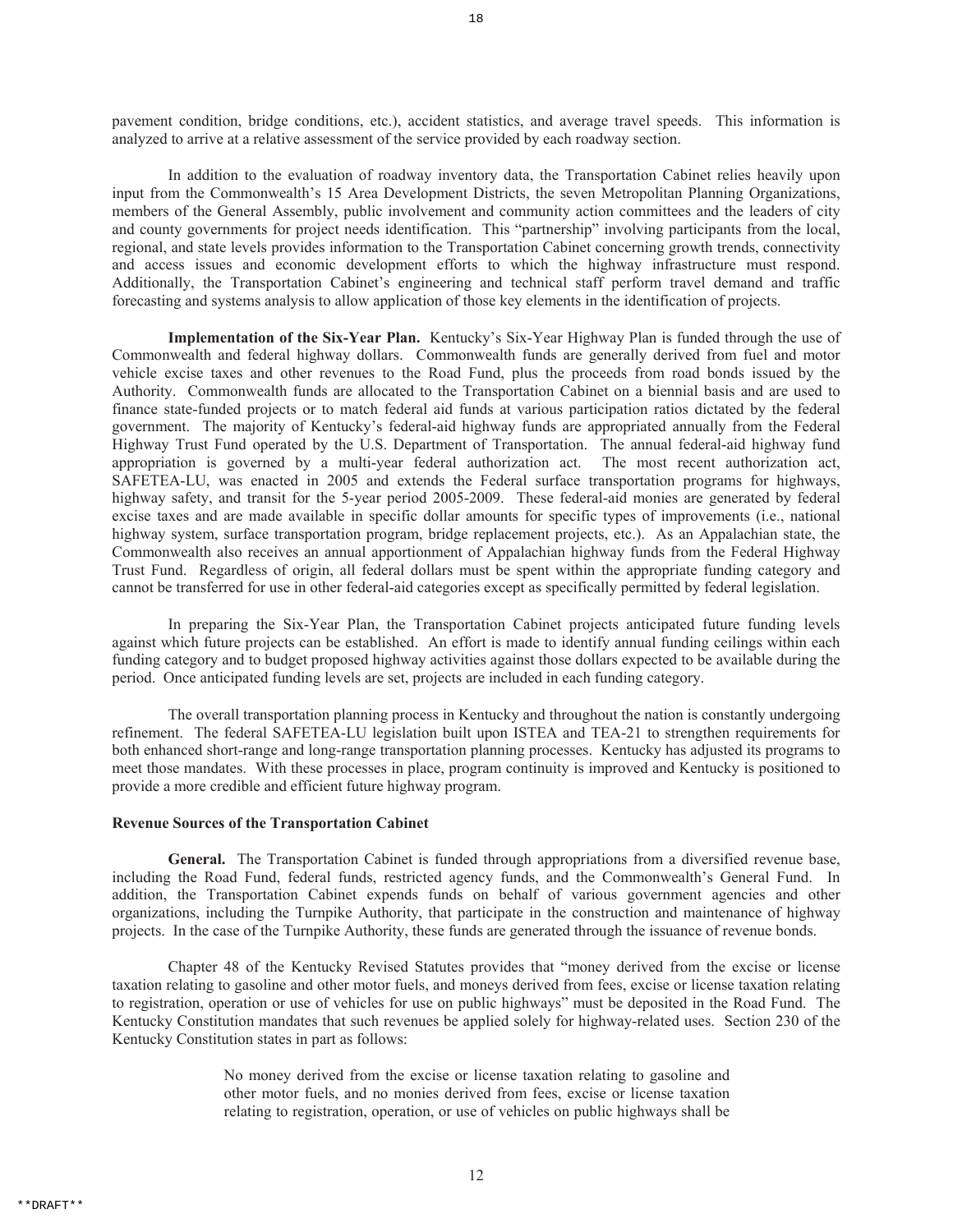expended for other than the cost of administration, statutory refunds and adjustments, payment of highway obligations, costs for construction, reconstruction, rights-of-way, maintenance and repair of public highways and bridges, and expense of enforcing state traffic and motor vehicle laws.

Following is a brief description of the various sources of revenue deposited in the Road Fund. The table under "TRANSPORTATION CABINET - Historical Available Road Fund Revenues, Expenses and Lease Rentals" herein provides an accounting of the portion of these revenue sources over each of the past six Fiscal Years that were available to pay debt service. These amounts are shown exclusive of any taxes, fees and miscellaneous revenues that are dedicated for other uses.

**Motor Vehicle Usage Tax.** Motor vehicle usage taxes make up the largest portion of the Road Fund available to pay debt service, representing approximately 41 percent of the total monies deposited during Fiscal Year 2008. See "TRANSPORTATION CABINET — Historical Available Road Fund Revenues, Expenses and Lease Rentals" herein. A usage tax is currently imposed on the sale or transfer of new or used motor vehicles at the rate of 6 percent of the vehicle's value. The value on which the tax is assessed on new cars is a percentage of the manufacturer's suggested retail price, and for used cars and trucks is based on a notarized affidavit, prepared by both the buyer and seller, attesting to the actual cash consideration paid for the vehicle.

**Motor Fuel Taxes.** These taxes are levied on gasoline, liquefied petroleum gas and special fuels (predominantly diesel fuel) sold for use in motor vehicles operated on public highways. These taxes make up approximately 35 percent of the Road Fund receipts in Fiscal Year 2008 that are available to pay debt service and lease rentals. See "TRANSPORTATION CABINET — Historical Available Road Fund Revenues, Expenses and Lease Rentals" herein.

Motor fuel tax rates are set by statute. The law provides for a variable tax rate equal to 9 percent of the average wholesale price (awp) of gasoline, which was, until July 1, 2005, subject to a floor of \$1.11 per gallon for both gasoline and special fuels (primarily diesel) and shall be rounded to the third decimal. The awp is calculated by the Department of Revenue for each calendar quarter using the awp from the first month of the previous quarter. The law further limits the awp increase to ten percent from one fiscal year to the next, effectively capping the annual growth. In addition to the variable tax, the law provides for a supplemental highway-user motor fuel tax that is a fixed rate of 5 cents per gallon for gasoline and 2 cents per gallon for special fuels. See "Transportation Cabinet - Recent Changes to Road Fund Receipts" herein.

In addition to the above, firms operating commercial trucks in Kentucky are assessed a surtax of two percent of the awp on gasoline and 4.7 percent of the awp on special fuels on the amount of fuel used in operation on the public highways of the Commonwealth. By statute, this rate cannot be less than 2.2 cents per gallon on gasoline and 5.2 cents per gallon on special fuels. The current surtax rate for fiscal year 2008 is 3.3 cents for gasoline and 7.6 cents for special fuels.

A substantial portion of these motor fuels taxes is statutorily dedicated to a revenue sharing program and not available to pay lease rentals. See "TRANSPORTATION CABINET - Claims on Certain Transportation Cabinet Revenues" herein.

**Other Taxes.** The major component in this category is the weight distance tax. The weight distance tax is assessed on trucks operating on Kentucky roads at declared weights of 60,000 pounds or more at a rate of 2.85 cents per mile.

**Licenses, Fees and Permits.** Licenses, Fees and Permits consist of charges for (i) passenger car and truck registrations, (ii) operator's licenses and (iii) various certificates, cards and permits. Commercial trucks are assessed a per vehicle registration fee from \$24 to \$1,410 annually, based on the gross weight of the vehicle. The 2006 General Assembly increased the annual registration fee for cars and light trucks from \$15 to \$21 effective January 2007. Of the \$21 fee, \$11.50 is deposited in the State Road Fund. A vehicle operator's license cost was \$8.00 for a four-year basic license until June 30, 2005. Effective July 1, 2005 the cost for a four-year license increased to \$20, increasing Road Fund receipts available to pay lease rentals approximately \$11,000,000 annually commencing in Fiscal Year 2006.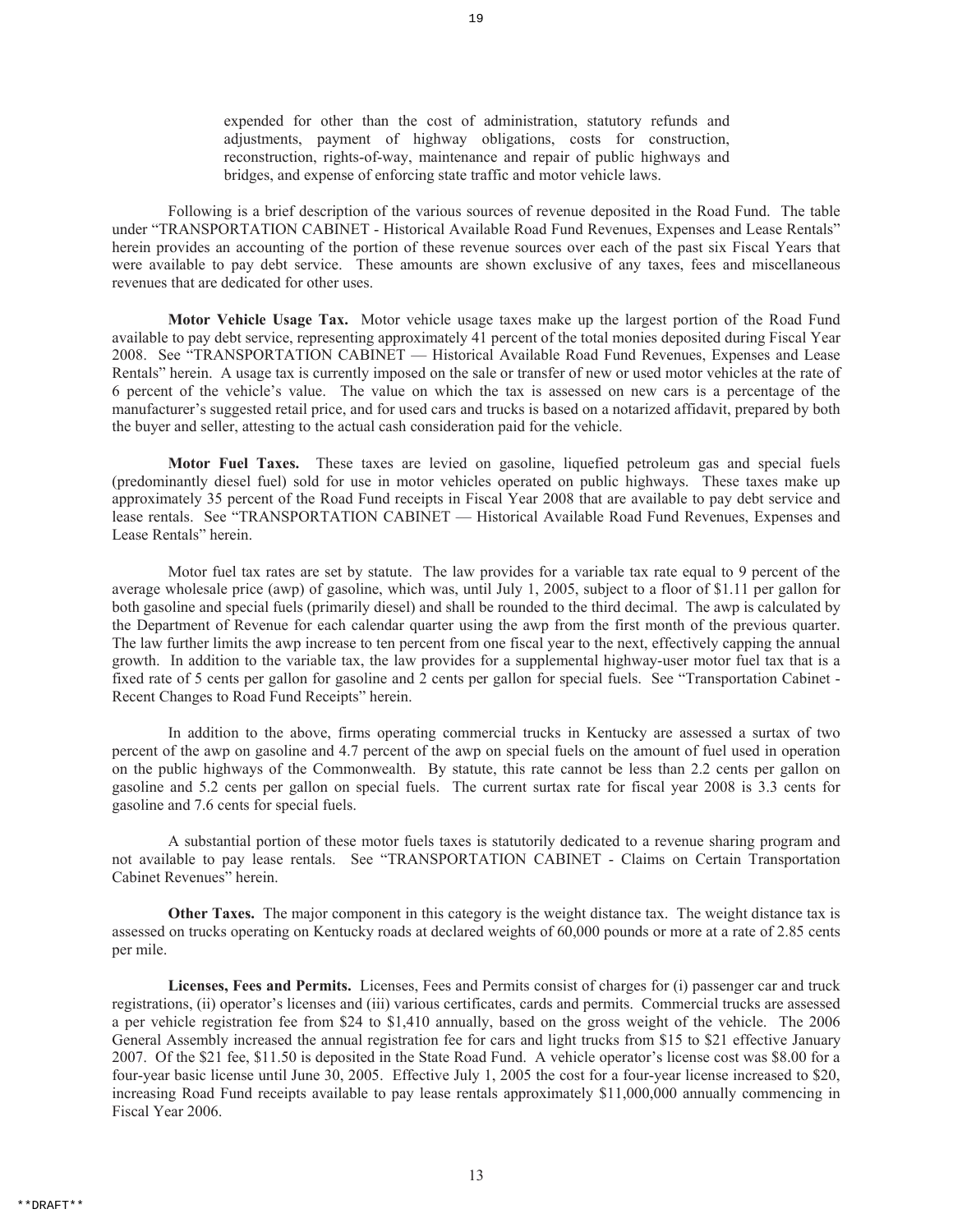A portion of the licenses, fees and permits resulting from the issuance or renewal of operator licenses and those relating to the extended weight coal haul system and the coal haul cooperative agreements are restricted and not available to pay lease rentals. See "TRANSPORTATION CABINET - Claims on Certain Transportation Cabinet Revenues" herein.

**Charges for Services.** This category of revenues is composed of various sales, rentals, record fees, and toll facility charges. Effective November 2006, tolls were removed from the last remaining toll facilities in the Commonwealth, resulting in a reduction of Road Fund receipts of approximately \$2,800,000 in Fiscal Year 2007, \$6,500,000 in Fiscal Year 2008, and anticipated reduction of approximately \$6,500,000 in each future Fiscal Year.

# **Recent Changes to Road Fund Receipts**

In recent years, the statutory changes enacted by the Kentucky General Assembly and various court cases have resulted in a number of changes that affect Road Fund receipts. A brief outline of some of the most notable tax modifications follows.

**Motor Vehicle Usage Tax.** The 2003 General Assembly enacted legislation that exempted trucks over 44,000 lbs from motor vehicle usage tax. This tax exemption was partially offset with an increase in registration fees for the same classes of large trucks. The net effect was an estimated reduction of Road Fund revenues of \$1,000,000 in Fiscal Year 2004 and \$2,700,000 in Fiscal Year 2005 once fully implemented.

The 2005 General Assembly modified the motor vehicle usage tax statutes to require payment of the tax when a vehicle is either titled or registered in the Commonwealth. The change in the point of taxation is intended to close a tax avoidance loophole increasing Road Fund receipts available to pay lease rentals by approximately \$3,000,000 annually beginning in Fiscal Year 2006.

The 2006 General Assembly enacted legislation providing that the retail price established by a notarized affidavit shall not be less than fifty-percent of the difference between (i) the trade-in value, as established by a reference guide, of the purchased motor vehicle offered for registration and (ii) the trade-in value, as established by a reference guide, of the motor vehicle offered in trade as part of the total purchase consideration given. If a notarized affidavit is not available, the retail price of the purchased vehicle shall be the average trade-in value of the vehicle as prescribed by the reference guide established by the Department of Revenue. A similar assessment, known as the motor vehicle rental usage tax, is charged on the value of contracts for leased and rented vehicles. It is estimated that this change resulted in an increase in Road Fund receipts available to pay lease rentals of \$10,000,000 to \$15,000,000 annually beginning in Fiscal Year 2007.

The 2006 General Assembly also enacted changes to the Road Fund tax base dealing with the Motor Vehicle Usage Tax collection from non-resident purchasers of motor vehicles in Kentucky. Effective July 1, 2004, Indiana began imposing a sales tax on non-resident automobile purchases within the state. It has been Kentucky's practice to grant a motor vehicle usage tax credit to Kentucky residents for tax paid to any other state that imposed a tax on Kentucky residents at the time of purchase. In reaction to the loss of tax revenue due to the change in Indiana law, the 2006 General Assembly changed the Kentucky statutes to require that non-residents pay the Kentucky sales tax on vehicles if their state of residence does not permit Kentucky residents to purchase motor vehicles free of that state's sales tax. The sales tax paid to Kentucky will be deposited to the Road Fund. This change resulted in an increase to Road Fund receipts of approximately \$6,400,000 in Fiscal Year 2007.

**Motor Fuel Taxes.** The motor fuel tax statutes provide for a variable tax rate equal to 9 percent of the average wholesale price (awp) of gasoline, which was, until July 1, 2005, subject to a floor of \$1.11 per gallon for both gasoline and special fuels (primarily diesel) and shall be rounded to the third decimal. The awp is calculated by the Department of Revenue for each calendar quarter using the awp from the first month of the previous quarter. The law further limits the awp increase to ten percent from one fiscal year to the next, effectively capping the annual growth. This provision first resulted in an automatic adjustment of the variable tax rate portion of the motor fuel tax on July 1, 2004 when the awp floor increased from \$1.11 to \$1.22.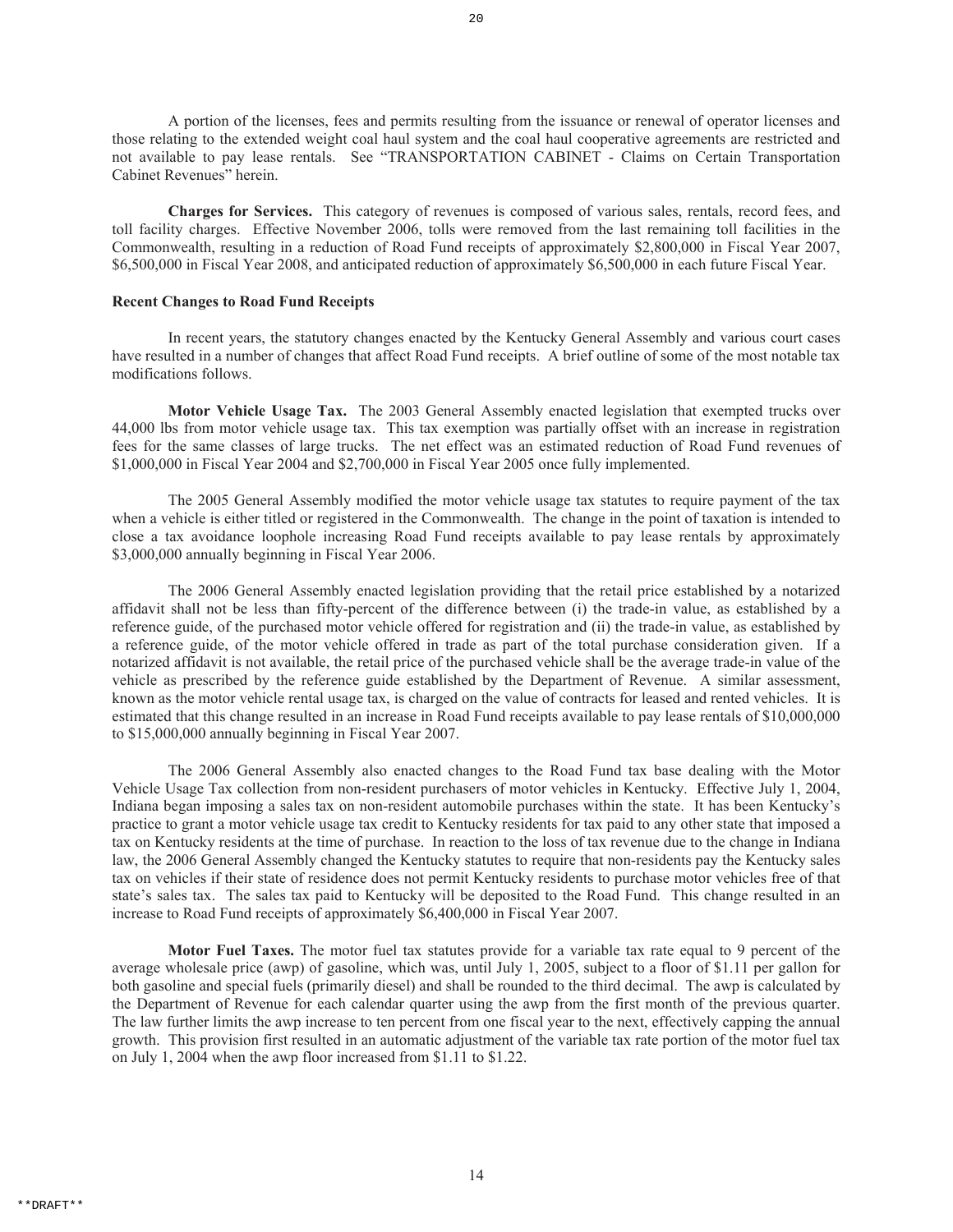The 2005 General Assembly authorized two changes to Road Fund motor fuel tax receipts both of which were effective July 1, 2005. First, the awp floor of \$1.22 used to calculate the motor fuel variable tax rate was made permanent. This change permanently increased the minimum variable tax rate on motor fuels from 10 cents to 11 cents per gallon of both gasoline and special fuels. The minimum combined motor fuel tax per gallon, including both the variable tax and the supplemental highway-user tax, permanently became 16 cents for gasoline and 13 cents for special fuels as of July 1, 2005. The statutory provision that allows for an incremental tax increase based on the quarterly awp of fuel remained intact and due to the continued increase in the awp of fuel the awp for purpose of applying the statutory motor fuel tax provisions rose to \$1.34 per gallon effective July 1, 2005. This resulted in a 1.1 cents increase in the motor fuel tax as of the date. The resulting motor fuel tax was 17.1 cents per gallon for gasoline and 14.1 cents per gallon for special fuels. Also, effective July 1, 2005, the General Assembly excluded the receipts related to the one cent increase from the statutory revenue sharing provision for motor fuel taxes. It was estimated that Road Fund motor fuel tax receipts available to pay lease rentals would increase by approximately \$27,500,000 in Fiscal Year 2006 and approximately \$31,000,000 each fiscal year thereafter. See "TRANSPORTATION CABINET – Claims on Certain Transportation Cabinet Revenues" herein.

The 2006 General Assembly again changed the statutory floor applicable to the variable tax rate effective July 1, 2006 by making permanent the awp floor of \$1.34. Also effective on July 1, 2006 was an increase in the awp of fuel for purposes of applying the statutory motor fuel tax provisions to \$1.47. The automatic increase was triggered by quarterly analysis of the awp of fuel and resulted in an increase of the variable motor fuel tax of 1.2 cents per gallon. With this increase the motor fuel tax rates became 18.3 cents per gallon of gasoline and 15.3 cents per gallon for special fuels for Fiscal Year 2007. Also effective July 1, 2006, the 2006 General Assembly excluded the receipts related to the 1.1 cent increase from the statutory revenue sharing provisions for motor fuels taxes. It is estimated that Road Fund motor fuel tax receipts available to pay lease rentals will increase by approximately \$30,250,000 in Fiscal Year 2007 and approximately \$33,000,000 each Fiscal Year thereafter. As of this date, a total of 2.1 cents is exempt from the revenue sharing provisions. See "TRANSPORTATION CABINET – Claims on Certain Transportation Cabinet Revenues" herein.

Effective July 1, 2007 the awp of fuel for purposes of applying the statutory motor fuel tax provisions again increased due to the results of the analysis of the awp of fuel described above. The 1.3 cents per gallon increase resulted in a motor fuel tax of 19.6 cents per gallon of gasoline and 16.6 cents per gallon for special fuels that was applicable for all of Fiscal Year 2008.

Effective July 1, 2008 the awp of fuel for purposes of applying the statutory motor fuel tax provisions will increase due to the results of the analysis of the awp of fuel described above. A 1.5 cents per gallon increase will result in a motor fuel tax of 21.1 cents per gallon of gasoline and 18.1 cents per gallon for special fuels that will be applicable through the fiscal quarter to end September 30, 2008. The Transportation Cabinet believes these motor fuel tax rates will be in effect for all of FY2009. This is supported by the fact that the actual weighted awp of fuel in Kentucky as determined by the Department of Revenue's April 2008 survey was \$2.914 per gallon. As described earlier, the motor fuel tax statutes limit the annual increase of the awp used for the variable tax rate calculation to ten percent from one fiscal year to the next. Because of this limitation the awp of fuel for purposes of applying the statutory motor fuel tax provisions effective July 1, 2008 will be \$1.786.

The following table displays the recent history of changes to the gasoline motor fuel tax rate in Kentucky: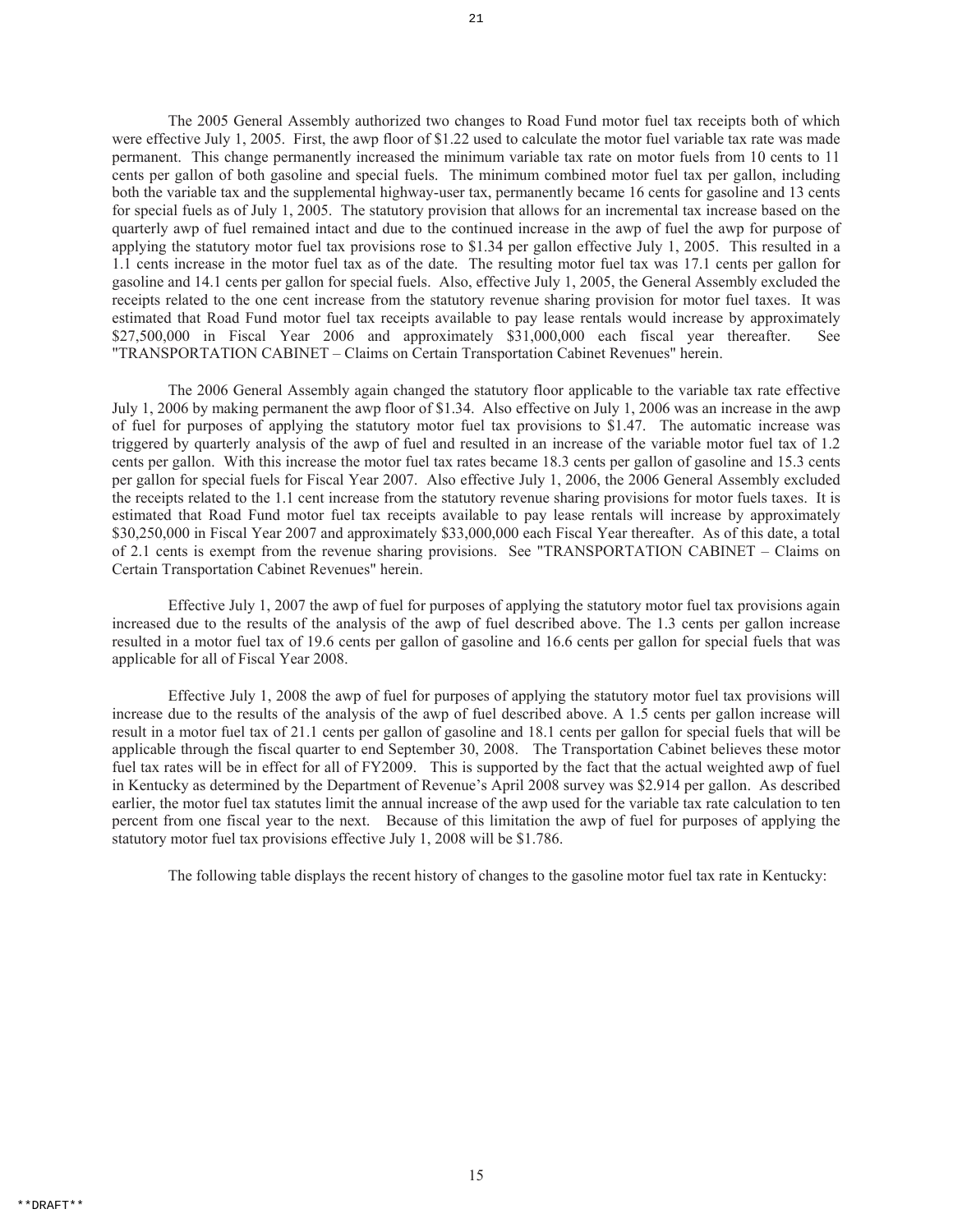| Effective            | Gasoline Tax Rate<br>KRS 138.220(1)    | Motor Fuel User<br>Tax<br>KRS 138.220(2) | <b>Total Motor</b><br>Fuel Tax | Comments                                                                           |
|----------------------|----------------------------------------|------------------------------------------|--------------------------------|------------------------------------------------------------------------------------|
| 1986-7/1/2004        | \$1.11 X $9\% = 10$ cents              | 5 Cents                                  | 15 Cents                       | \$1.11 was the awp floor from<br>1986-2004                                         |
| 7/1/2004<br>(FY2005) | \$1.22 X $9\% = 11$ cents              | 5 Cents                                  | 16 Cents                       | Effective $7/1/2005$ awp floor<br>made permanent by the General<br>Assembly        |
| 7/1/2005<br>(FY2006) | $$1.34 \text{ X } 9\% = 12.1$<br>cents | 5 Cents                                  | 17.1 Cents                     | Effective 7/1/2006 awp floor<br>made permanent by the General<br>Assembly          |
| 7/1/2006<br>(FY2007) | $$1.47 \text{ X } 9\% = 13.3$<br>cents | 5 Cents                                  | 18.3 Cents                     |                                                                                    |
| 7/1/2007<br>(FY2008) | \$1.62 $X$ 9% = 14.6<br>cents          | 5 Cents                                  | 19.6 Cents                     |                                                                                    |
| 7/1/2008<br>(FY2009) | $$1.79 \text{ X } 9\% = 16.1$<br>cents | 5 Cents                                  | 21.1 Cents                     | It is anticipated that this tax rate<br>will remain in effect for all of<br>FY2009 |

# KENTUCKY GASOLINE MOTOR FUEL TAX RATE HISTORY (rates below reflect cents per gallon)

In addition to the above motor fuel tax rates, Kentucky imposes a 1.4 cents per gallon underground storage tank fee on the sale of motor fuels. These funds are dedicated to the environmental clean-up of leaking underground fuel storage tanks and are not deposited to the Road Fund.

# **Claims on Certain Transportation Cabinet Revenues**

There are a number of statutory requirements affecting certain Road Fund revenues. A total of 48.2% of the collections of motor fuels, normal, normal use and surtaxes are restricted and reserved for use on county, municipal, and state rural secondary roads. Effective July 1, 2005, one cent of the motor fuels normal tax was excluded from the above restriction. Effective July 1, 2006, the General Assembly excluded an additional 1.1 cents of the motor fuels normal tax from the revenue sharing provision above. See "TRANSPORTATION CABINET – Recent Changes to Road Fund Receipts" herein. Chapter 177 of the Kentucky Revised Statutes requires that 22.2% of these motor fuels tax receipts be expended by the Transportation Cabinet on the rural secondary road system. Chapter 177 also directs that 7.7% and 18.3% of the motor fuels tax be distributed, based on statutory formula, to municipal and county governments, respectively, for use on urban roads and streets and county roads and bridges. Finally, the statutes require that .1% of the motor fuels tax collections, up to a maximum of \$190,000, be set aside for the Kentucky Transportation Center. See "TRANSPORTATION CABINET – Revenue Sources of the Transportation Cabinet -Motor Fuel Taxes" herein.

Kentucky law establishes an account within the Road Fund, the Energy Recovery Road Fund, into which all fees relating to the extended weight coal haul system are to be credited. Sixty percent of these funds are to be used by the Transportation Cabinet in maintaining the Commonwealth's portion of this road system, and 40 percent of which are to be distributed to the counties for the purpose of maintaining county roads on this system.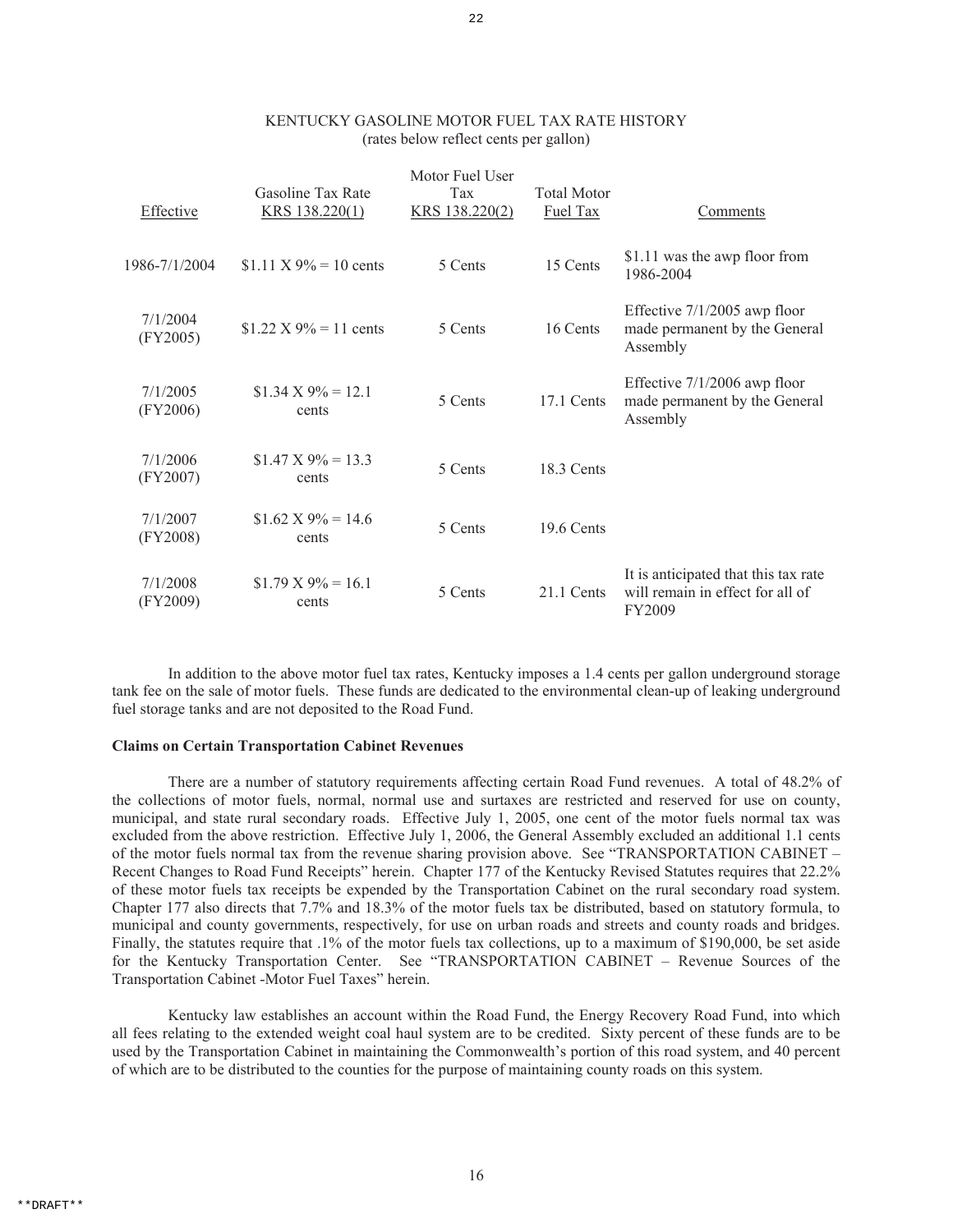# **Historical Available Road Fund Revenues, Expenses and Lease Rentals**

The table below illustrates the Transportation Cabinet's historical total available Road Fund revenues, expenses and lease rental obligations for the past five Fiscal Years. The figures are derived from the Transportation Cabinet's Financial Report to Management. Motor fuel revenues are shown net of the required allocations for urban roads and streets, for rural and secondary roads, for county roads and bridges, and for the Kentucky Transportation Center. License, fees and permits revenues are shown net of required allocations for the Energy Recovery Road Fund and the restricted portions of regular and motorcycle operator's license fees. Operating and maintenance expenses reflect only those related to Commonwealth highway and highway-related projects payable from the Road Fund.

[Reminder of page intentionally left blank]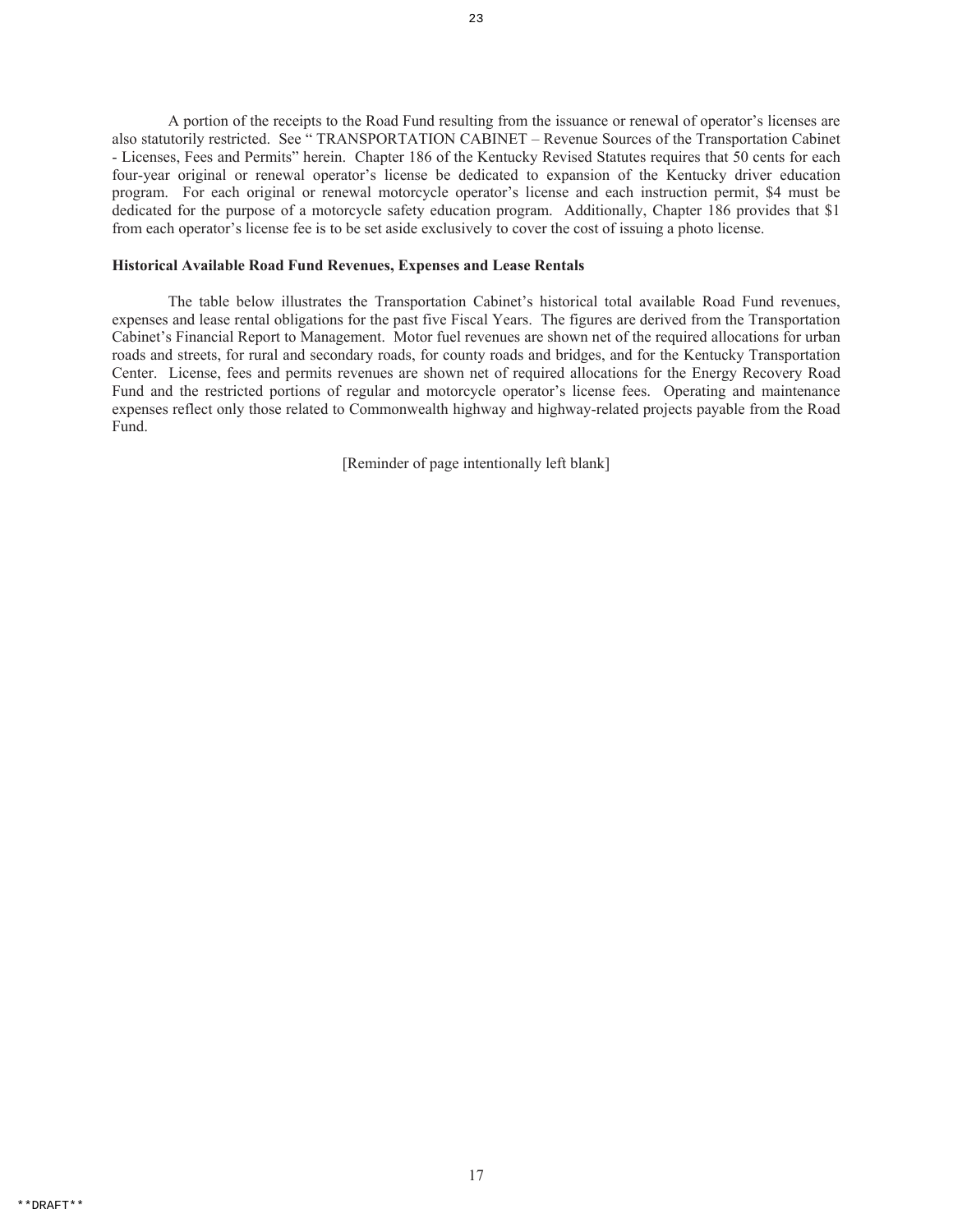# **Transportation Cabinet's Historical Available Road Fund Revenues, Expenses and Lease Rentals**<sup>(1)</sup>

(AMOUNTS IN THOUSANDS) FOR THE FISCAL YEAR ENDED JUNE 30

|                                               | 2004           | <u>2005</u>    | 2006           | 2007           | 2008<br>Unaudited |
|-----------------------------------------------|----------------|----------------|----------------|----------------|-------------------|
| TOTAL AVAILABLE ROAD FUND<br><b>REVENUES:</b> |                |                |                |                |                   |
| TAXES:                                        |                |                |                |                |                   |
| Motor Fuels $^{(2)}$                          | \$238,048      | \$254,008      | \$286,655      | \$323,206      | \$344,276         |
| Vehicle Usage <sup>(3)</sup>                  | 429,201        | 407,471        | 395,507        | 411,185        | 405,846           |
| Other                                         | 84,594         | 85,543         | 89,756         | 89,879         | 91,909            |
| LICENSE, FEES AND PERMITS                     | 116,917        | 110,872        | 126,910        | 129,564        | 124,762           |
| <b>CHARGES FOR SERVICES</b> <sup>(4)</sup>    | 15,670         | 15,410         | 14,414         | 13,306         | 9,610             |
| <b>FINES AND FORFEITS</b>                     | 2              | 3              | (1)            | $\overline{a}$ | 48                |
| <b>INTEREST INCOME</b>                        | 7,546          | 6,233          | 7,671          | 16,055         | 19,461            |
| TOTAL AVAILABLE ROAD FUND                     |                |                |                |                |                   |
| <b>REVENUES:</b>                              | \$891,978      | \$879,540      | \$920,912      | \$983,195      | \$995,912         |
| OPERATING & MAINTENANCE                       |                |                |                |                |                   |
| <b>EXPENSES:</b>                              |                |                |                |                |                   |
| Personnel Cost                                | \$178,928      | \$166,178      | \$170,394      | \$166,636      | \$176,301         |
| Personal Service                              | 5,914          | 10,423         | 9,957          | 11,027         | 12,959            |
| <b>Operating Expense</b>                      | 116,812        | 105,972        | 120,604        | 131,708        | 153,388           |
| Grants                                        | 34             | 21             | 61             | 111            | 317               |
| Capital Outlay                                | 226            | 295            | 68             | 209            | 935               |
| Capital Construction                          | 1,592          | 1,769          | 2,285          | 2,988          | 2,237             |
| <b>Highway Materials</b>                      | 34,370         | 30,595         | 32,179         | 31,222         | 38,239            |
| Other Agency Cost <sup>(5)</sup>              | 36,680         | 54,603         | 44,850         | 66,709         | 67,101            |
| TOTAL OPERATING &                             |                |                |                |                |                   |
| <b>MAINTENANCE:</b>                           | \$374,556      | \$369,856      | \$380,398      | \$410,610      | \$451,477         |
| NET AVAILABLE ROAD FUND                       |                |                |                |                |                   |
| <b>REVENUES:</b>                              | \$517,422      | \$509,684      | \$540,514      | \$572,585      | \$544,435         |
| LEASE RENTALS: (6)                            |                |                |                |                |                   |
| The Turnpike Authority                        |                |                |                |                |                   |
| <b>Toll Road Projects</b>                     | \$112          | \$7,882        | \$7,807        | \$227          | \$40              |
| Economic Development Road                     | 120,875        | 59,118         | 93,388         | 145,805        | 148,183           |
| Projects                                      |                |                |                |                |                   |
| Resource Recovery Road Projects               | 35,972         | 38,822         | 38,796         | 66             | 40                |
| <b>SPBC</b>                                   | 2,734          | 6,932          | 6,958          | 7,298          | 7,292             |
| <b>ALCO</b> Project Notes                     | $\overline{0}$ | $\overline{0}$ | $\overline{0}$ | $\overline{0}$ | 5,340             |
| TOTAL LEASE RENTALS:                          | \$159,693      | \$112,754      | \$146,949      | \$153,396      | \$160,895         |
| <b>GROSS COVERAGE (7)</b>                     | 5.59x          | 7.80x          | 6.27x          | 6.41x          | 6.19x             |
| NET COVERAGE <sup>(7)</sup>                   | 3.24x          | 4.52x          | 3.68x          | 3.73x          | 3.38x             |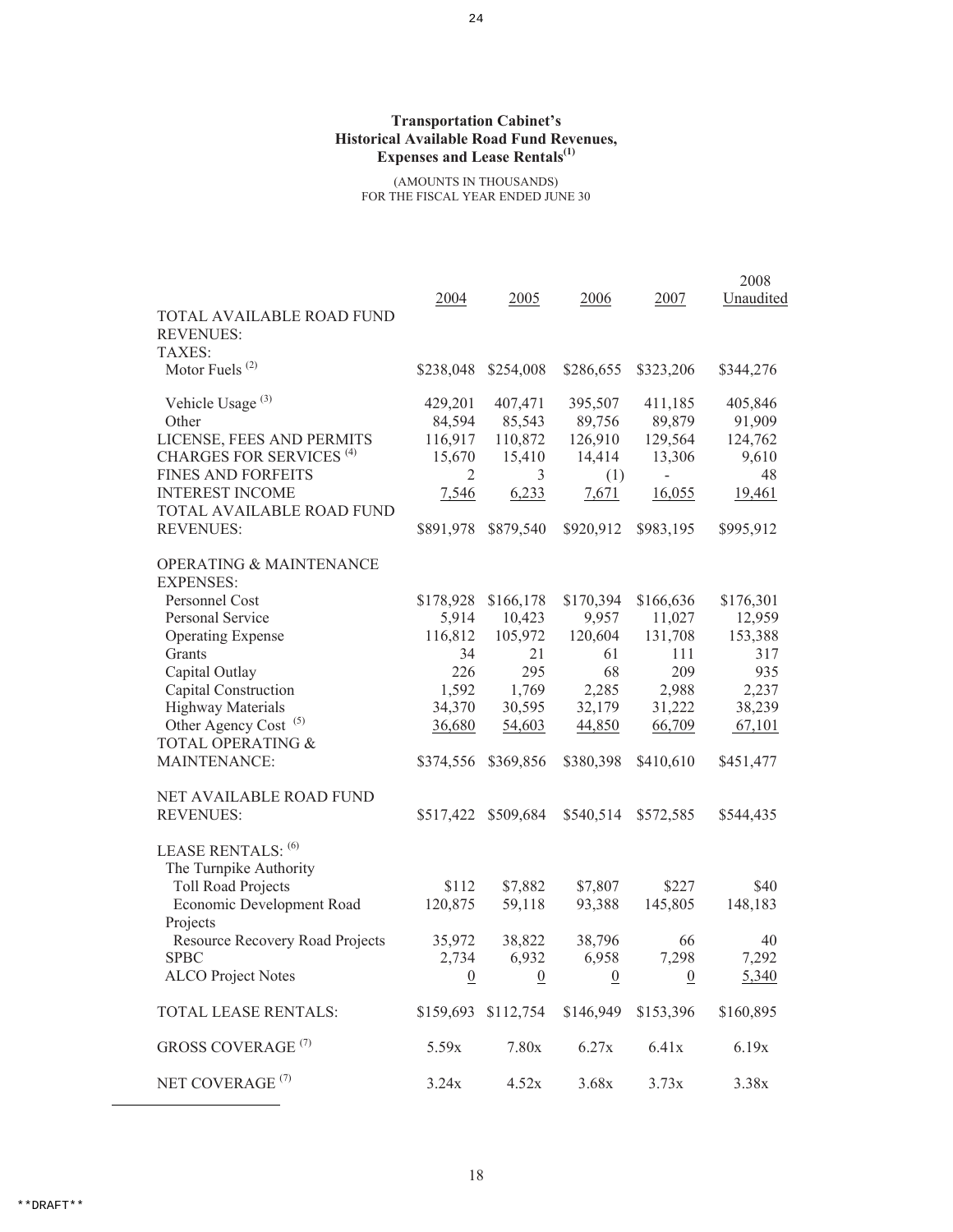#### NOTES:

- 1. This schedule displays detailed information relating to the Commonwealth of Kentucky's Road Fund that can be used to calculate the coverage of available revenues compared to lease rental payments. Total Available Road Fund Revenues represent total revenues available to the Road Fund exclusive of taxes, fees, and miscellaneous revenues that are dedicated for other uses and not available to make lease rental payments to the Turnpike Authority or the SPBC. Operating and Maintenance Expenses include certain nonconstruction maintenance, operating, regulatory and administrative expenses related to the public highways. Net Available Road Fund Revenues represent Total Available Revenues less Operating and Maintenance Expenses.
- 2. The Kentucky motor fuel tax rates are set by statute and are subject to quarterly adjustments based on changes in the awp of fuel. See "THE TRANSPORTATION CABINET — Revenue Sources of the Transportation Cabinet and Recent Changes to Road Fund Receipts" herein.
- 3. The Kentucky motor vehicle usage tax is imposed on the sale or transfer of new or used motor vehicles at the rate of 6 percent of the vehicle's value. See "THE TRANSPORTATION CABINET — Revenue Sources of the Transportation Cabinet and Recent Changes to Road Fund Receipts" for more details.
- 4. In 2003, federal funds were provided to retire the debt on the Daniel Boone Parkway and the Louie B. Nunn Parkway. Tolls were removed from these Parkways effective May 2003, and as a result, it is estimated that Road Fund receipts have been reduced beginning in Fiscal Year 2004, by approximately \$7,500,000 to \$8,000,000 annually. Effective November 2006, the tolls were removed from the William H. Natcher and Audubon Parkways. Road Fund receipts were reduced by approximately \$2,800,000 in Fiscal Year 2007 and approximately \$6,500,000 in each future Fiscal Year. These were the last remaining toll facilities active in Kentucky.
- 5. The Kentucky General Assembly routinely appropriates Road Fund revenues to agencies outside of the Transportation Cabinet to fund the costs of enforcement of traffic laws, the collection of Road Fund tax revenues and other administrative support functions related to the Cabinet.
- 6. Lease Rentals paid by the Transportation Cabinet to the Turnpike Authority of Kentucky (Authority) include amounts representing the following: principal and interest requirements on Turnpike Authority Bonds, net of Debt Service Reserve Fund investment earnings and amounts required by the Turnpike Authority for administrative and other expenses; and any amounts to be transferred into the Redemption Account from the Debt Service Reserve Fund. Amounts paid to the SPBC include principal and interest requirements on bonds issued to finance the construction of a new office building for the Transportation Cabinet.
- 7. Gross Coverage equals Total Available Road Fund Revenues divided by Total Lease Rentals. Net Coverage equals Net Available Road Fund Revenues divided by Total Lease Rentals.

#### **Basis of Accounting**

The Transportation Cabinet's financial statements are maintained and reported on two bases of accounting. The interim financial statements are prepared on a modified cash basis of accounting and are prepared primarily for budgetary and cash management purposes. Under this basis of accounting, revenue is recorded when received in cash and expenditures are recorded when disbursements are made. Expenditures for liabilities incurred before yearend may be processed for a period of 30 days after the close of the Fiscal Year.

The (annual, as of June 30) audited financial statements are prepared on an accrual basis of accounting in compliance with Generally Accepted Accounting Principles as outlined by the Governmental Accounting Standards Board. A copy of the Transportation Cabinet's audited financial statements is included as a supplement to *The Kentucky Comprehensive Annual Financial Report*, published annually by the Commonwealth. See "THE COMMONWEALTH — Financial Information Regarding the Commonwealth, the Transportation Cabinet and the Authority" and "— Certain Financial Information Incorporated by Reference; Availability from NRMSIRs and the Commonwealth."

The interim financial statements reconcile directly with the audited financial statements. Under the interim financial statements, the Transportation Cabinet maintains six operating funds: the Road Fund, the Federal Fund, the General Fund, the Agency Fund, Fleet Management Fund, Capital Projects Fund and the Other Expendable Trust Fund. General operating revenues such as motor fuel receipts, license and privilege taxes, departmental fees, and toll revenues are recorded in the Road Fund. Federal grants are recorded in the Federal Fund, and transfers from the Commonwealth's General Fund are recorded in the General Fund. Receipts dedicated to specific programs or purposes and related expenditures are recorded in the Agency Fund. Transactions relating to the acquisition, construction or renovation of the Transportation Cabinet's major capital facilities and the acquisition of major equipment are accounted for in the Capital Projects Fund. The Other Expendable Trust Fund includes expenditures for the Human Service Transportation Delivery system. This pays the contract service providers for transportation of claimants to and from medical and rehabilitation appointments.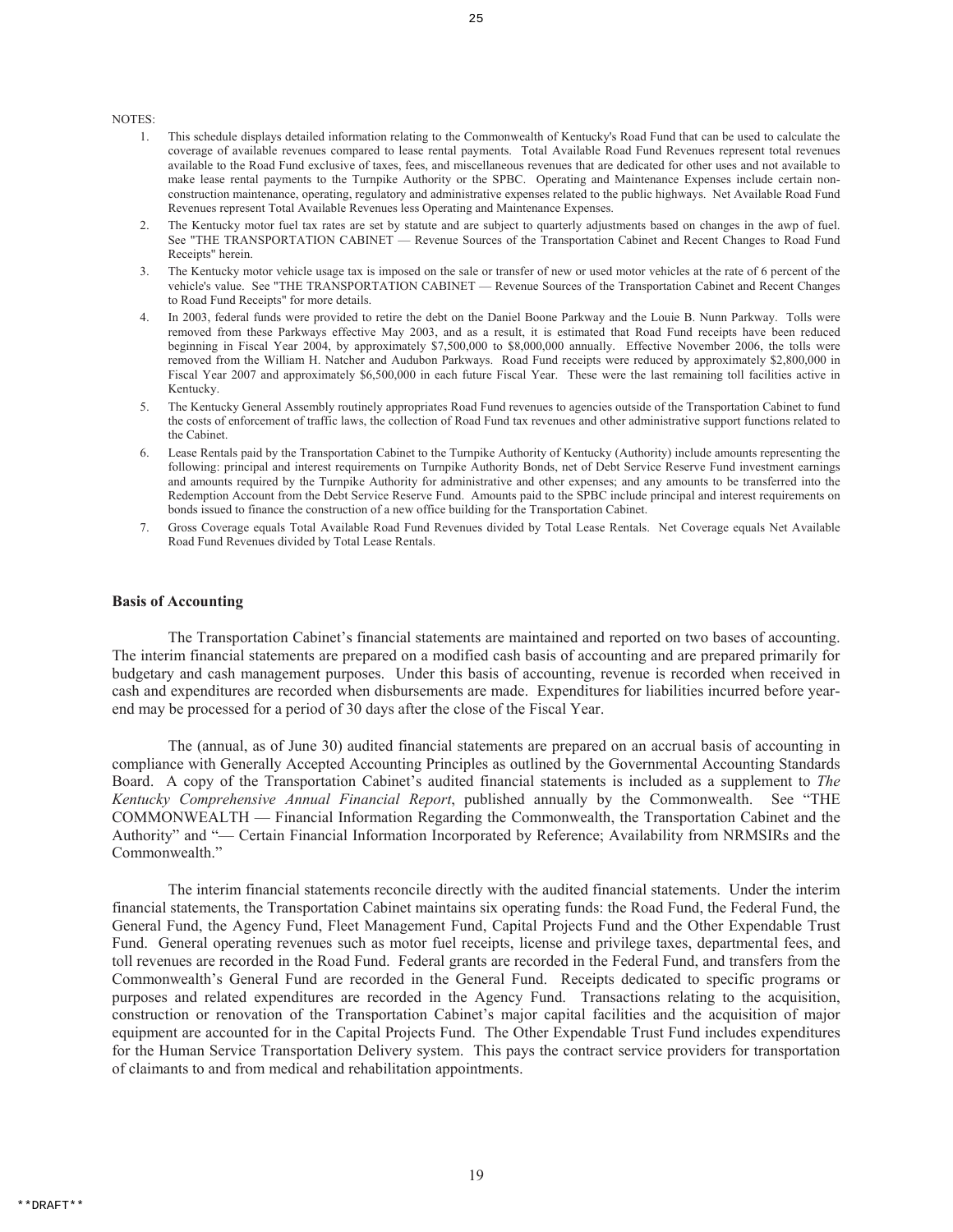#### 26

#### **Cash Management**

Beginning with the enactment of the 2000-2002 Biennial Budget, the General Assembly established the Prefinancing Road Projects Program (the "Program") authorizing the Transportation Cabinet to develop and implement a program to accelerate projects contained in the Biennial Highway Construction Plan. The Program permitted the Transportation Cabinet to initiate work on highway projects in excess of available budget authority by employing a cash flow financing program. In accordance with the General Assembly's on-going authorization for the Program, the Transportation Cabinet has used the Road Fund cash balance to accelerate highway projects.

Prior to Fiscal Year 2000, the Transportation Cabinet managed the highway program on an obligation basis by setting aside the entire cost of a highway project phase at the time work was approved to begin. Typically highway projects take a number of years to complete; therefore, a considerable cash balance had accumulated in the Road Fund as project dollars waited to be spent. The Road Fund cash balance did not represent free, uncommitted funds but rather funds on deposit until expenses became due over time.

Using the cash flow financing approach, the Transportation Cabinet has used the Road Fund cash balance to expedite the start and completion of highway projects. Before the start of the Program in July 2000, the Road Fund cash balance was approximately \$690,000,000. The Road Fund cash balance as of June 30, 2008 was \$411,181,000.

The Transportation Cabinet has developed a number of cash management practices and tools to forecast and monitor cash activity on an on-going basis. The goal is to maximize available resources for the delivery of services while ensuring that funds are sufficient to meet current obligations. The authorizing legislation requires that the Transportation Cabinet continuously ensure that funds are available to meet expenditures and the Transportation Cabinet provides periodic updates regarding Program status to the Office of the State Budget Director, the Finance and Administration Cabinet and the General Assembly.

### **Budget Process of the Transportation Cabinet**

The General Assembly is required by the Kentucky Constitution to adopt measures providing for the state's revenues and appropriations for each fiscal year. The Governor is required by law to submit a biennial State Budget (the "State Budget") to the General Assembly during the legislative session held in each even numbered year. State Budgets have generally been adopted by the General Assembly during those legislative sessions, which end in mid-April, to be effective upon the Governor's signature for appropriations commencing for a two-year period beginning the following July 1.

The Transportation Cabinet budget for the biennium is prepared in accordance with Chapter 48 of the Kentucky Revised Statutes and based on two-year projections made in light of long-range program requirements and revenue estimates. The biennial budget request is prepared by the Transportation Cabinet and presented to the Governor for submission to the Kentucky General Assembly at its biennial session. The estimates of revenues are made by the consensus forecasting process as prescribed by Chapter 48.115 of the Kentucky Revised Statutes.

Transportation Cabinet budget development is initially dependent upon determining (1) available funds both dedicated and undedicated, (2) lease rental obligations, (3) operating requirements and (4) construction program requirements. The budget is developed from the analysis of the above factors, prior year expenditures and new demands on the transportation program for the fiscal period in question.

The construction program requirements consist of the estimated cost of new construction by project within each system of highways, by phase and by quarter. Cost estimates are based upon the estimated contractual and non-contractual costs of preliminary engineering, acquiring rights-of-way, construction, relocating utilities, design and other factors.

The operating requirements for the Transportation Cabinet are formulated by the Transportation Cabinet Budget Office from requests from each budget unit, with subsequent analysis, discussions and adjustments. Final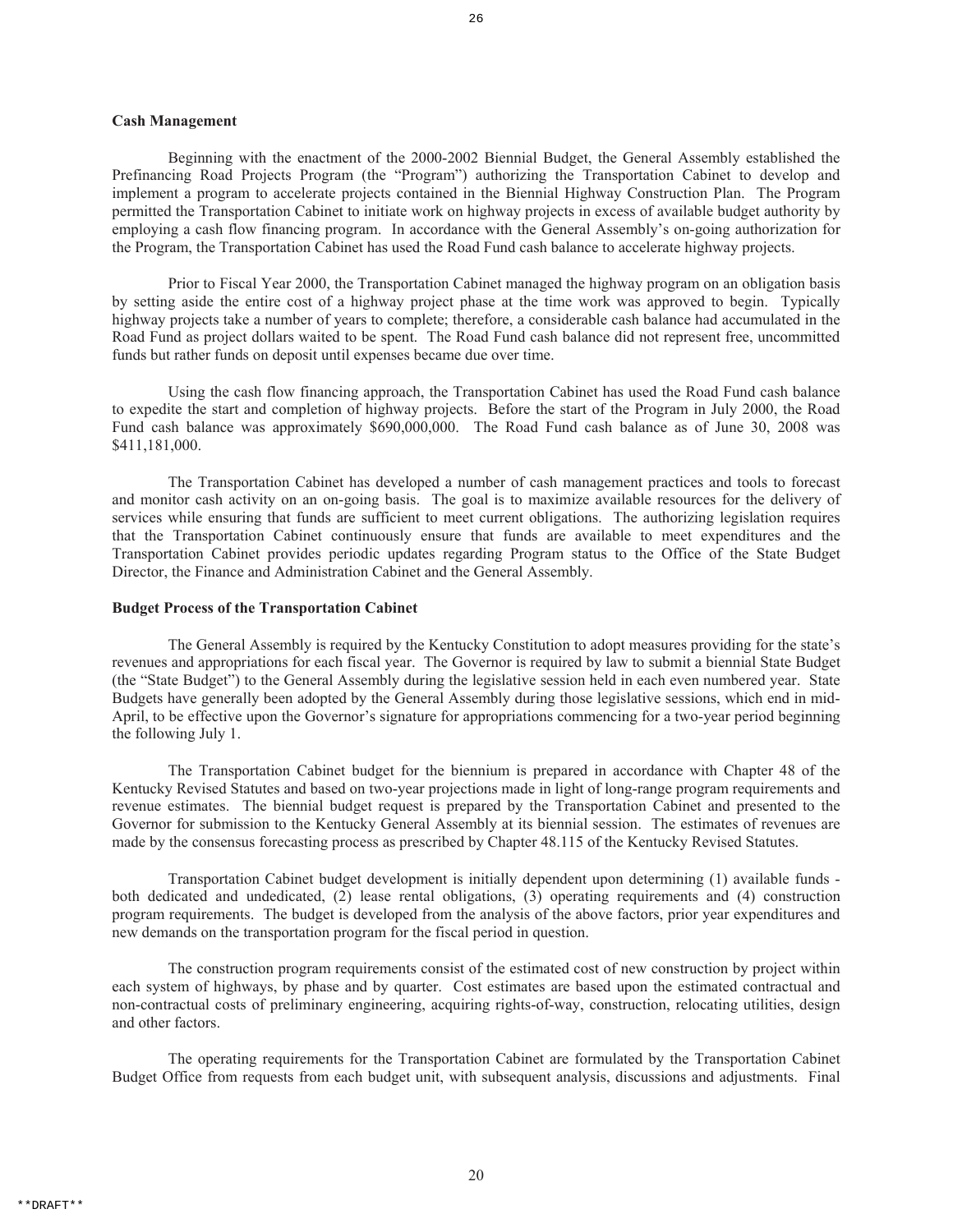In order to provide efficient budget control during the budget execution process, close liaison is maintained between the budget units, the Transportation Cabinet's Budget Office and the Office of the State Budget Director. Proposed changes in policy and programs are studied with a view to their effect on the budget. Routine financial reconciliations are conducted monthly between the Budget Office and various units of the Transportation Cabinet as well as with the Finance and Administration Cabinet.

# **Other Road Fund Obligations of the Transportation Cabinet**

General obligation bonds of the Commonwealth payable from Road Fund revenues and receipts may be issued, pursuant to the Constitution of Kentucky, only upon approval by the electorate. The Transportation Cabinet, pursuant to law, may request that bonds or certain other obligations payable from Road Fund revenues and receipts be issued on its behalf by the Authority or SPBC. Unless such obligations are to be used to finance projects which will produce revenues which will fully meet required debt service, their issuance is conditioned, pursuant to existing law, upon approval by the Kentucky General Assembly. Issuance of such bonds or other obligations also requires the approval of the Office of Financial Management in the Finance and Administration Cabinet. See also "SECURITY AND SOURCE OF PAYMENT FOR THE 2008 BONDS - Restrictions on Future Financings."

The Transportation Cabinet and the SPBC entered into a Lease dated as of November 1, 2001 (the "SPBC Lease") relating to the issuance by the SPBC of its Road Fund Revenue Bonds, Project No. 73 and Road Fund Revenue Refunding Bonds, Project No. 73 (Second Series) (collectively, the "SPBC Bonds"). The proceeds of the SPBC Bonds were used to finance and refinance the construction of a building to house the main administrative offices of the Transportation Cabinet in Frankfort. The SPBC Lease requires that the Transportation Cabinet pay the debt service on the SPBC Bonds with amounts appropriated from the Road Fund. The SPBC Lease restricts future financings for the Transportation Cabinet by the SPBC in the same manner as described under "SECURITY AND SOURCE OF PAYMENT FOR THE 2008 BONDS – Restrictions on Future Financings" herein for Bonds issued by the Authority. Revenues of the System are not pledged to the payment of amounts due under the SPBC Lease.

# **THE COMMONWEALTH**

The Commonwealth of Kentucky, nicknamed the Bluegrass State, was the first state west of the Alleghenies to be settled by pioneers. Kentucky is bounded by the Ohio River to the north and the Mississippi River to the west, and is bordered by the States of Illinois, Indiana, Ohio, West Virginia, Tennessee, Missouri and the Commonwealth of Virginia.

The Commonwealth's economy in many ways resembles a scaled-down version of the U.S. economy in its diversity. The Kentucky economy, once dominated by coal, horses, bourbon and tobacco has become a diversified modern economy including manufacturing of industrial machinery, automobiles and automobile parts and consumer appliances. In addition, Kentucky's nonmanufacturing industries have grown considerably in recent years, with strong gains in air transportation, health and business services, and retail trade. The Commonwealth's parks, horse breeding and racing industry, symbolized by the Kentucky Derby, play an important role in expanding the tourism industry in the Commonwealth.

# **Financial Information Regarding the Commonwealth, the Transportation Cabinet and the Authority**

The Commonwealth annually publishes *The Kentucky Comprehensive Annual Financial Report* with respect to the Fiscal Year of the Commonwealth most recently ended. The Kentucky *Comprehensive Annual Financial Report* includes certain financial statements of the Commonwealth, the Transportation Cabinet and the Authority, as well as general financial information pertaining to the Accounting System and Budgetary Controls, General Fund -Budgetary Basis, Governmental Funds-GAAP Basis, Debt Administration, Cash Management, Risk Management and Funds. In addition, the Notes to Financial Statements as set forth in *The Kentucky Comprehensive Annual Financial Report* contain information regarding the basis of preparation of the Commonwealth's financial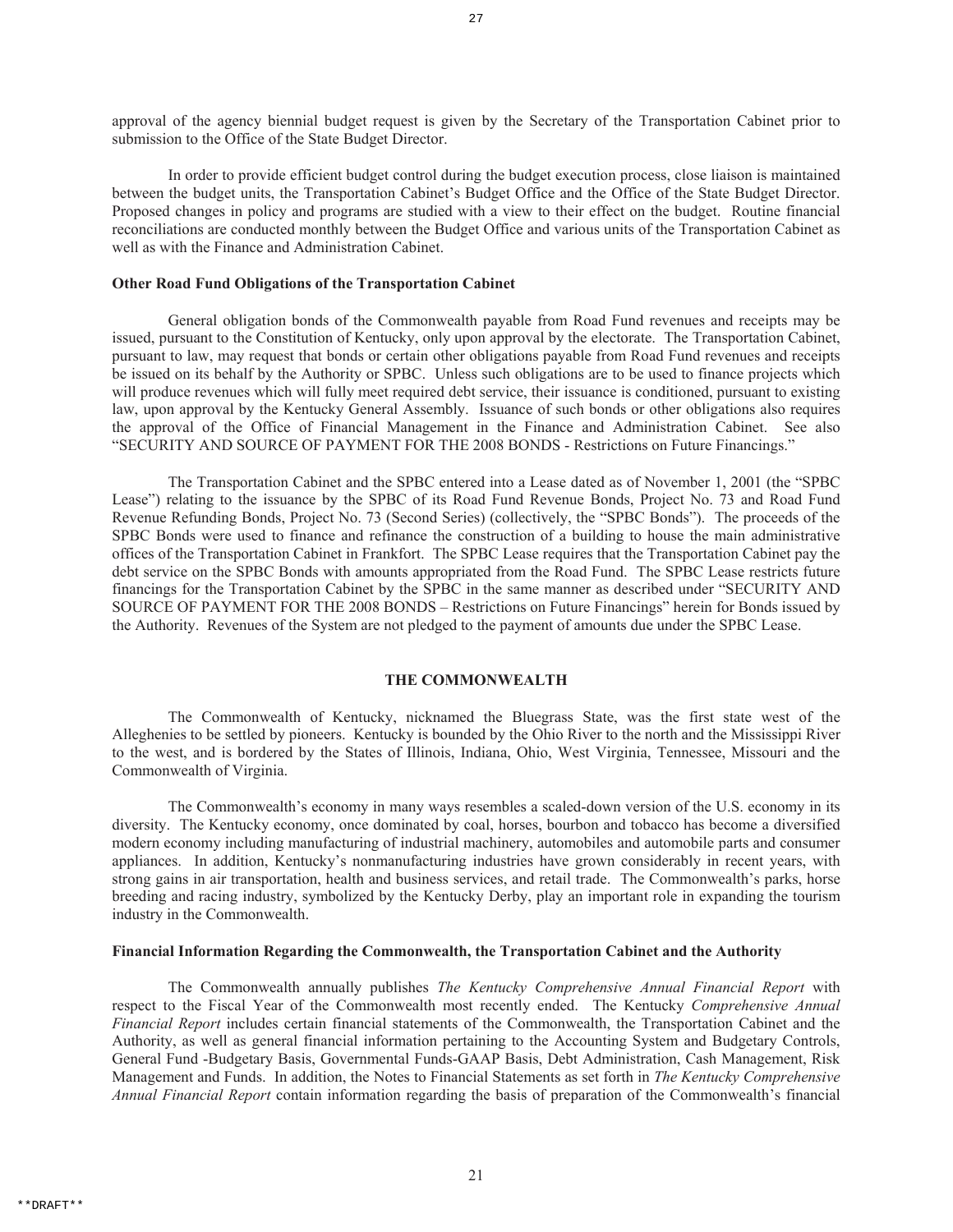statements, Funds and Pension Plans, the Transportation Cabinet and the Authority. The "Statistical Section" of *The Kentucky Comprehensive Annual Financial Report* includes information on Commonwealth revenue sources, Commonwealth expenditures by function, taxes and tax sources, taxable property, assessed and estimated values, property tax, levies and collections, demographic statistics (population, per capita income and unemployment rate), construction and bank deposits, sources of personal income and largest Commonwealth manufacturers.

# **Certain Financial Information Incorporated by Reference; Availability from NRMSIRs and the Commonwealth**

*The Kentucky Comprehensive Annual Financial Report* for Fiscal Year 2007 is incorporated herein by reference. The Commonwealth has filed *The Kentucky Comprehensive Annual Financial Report* for Fiscal Year 2007 with the following Nationally Recognized Municipal Securities Information Repositories ("NRMSIRs") in accordance with SEC Rule 15c2-12;

- (i) Bloomberg Municipal Repositories 100 Business Park Drive Skillman, New Jersey 08558 Internet: munis@bloomberg.com Tel: (609) 279-3225 Fax: (609) 279-5962
- (ii) DPC Data Inc. One Executive Drive Fort Lee, New Jersey 07024 Internet: nrmsir@dpcdata.com Tel: (201) 346-0701 Fax: (201) 947-0107
- (iii) Standard & Poor's Securities Evaluations, Inc. 55 Water Street, 45th Floor New York, New York 10041 Internet: nrmsir\_repository@sandp.com Tel: (212) 438-4595 Fax: (212) 438-3975
- (iv) FT Interactive Data Attn: NRMSIR 100 William Street New York, New York 10038 Internet: NRMSIR@FTID.com Tel: (212) 771-6899 Fax: (212) 771-7390 (Secondary Market Information) (212) 771-7391 (Primary Market Information)

A copy of *The Kentucky Comprehensive Annual Financial Report* for Fiscal Year 2007, including financial statements of the Transportation Cabinet and the Authority set forth as part of the report's supplemental information, may be obtained from the NRMSIRs or from the Office of Financial Management, 702 Capitol Avenue, Suite 76, Frankfort, Kentucky 40601, (502) 564-2924.

Additionally, *The Kentucky Comprehensive Annual Financial Report* for Fiscal Year 2007 may be found on the Internet at:

http://finance.ky.gov/ourcabinet/caboff/ooc/ofm/debt/cafr.html.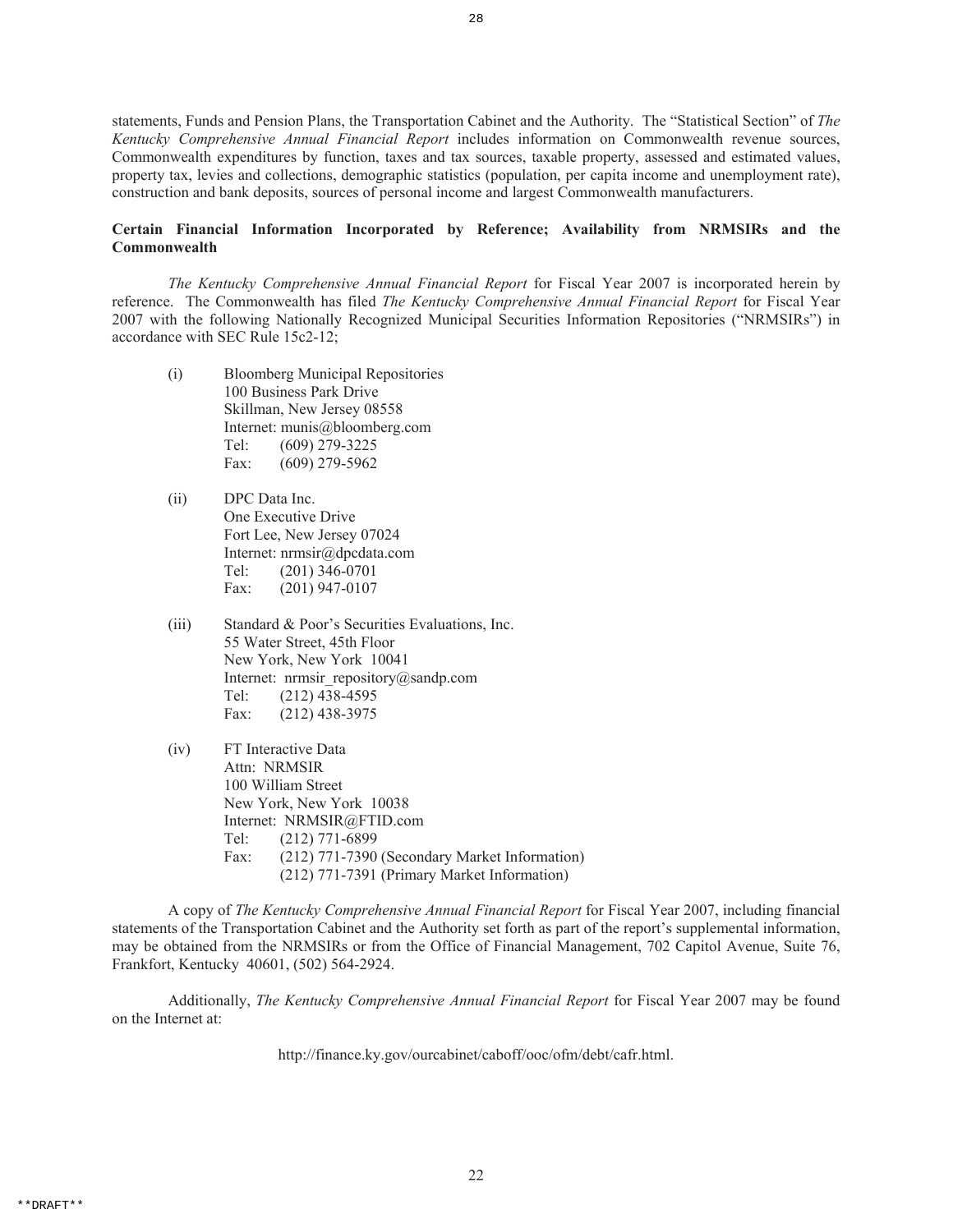Only information contained on the Internet web page identified above is incorporated herein and no additional information that may be reached from such page by linking to any other page should be considered to be incorporated herein.

The Authority will enter into a Continuing Disclosure Agreement in order to enable the purchaser of the 2008 Bonds to comply with the provisions of Rule 15c2-12, See "CONTINUING DISCLOSURE." In addition, ongoing financial disclosure regarding the Commonwealth will be available through the filing by the Commonwealth of two documents entitled *The Kentucky Comprehensive Annual Financial Report* and *Supplemental Information to the Kentucky Comprehensive Annual Financial Report* (or successor reports) with the NRMSIRs as required under Rule 15c2-12.

#### **Debt Issuing Authorities of the Commonwealth**

Information regarding debt issuing authorities of the Commonwealth is included in APPENDIX A — "DEBT INFORMATION PERTAINING TO THE COMMONWEALTH OF KENTUCKY."

# **INVESTMENT POLICY**

The Commonwealth's investments are governed by KRS 42.500 et seq. and KAR Title 200 Chapter 14. The State Investment Commission, comprised of the Governor, the Treasurer, Secretary of the Finance and Administration Cabinet and gubernatorial appointees of the Kentucky Banker's Association, is charged with the oversight of the Commonwealth's investment activities. The Commission is required to meet at least quarterly, and delegates day-to-day investment management to the Office of Financial Management.

At June 30, 2008, the Commonwealth's operating portfolio was approximately \$4.0 billion in cash and securities. The composition of investments was as follows: U.S. Treasury securities (14%); securities issued by agencies and instrumentalities of the United States Government (20%); mortgage backed securities and collateralized mortgage obligations (15%); repurchase agreements collateralized by the aforementioned (20%); municipal securities (7%); and corporate and asset backed securities, including money market securities (24%). The portfolio had a current yield of 4.26% and an effective duration of 0.91 years.

The Commonwealth's investments are currently categorized into three investment pools: Short-term, Intermediate-term and Bond Proceeds Pools. The purpose of these pools is to provide economies of scale that enhance yield, ease administration and increase accountability and control. The Short-term Pool consists primarily of General Fund and related accounts and provides liquidity to the remaining pools. The Intermediate-term Pool represents Agency Fund investments, state held component unit funds and fiduciary fund accounts held for the benefit of others by the Commonwealth. The Bond Proceeds Pool is where bond proceeds for capital construction projects are deposited until expended for their intended purpose.

The Commonwealth engages in selective derivative transactions. These transactions are entered into only with an abundance of caution and for specific hedge applications to minimize yield volatility in the portfolio. The State Investment Commission expressly prohibits the use of margin or other leveraging techniques. The Commonwealth executes a variety of transactions which may be considered derivative transactions, which include: the securities lending program, over-the-counter treasury options, interest rate swaps, mortgage backed securities, collateralized mortgage obligations and asset backed securities.

The Commonwealth has used over-the-counter U.S. Treasury options since the mid-1980s to hedge and add value to the portfolio of Treasury securities. These transactions involve the purchase and sale of put and call options on a covered basis, holding either cash or securities sufficient to meet the obligation should it be exercised. The State Investment Commission limits the total option commitment to no more than twenty percent of the total portfolio of Treasury and agency securities. Historically, actual commitments have been less than ten percent of the portfolio.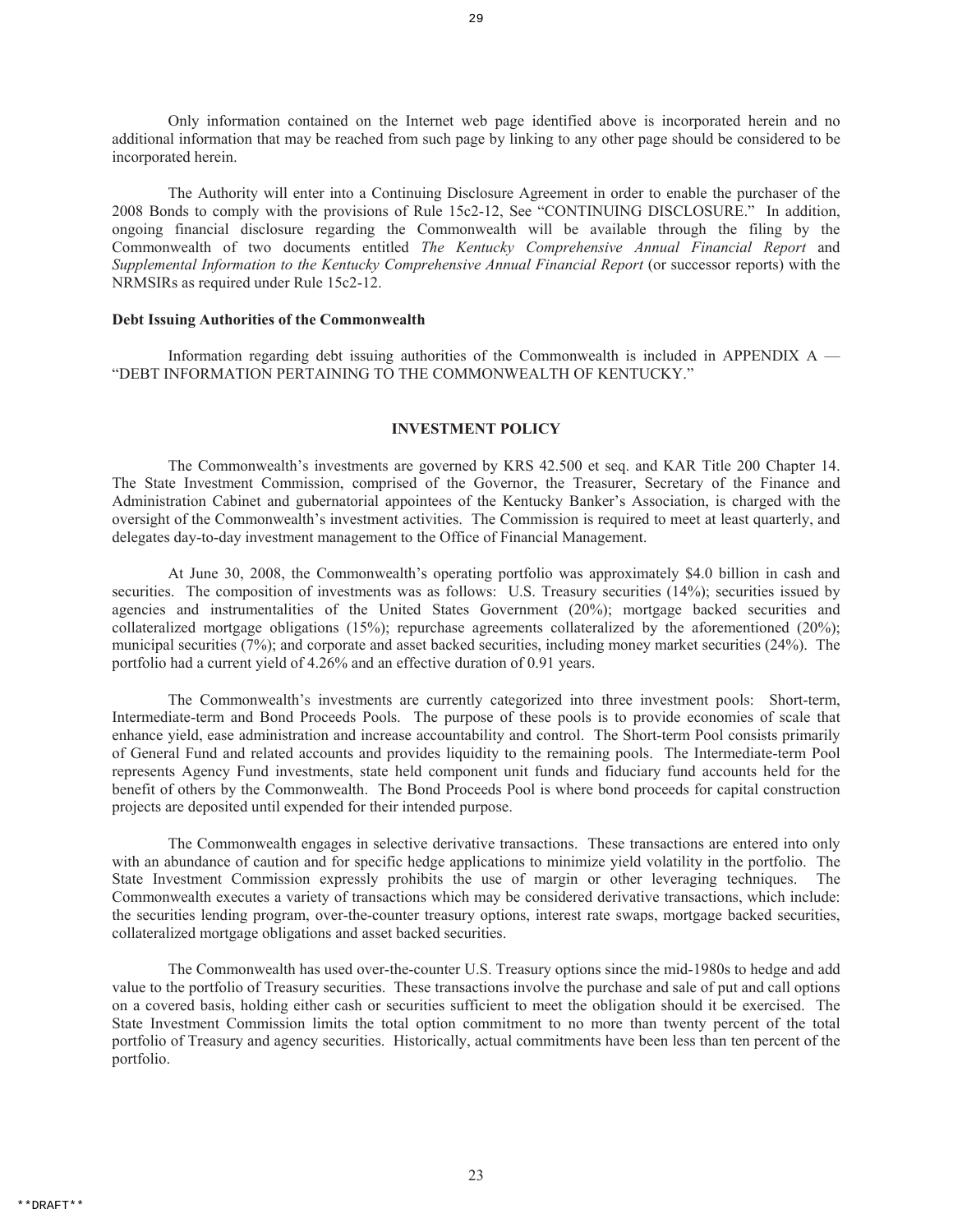The Commonwealth has had a securities lending program since the mid-1980s. The Commonwealth is able to enter into either a principal relationship or an agent relationship. In a principal relationship the Commonwealth reverses its treasury and agency securities in exchange for 102% of eligible collateral, marked to market daily. Eligible Collateral is defined as securities authorized for purchase pursuant to KRS 42.500. In an agent program the agent lends the Commonwealth's Treasury and agency securities, takes the cash received from the loan and invests it in securities authorized for purchase pursuant to KRS 42.500. The income generated by these transactions is split between the agent and the Commonwealth. At the present time the Commonwealth has entered into an agent agreement that has a guarantee to the Commonwealth of 10 basis points of the average market value of securities in the program.

On June 20, 2003, the State Investment Commission adopted Resolution 03-03, which amended the Commonwealth's investment policy concerning asset-based interest rate swaps. The change modifies the exposure limits from a \$200,000,000 notional amount to a net market value approach, the absolute value of which cannot exceed \$50,000,000 for all counterparties. The Commonwealth engages in asset-based interest rate swaps to better manage its duration and to stabilize the volatility of interest income.

House Bill 5 of the First Extraordinary Session of 1997 was enacted on May 30, 1997. The Bill amended KRS 42.500 to authorize the purchase of additional investment securities with excess funds available for investment. The new classes of investment securities include: United States dollar denominated corporate securities, issued by foreign and domestic issuers, including sovereign and supranational governments, rated in one of the three highest categories by a nationally recognized rating agency, and asset backed securities rated in the highest category by a nationally recognized rating agency.

KAR Title 200 Chapter 14 provides, among other things, that: Corporate securities, inclusive of Commercial Paper, Banker's Acceptances and Certificates of Deposit are limited to \$25 million per issuer and a stated final maturity of five years or less; Money market securities rated A1/P1 or higher are limited to 20% of any investment pool and when combined with corporate and asset backed securities (ABS) must not exceed 25% of any investment pool; United States Agency Mortgage Backed Securities (MBS) and Collateralized Mortgage Obligations (CMO) are also limited to a maximum of 25% of any investment portfolio; and ABS, MBS and CMO must have a weighted-average-life of four years or less at time of purchase.

# **State Retirement Systems**

Following is information about the state's retirement system, including pension plans and other post employment benefits. Capitalized terms used under this heading and not otherwise defined shall have the respective meanings given by the CAFRs, as herein defined.

*Pension Plans*. Eligible state employees participate in one of two multi-employer defined benefit plans, the ventucky Teacher's Retirement System ("KTRS"). The Kentucky Kentucky Retirement Systems and the Kentucky Teacher's Retirement System ("KTRS"). Retirement Systems is comprised of four retirement plans, Employees Non-Hazardous and Employees Hazardous, County Employees and State Police. Each retirement plan is state supported, except for the County Employees, which has been excluded from the Kentucky Retirement Systems information provided herein. The Transportation Cabinet participates in the Kentucky Retirement Systems. The Kentucky Retirement Systems and KTRS (collectively, the "Pension Plans") provide both pension and Other Post Employment Benefits ("OPEB") to state employees and teachers based upon their years of service and retirement dates. The Pension Plans are component units of the Commonwealth of Kentucky for financial reporting purposes and are included in *The Kentucky Comprehensive Annual Financial Report*. For a brief description of the Pension Plans and of the Pension Plans' assets and liabilities, see *The Kentucky Comprehensive Annual Financial Report* for Fiscal Year 2007, Note 8 beginning on page 76. Additional information regarding the Kentucky Retirement Systems and KTRS can be found in their respective web sites at http://www.kyret.com and http://www.ktrs.ky.gov, including their respective Comprehensive Annual Financial Reports (collectively, the "CAFRs") and the accompanying actuarial studies, described under OPEB.

*Pension Funding*. Based upon the assumptions employed in the Pension Plans' June 30, 2007 actuarial valuation reports used in preparing the associated Pension Plans' 2007 CAFRs, the Kentucky Retirement Systems had a state supported pension Unfunded Actuarial Accrued Liability (the "UAAL") of \$4,380 million, while KTRS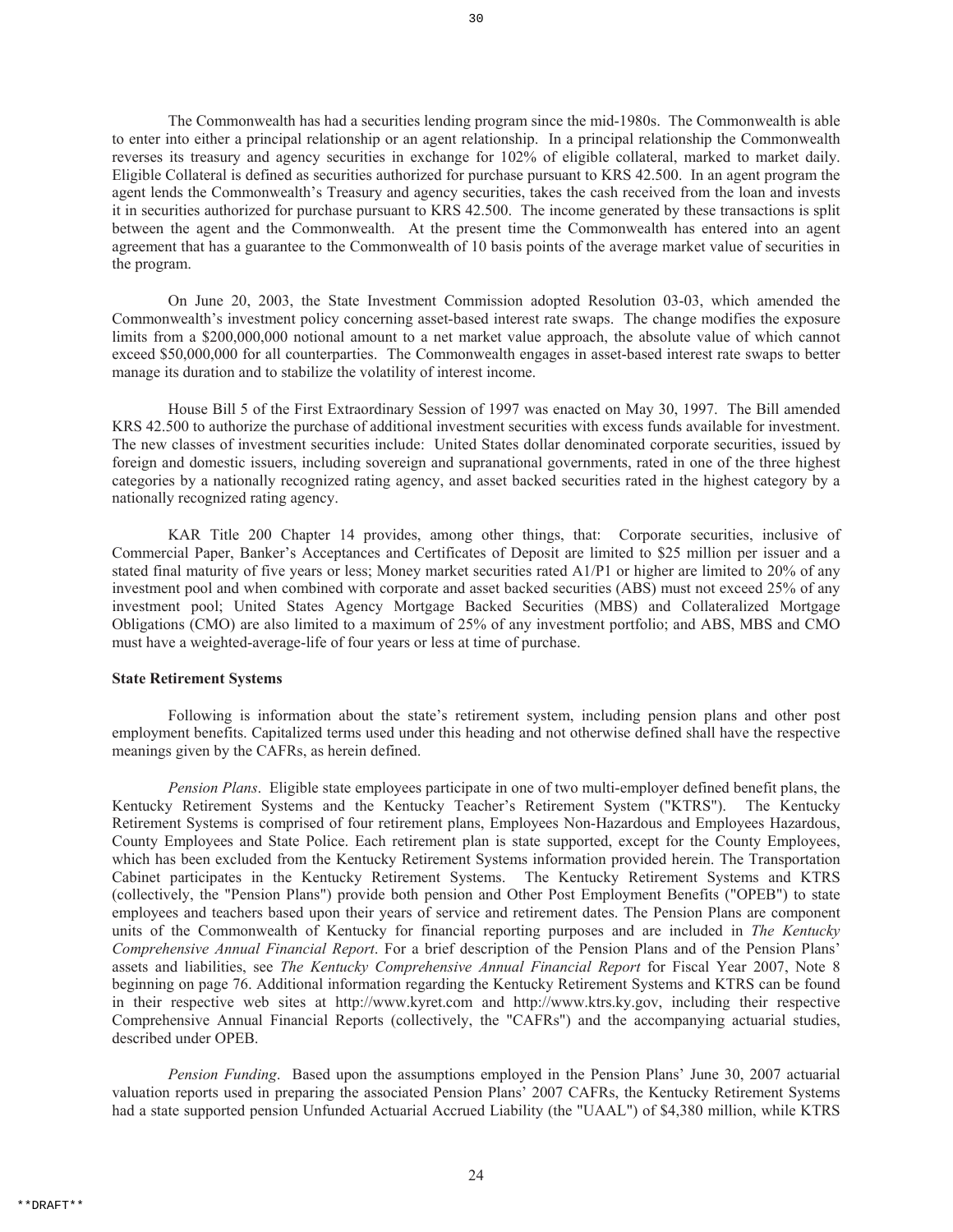had a UAAL of \$5,970 million. The state supported portion of the Pension Plans for Fiscal Year 2007 had funding percentages of 58.7 percent for the Kentucky Retirement Systems and 71.9 percent for KTRS. The Kentucky Retirement Systems state supported Annual Required Contribution for Fiscal Year 2007 pension benefits was \$214.2 million versus the Actual Contribution of \$107.6 million. The KTRS state supported Annual Required Contribution for Fiscal Year 2007 was \$494.6 million, of which \$421.6 million was contributed.

*Other Post Employment Benefits*. The Governmental Accounting Standards Board has promulgated Statement 45 ("Accounting and Financial Reporting by Employers for Post-employment Benefits other than Pensions"). The State is required to adopt the standards after the Fiscal Year ending June 30, 2008.

The State is obligated to provide healthcare benefits to certain retired state employees and teachers. The Pension Plans administer two multi-employer defined benefit healthcare plans (collectively, the "Health Plans") for which the state pays a portion of the cost of the benefits of the retired employees. As of January 1, 2006, the State commenced self-funding of healthcare benefits for state employees. The Kentucky Retirement Systems also adopted, on January 1, 2006, a self funding health care plan for Medicare Eligible Retirees. KTRS became selfinsured for post retirement healthcare costs for Medicare Eligible Retirees on July 1, 1991. Beginning January 1, 1997, KTRS offered non-Medicare Eligible Employees insurance through the state health insurance program, which has since become self insured.

The Pension Plans have commissioned actuarial studies which have provided results for consideration, under certain actuarial funding methods and sets of assumptions. A five year experience study was just completed for the Kentucky Retirement Systems and the next scheduled experience study period will be prepared in January, 2011. KTRS' last five-year experience study was for the period ending June 30, 2005, the next five year experience study will be for the period ending June 30, 2010. Pursuant to their respective actuarial studies, the OPEB UAAL as of June 30, 2007 has been estimated to not exceed \$5,151 million for the Kentucky Retirement Systems and \$5,788 million for KTRS. These estimates represent the amount of healthcare benefits under the respective Health Plans, payable for the ensuing 30-year period and allocated by the actuarial cost method, as of June 30, 2007. The actuarial estimates for the Kentucky Retirement Systems OPEB liabilities substantially decreased from the \$8,089.5 million previously reported in the Kentucky Retirement Systems' 2006 CAFR, primarily due to the Board's policy of incrementally increasing employer contributions to the funds in order to reach full entry age normal cost by 2016. The actuarial estimates for KTRS actually increased from \$4,210.3 million due to health care costs escalating at a much faster rate than revenue growth in the Medical Insurance Plan.

The Kentucky Retirement Systems state supported Annual Required Contribution for Fiscal Year 2007 healthcare benefits was \$146.3 million versus the Actual Contribution of \$101.2 million. The KTRS state supported Annual Required Contribution for Fiscal Year 2007 was \$231.5 million, of which \$123.6 million was contributed. Previously, the General Assembly directed transfers of \$62.3 million and \$29.1 million in Fiscal Year 2005 and Fiscal Year 2006 respectively, from the KTRS Guarantee Fund to the Medical Insurance Stabilization Fund. This amount is to be repaid from the State General Fund over a 10-year period. The state supported portion of the Health Plans for Fiscal Year 2007 had funding percentages of 16.1 percent for the Kentucky Retirement Systems and 2.4 percent for KTRS.

The Commonwealth's 2008-2010 biennial budget increased employer contribution rates by 37 percent for the Kentucky Retirement Systems' non-hazardous duty retirement system. The increase for the State Police Retirement System is 18 percent.

*Changes to State Retirement Systems.* During the 2008 Regular Session, Governor Steve Beshear presented the Kentucky Public Pension Protection and Modernization Act to address the long-term financial stability of the Commonwealth's pension systems. While there was significant discussion and debate between both the House and the Senate resulting in different versions of the pension legislation being considered, ultimately both sides of the General Assembly failed to reach an agreement.

On May 29, 2008, Governor Beshear issued an executive order creating the Kentucky Public Pension Working Group and urged both the House and Senate to work together toward an agreement for a special session. Governor Beshear's May 29th executive order created a working group composed of senior executive branch officials, pension fund directors, employee representatives, and private sector investment experts. The working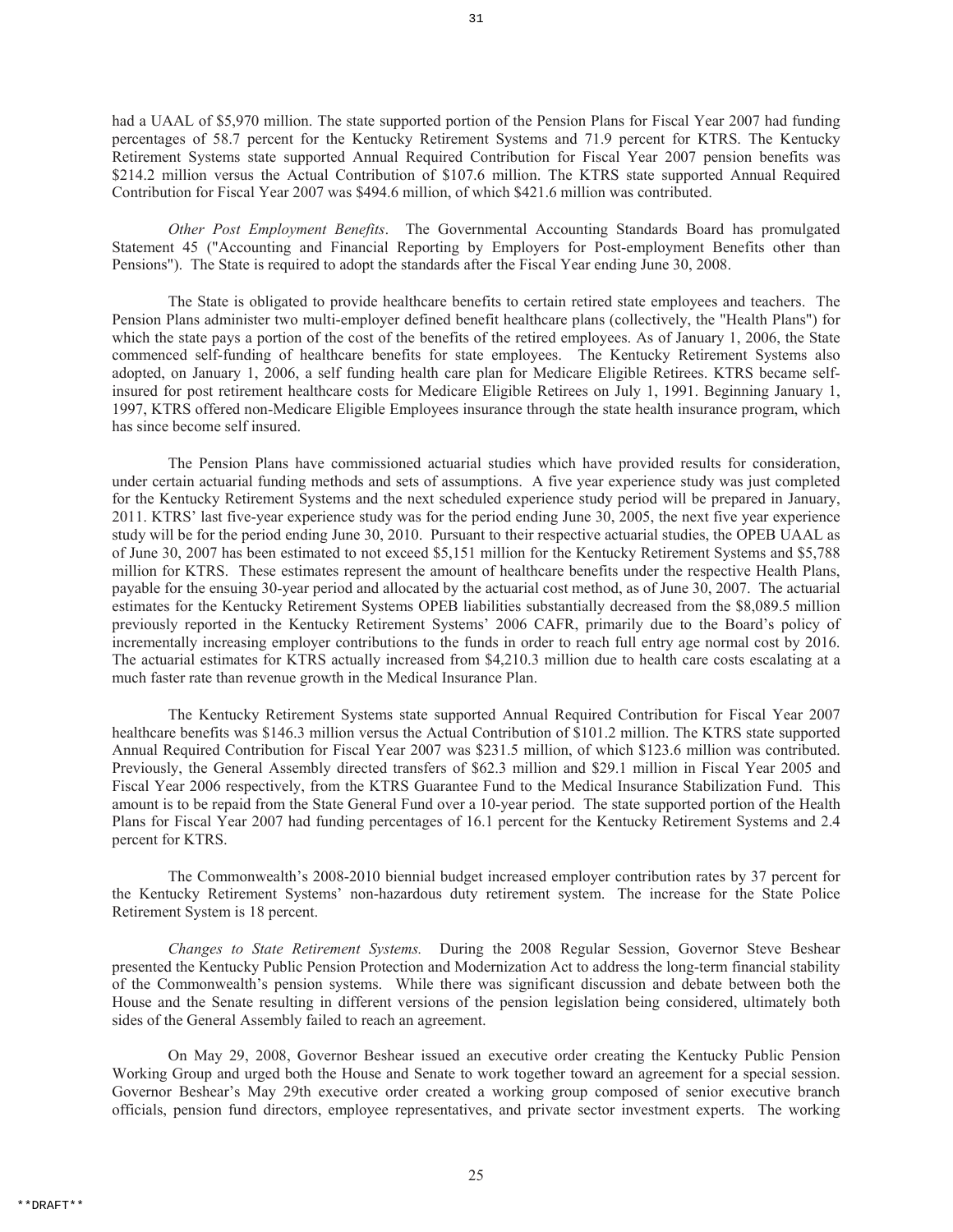group is conducting an operational and governance review of the state retirement systems and is also studying the issues in dispute during the 2008 regular legislative session that had not been recommended by the prior administration's Blue Ribbon Commission, to determine their viability and cost. To accomplish these tasks, the workgroup has been divided into six subcommittees including: best practices in investments; future funding strategies; a County Employees Retirement System ("CERS") and Local Government Employees Retirement System ("LGERS") committee that is tasked to study the transfer of classified school employees to a new retirement system, and the potential for a new local government employees retirement system; a committee to consider defined contribution options; a group that will evaluate healthcare costs and strategies; and a committee to evaluate and ensure best practices in securities litigation. The working group will provide its final report to the Governor by November 1, 2008 and will also offer to provide testimony to the Interim State Government Committee, allowing the General Assembly to address these issues in the 2009 regular legislative session.

In June 2008, Governor Beshear called a special session of the General Assembly after both the House and Senate reached an agreement on pension reform, which ultimately became House Bill 1. The final agreement accomplished several things, including: a schedule to improve state funding by reaching the full actuarially required contribution ("ARC") by 2025; proposed a new benefit tier for future hires that would require workers to stay longer and place more money into their own retirement over time in order to reach their full retirement benefit; established a floor for annual cost of living adjustments ("COLA") and pegged it at 1.5% of the Consumer Price Index with the potential for future increases if the COLA is pre-funded; closed several loopholes; and created increased legislative oversight of the pension funds in future years.

As a result of the passage of House Bill 1, the growth in the state's unfunded liability is expected to be slowed. These results will be augmented by changes in our investment strategies and allocations to bring the retirement systems up to the national average in performance. By using the dual combination of the best practices and findings of the Kentucky Public Pension Working Group and by following the schedule of payments included in the bill, the state will start to reduce the liabilities that have accrued over time.

# **TAX MATTERS**

# **General**

 In the opinion of Bond Counsel for the 2008 Bonds, based upon an analysis of existing laws, regulations, rulings and court decisions, interest on the 2008 Bonds is excludable from gross income for Federal income tax purposes and interest on the 2008 Bonds is not a specific item of tax preference under Section 57 of the Internal Revenue Code of 1986 (the "Code") for purposes of the Federal individual or corporate alternative minimum taxes. Furthermore, Bond Counsel for the 2008 Bonds is of the opinion that interest on the 2008 Bonds is exempt from income taxation by the Commonwealth and the 2008 Bonds are exempt from ad valorem taxation by the Commonwealth and any of its political subdivisions.

The form of the opinion of Bond Counsel for the 2008 Bonds is set forth in APPENDIX D —"FORM OF OPINION OF BOND COUNSEL."

The Code imposes various restrictions, conditions and requirements relating to the exclusion from gross income for Federal income tax purposes of interest on obligations such as the 2008 Bonds. The Authority has covenanted to comply with certain restrictions designed to ensure that interest on the 2008 Bonds will not be includable in gross income for Federal income tax purposes. Failure to comply with these covenants could result in interest on the 2008 Bonds being includable in gross income for Federal income tax purposes and such inclusion could be required retroactively to the date of issuance of the 2008 Bonds. The opinion of Bond Counsel assumes compliance with these covenants. However, Bond Counsel has not undertaken to determine (or to inform any person) whether any actions taken (or not taken) or events occurring (or not occurring) after the date of issuance of the 2008 Bonds may adversely affect the tax status of the interest on the 2008 Bonds.

Certain requirements and procedures contained or referred to in the Indenture and other relevant documents may be changed and certain actions (including, without limitation, defeasance of the 2008 Bonds) may be taken or omitted under the circumstances and subject to the terms and conditions set forth in such documents. Bond Counsel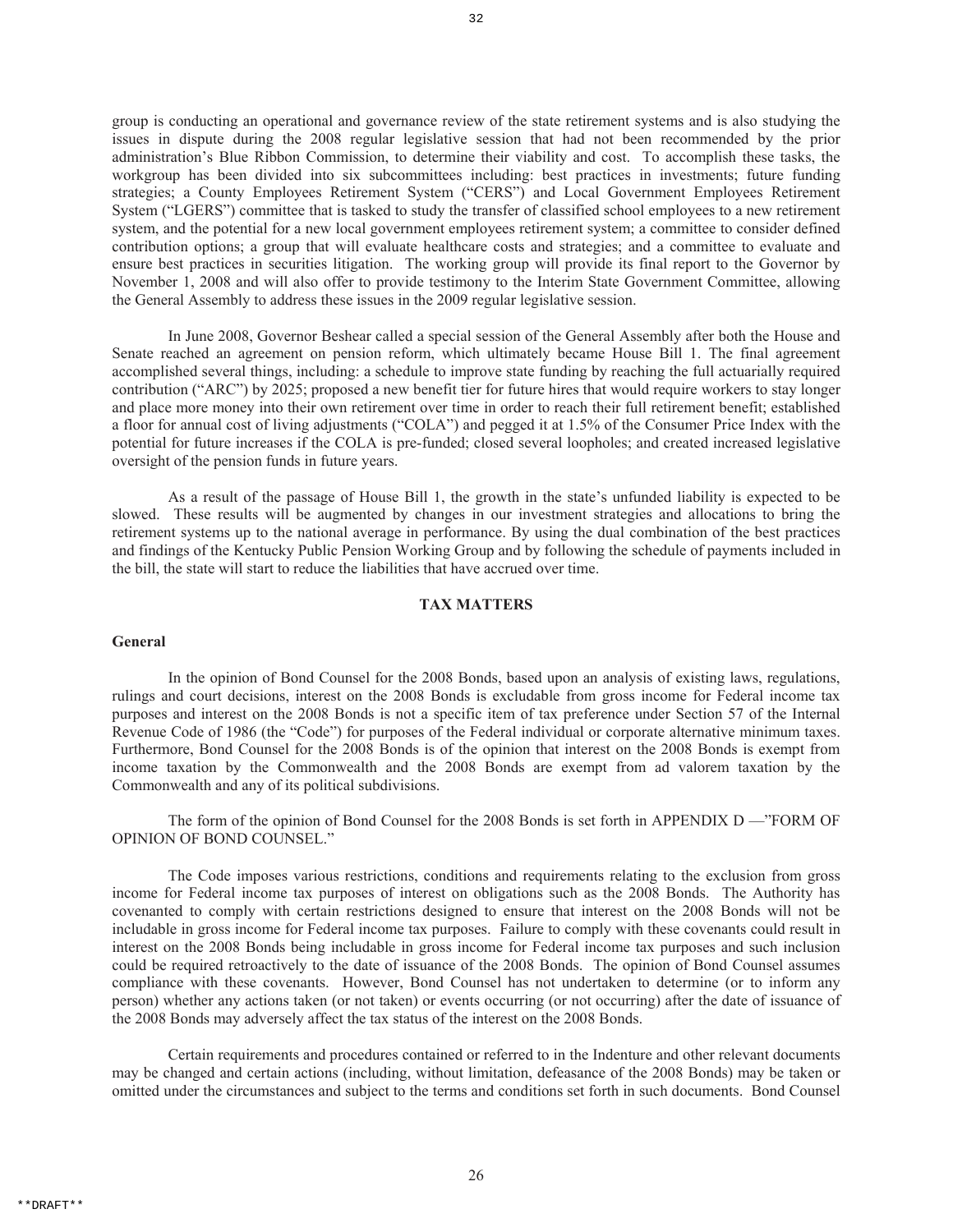Although Bond Counsel for the 2008 Bonds has rendered its opinion that interest on the 2008 Bonds is excludable from gross income for Federal income tax purposes and that interest on the 2008 Bonds is excludable from gross income for Kentucky income tax purposes, the ownership or disposition of, or the accrual or receipt of interest on, the 2008 Bonds may otherwise affect a Bondholder's federal, state or local tax liabilities. The nature and extent of these other tax consequences may depend upon the particular tax status of the Bondholder or the Bondholder's other items of income or deduction. Bond Counsel expresses no opinion regarding any tax consequences other than what is set forth in its opinion and each Bondholder or potential Bondholder is urged to consult with tax counsel with respect to the effects of purchasing, holding or disposing the 2008 Bonds on the tax liabilities of the individual or entity.

For example, corporations are required to include all tax-exempt interest in determining "adjusted current earnings" under Section 56(c) of the Code, which may increase the amount of any alternative minimum tax owed. Similarly, tax-exempt interest may also increase the amount of any environmental tax owed under Section 59 of the Code, which is based on the alternative minimum taxable income of any corporation subject to that tax. Ownership or disposition of the 2008 Bonds may result in other collateral federal, state or local tax consequence for certain taxpayers, including, without limitation, increasing the Federal tax liability of certain foreign corporations subject to the branch profits tax imposed by Section 884 of the Code, increasing the Federal tax liability of certain insurance companies, under Section 832 of the Code, increasing the Federal tax liability and affecting the status of certain S Corporations subject to Sections 1362 and 1375 of the Code, and increasing the Federal tax liability of certain individual recipients of social security or Railroad Retirement benefits, under Section 86 of the Code. Ownership of any 2008 Bonds may also result in the limitation of interest and certain other deductions for financial institutions and certain other taxpayers, pursuant to Section 256 of the Code. Finally, residence of the holder of 2008 Bonds in a state other than Kentucky or being subject to tax in a state other than Kentucky, may result in income or other tax liabilities being imposed by such states or their political subdivisions based on the interest or other income from the 2008 Bonds.

The Authority has not designated the 2008 Bonds as "qualified tax-exempt obligations" under Section 265 of the Code.

# **Premium**

"Acquisition Premium" is the excess of the cost of a bond over the stated redemption price of such bond at maturity or, for bonds that have one or more earlier call dates, the amount payable at the next earliest call date. The 2008 Bonds that have a price that is higher than par as shown on the inside cover page (the "Premium Bonds") are being initially offered and sold to the public at an Acquisition Premium. For Federal income tax purposes, the amount of Acquisition Premium on each bond, the interest on which is excludable from gross income for Federal income tax purposes ("tax-exempt bonds"), must be amortized and will reduce the Bondholder's adjusted basis in that bond. However, no amount of amortized Acquisition Premium on tax-exempt bonds may be deducted in determining Bondholder's taxable income for Federal income tax purposes. The amount of any Acquisition Premium paid on the Premium Bonds, or on any of the 2008 Bonds, that must be amortized during any period will be based on the "constant yield" method, using the original Bondholder's basis in such bonds and compounding semiannually. This amount is amortized ratably over that semiannual period on a daily basis.

Holders of any 2008 Bonds, including any Premium Bonds, purchased at an Acquisition Premium should consult their own tax advisors as to the actual effect of such Acquisition Premium with respect to their own tax situation and as to the treatment of Acquisition Premium for state tax purposes.

# **Original Issue Discount**

27

The 2008 Bonds having a price that is lower than par, as shown on the inside cover page (the "Discount Bonds"), are being offered and sold to the public at an original issue discount ("OID") from the amounts payable at maturity thereon. OID is the excess of the stated redemption price of a bond at maturity (the face amount) over the "issue price" of such bond. The issue price is the initial offering price to the public (other than to bond houses,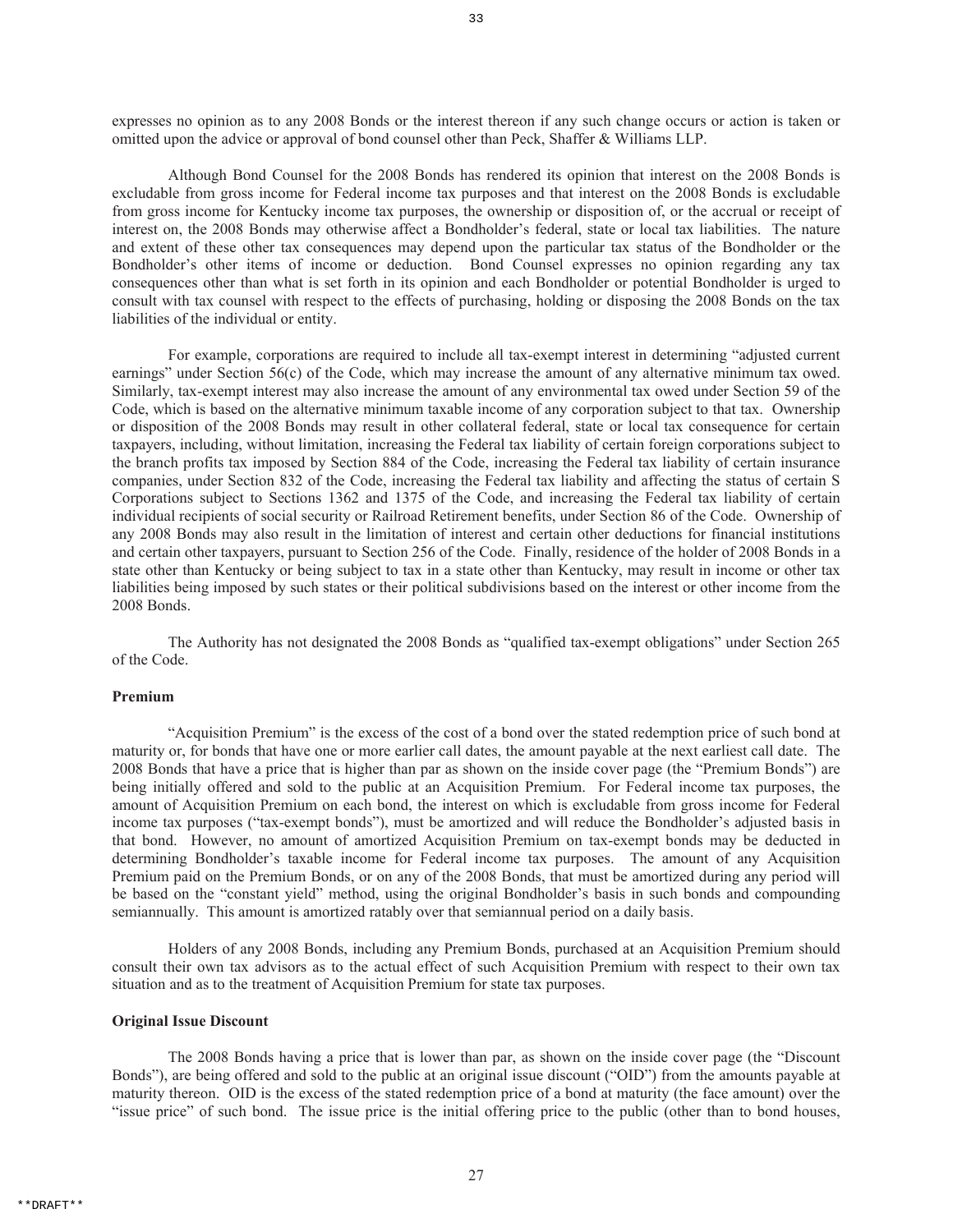brokers or similar persons acting in the capacity of underwriters or wholesalers) at which a substantial amount of bonds of the same maturity are sold pursuant to that initial offering. For federal income tax purposes, OID on each bond will accrue over the term of the bond, and for the Discount Bonds, the amount of accretion will be based on a single rate of interest, compounded semiannually (the "yield to maturity"). The amount of OID that accrues during each semiannual period will do so ratably over that period on a daily basis. With respect to an initial purchaser of a Discount Bond at its issue price, the portion of OID that accrues during the period that such purchaser owns the Discount Bond is added to such purchaser's tax basis for purposes of determining gain or loss at the maturity, redemption, sale or other disposition of that Discount Bond and thus, in practical effect, is treated as stated interest, which is excludable from gross income for federal income tax purposes.

Holders of Discount Bonds should consult their own tax advisors as to the treatment of OID and the tax consequences of the purchase of such Discount Bonds other than at the issue price during the initial public offering and as to the treatment of OID for state tax purposes.

#### **ENFORCEABILITY OF REMEDIES**

The remedies available to the Trustee and the owners of the 2008 Bonds upon occurrence of an event of default under the Lease, the Agreement, or the Indenture are in many respects dependent upon regulatory and judicial actions which are often subject to discretion and delay. Under existing laws and judicial decisions, the remedies provided for under the Lease, the Agreement, and the Indenture may not be readily available or may be limited. The various legal opinions to be delivered concurrently with the delivery of the 2008 Bonds and such documents will be qualified to the extent that the enforceability of certain legal rights related to the 2008 Bonds are subject to limitations imposed by bankruptcy, reorganization, insolvency or other similar laws affecting the rights of creditors generally and by equitable remedies and proceedings generally.

# **LITIGATION**

Except as described herein, there is no litigation pending or, to the knowledge of the Authority or the Transportation Cabinet, threatened to restrain or enjoin the authorization, sale or delivery of the 2008 Bonds or which would adversely affect the application of the revenues of the Transportation Cabinet to the payment of the 2008 Bonds. There is no litigation pending or, to the knowledge of the Authority, threatened against the Authority or any of its assets or revenues that would materially adversely affect the Authority or its operations. However, note that *Williams v. Grayson*, 08-CI-00857 (Franklin Circuit Court) is a challenge by the President of the Kentucky Senate, David L. Williams, to Governor Steven L. Beshear's veto of HB 79, enacted by the 2008 Kentucky General Assembly. Senator Williams contends the veto was untimely and hence HB 79, which specified the projects to be funded as part of the 2008-2010 Biennial Highway Construction Plan, is law. Alternatively, Senator Williams alleges that if the veto is found to have been effective, the Executive Branch is without authority to spend the subject funds. On July 31, 2008, the Court issued an order that HB 79 is invalid because of the failure to present the bill to the Governor prior to the end of legislative business, as required by the Kentucky Constitution, but directed the parties to proceed to brief and argue the remaining issues of the case including the extent of the Governor's authority to spend the subject funds. This litigation will not affect or challenge the authority of the Executive branch to provide funding for the projects that were begun under the 2006-2008 Biennial Highway Construction Plan and that are the subject of a portion of the funding from the proceeds of the 2008 Bonds.

#### **CERTAIN LEGAL MATTERS**

Certain legal matters incident to the authorization and issuance of each series of the 2008 Bonds are subject to the approving legal opinion of Peck, Shaffer & Williams LLP, Covington, Kentucky, Bond Counsel. The proposed form of approving opinion for the 2008 Bonds is attached hereto as APPENDIX D. Such approving legal opinion will be delivered as of the date of issuance of the 2008 Bonds.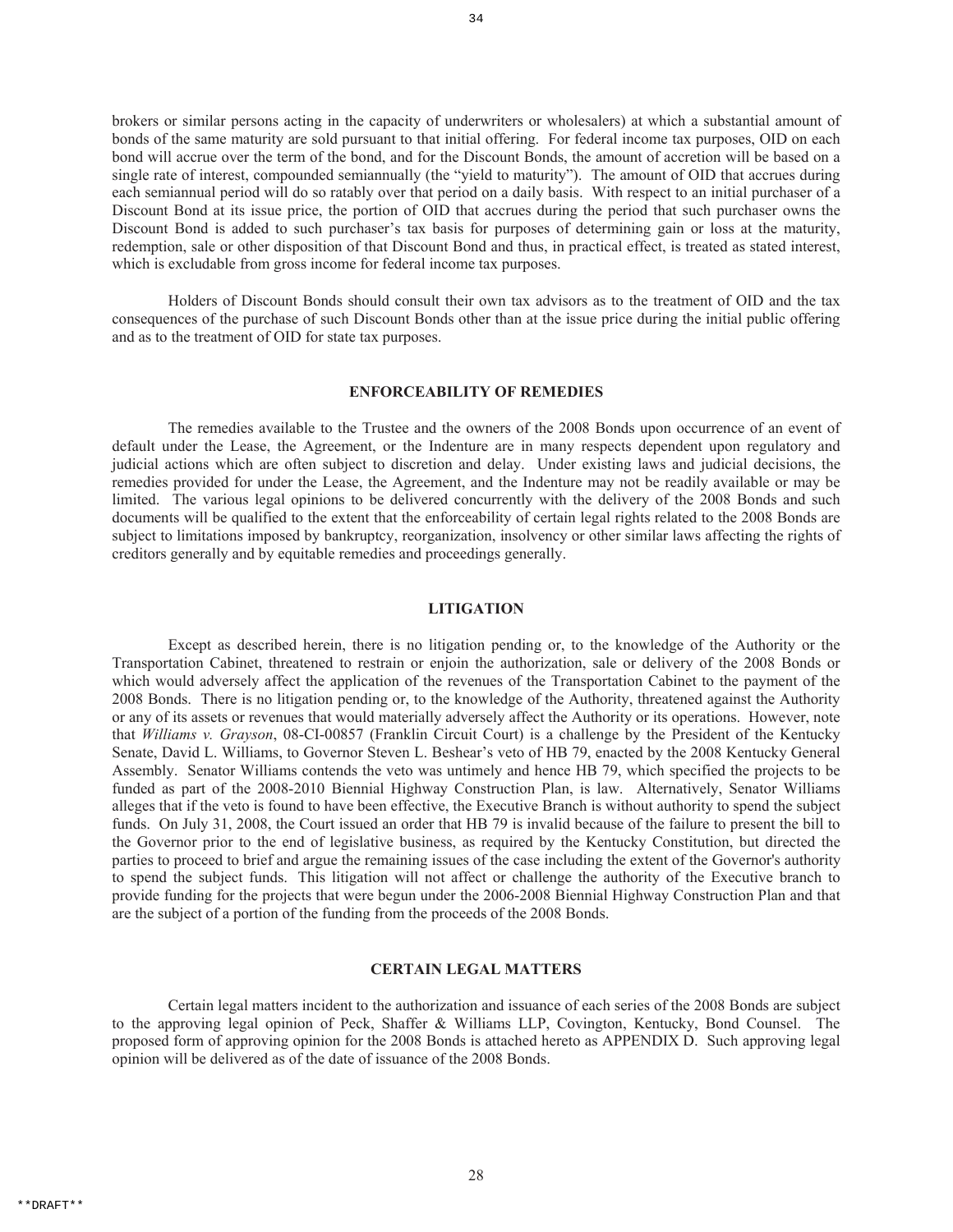Certain legal matters concerning the Transportation Cabinet will be passed upon by its counsel, Office of Legal Services, Transportation Cabinet; certain legal matters concerning the Authority will be passed upon by its counsel, Office of Legal Services for Finance and Technology, Finance and Administration Cabinet; and certain legal matters will be passed upon for the Underwriters by their counsel, Stites & Harbison, PLLC, Louisville, Kentucky.

Under Kentucky law, issuance of 2008 Bonds by the Authority requires the approval of the Office of Financial Management in the Finance and Administration Cabinet, which approval will be obtained prior to issuance of the 2008 Bonds.

# **RATINGS**

Standard & Poor's Ratings Services, a division of the McGraw-Hill Companies, Inc. ("Standard & Poor's"), Moody's Investors Service, Inc. ("Moody's"), and Fitch Ratings ("Fitch") have each assigned their municipal bond ratings of "AA+," "Aa3," and "AA-," respectively, to the 2008 Bonds.

Such ratings reflect only the views of Standard & Poor's, Moody's and Fitch and an explanation of the significance of such ratings may be obtained from Standard & Poor's at 55 Water Street, New York, New York 10041, (212) 438-1000; from Moody's at 7 World Trade Center at 250 Greenwich Street, New York, New York 10007, (212) 553-0300; and from Fitch at One State Street Plaza, New York, New York 10004, (212) 908-0500. Generally, a rating agency bases its rating on the information and materials furnished to it and on investigations, studies and assumptions of its own. The ratings do not constitute a recommendation to buy, sell or hold the 2008 Bonds. There is no assurance that such ratings will continue for any given period of time or that they will not be revised downward or withdrawn entirely by the rating agencies, if in the judgment of such rating agencies, circumstances so warrant. Any downward revision or withdrawal could have an adverse effect on the market price of the 2008 Bonds.

#### **UNDERWRITING**

The 2008 Bonds are to be purchased by a syndicate managed by Goldman, Sachs & Co. as representative (the "Representative") of the managing underwriters identified on the cover hereof and on behalf of itself (the "Managers") (the Managers and any other syndicate members collectively, the "Underwriters"). The Underwriters have agreed, subject to certain conditions, to purchase the 2008 Bonds at an aggregate purchase price of \$200,739,212.57 (which is equal to the principal amount of the 2008 Bonds plus net original issuance premium of \$6,030,036.10 and less underwriting discount of \$955,823.53). The Underwriters will be obligated to purchase all of each Series of the 2008 Bonds if any are purchased. The Underwriters have advised the Authority that they intend to make a public offering of the 2008 Bonds at the initial public offering prices set forth on the inside cover page hereof, provided, however, that the Underwriters have reserved the right to make concessions to dealers and to change such initial public offering prices as the Underwriters shall deem necessary in connection with the marketing of the 2008 Bonds.

# **CONTINUING DISCLOSURE**

The Authority will comply with the requirements of the Securities and Exchange Commission regarding secondary market disclosure as set forth in Rule 15c2-12 (the "Rule"), as amended, under the Securities Exchange Act of 1934. Specifically, the Authority will enter into a Continuing Disclosure Agreement in which it will covenant to provide notice in a timely manner to each nationally recognized municipal securities depository or the Municipal Securities Rulemaking Board, and the appropriate state information depository, if any, of any of the following types of events with respect to the 2008 Bonds, if material: (i) principal and interest payment delinquencies; (ii) non-payment related defaults; (iii) unscheduled draws on debt service reserves reflecting financial difficulties; (iv) unscheduled draws on credit enhancements reflecting financial difficulties; (v) substitution of credit or liquidity providers or their failure to perform; (vi) adverse tax opinions or events affecting the tax-exempt status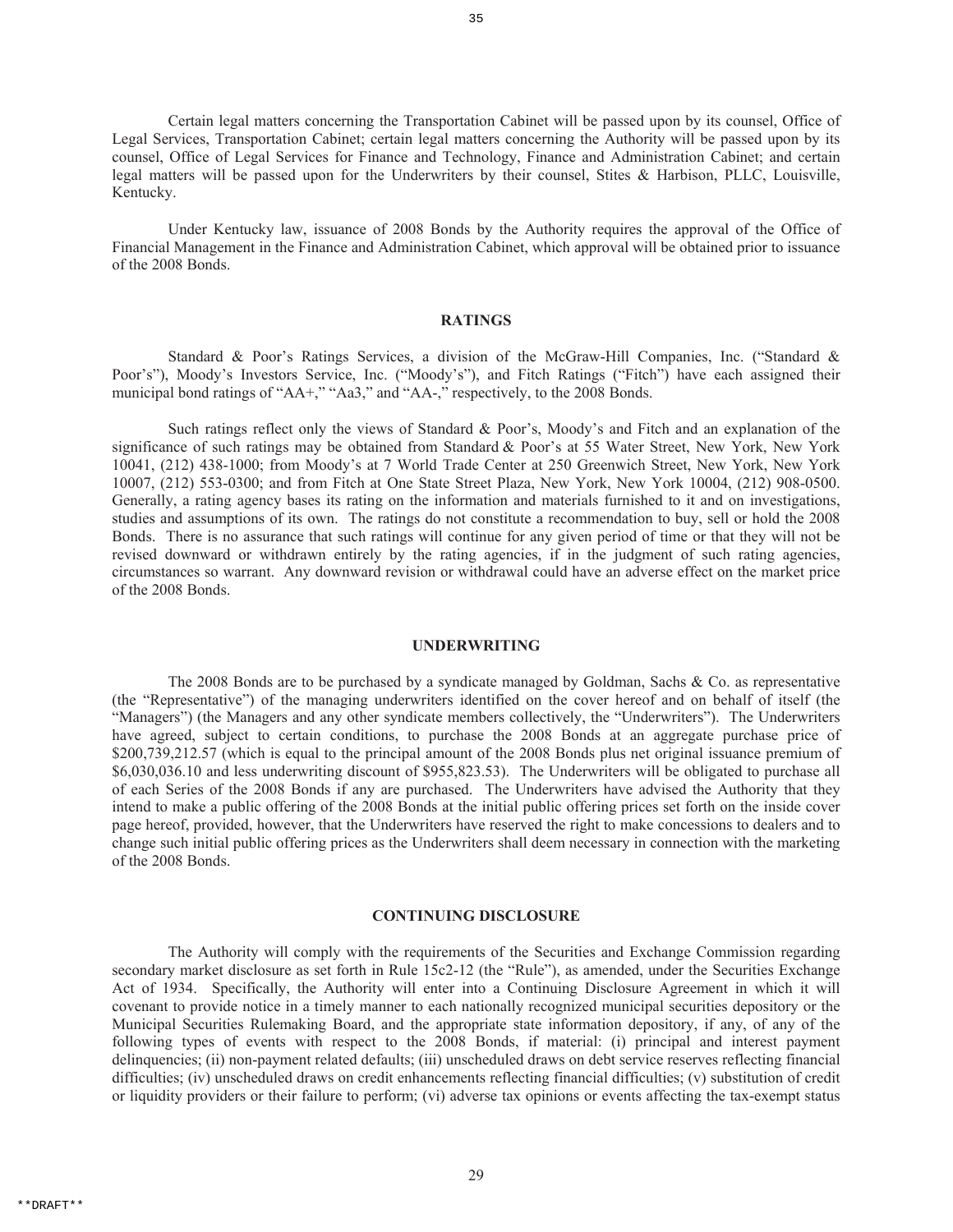of the securities; (vii) modifications to rights of security holders; (viii) bond calls; (ix) defeasances; (x) release, substitution, or sale or property securing repayment of the securities; and (xi) rating changes. The Commonwealth is already providing ongoing market disclosure as required by Rule 15c2-12 pursuant to agreements entered into in connection with other outstanding securities.

# **MISCELLANEOUS**

All quotations from, and summaries and explanations of, the Act, the Indenture, the Lease, the Agreement, the Bonds and the 2008 Bonds contained in this Official Statement do not purport to be complete, and reference is made to such laws and documents for full and complete statements of their respective provisions. The Appendices attached hereto are a part of this Official Statement. Copies in reasonable quantity of the Act, the Indenture, the Agreement and the Lease may be obtained during the offering period of the 2008 Bonds upon request directed to the Authority, 702 Capitol Avenue, Suite 76, Frankfort, Kentucky 40601, or the Underwriters, Goldman, Sachs & Co., 85 Broad Street,  $24^{th}$  Floor, New York, NY 10004.

Any statements in this Official Statement involving matters of opinion, whether or not expressly so stated, are intended as such and not as representations of fact. This Official Statement is not to be construed as a contract among the Authority, the Transportation Cabinet and the purchasers or holders of any of the 2008 Bonds.

# THE TURNPIKE AUTHORITY OF KENTUCKY

By: /s/ Doris A. Howe

Treasurer, The Turnpike Authority of Kentucky

# THE TRANSPORTATION CABINET OF THE COMMONWEALTH OF KENTUCKY

By: /s/ Joseph W. Prather Secretary, Transportation Cabinet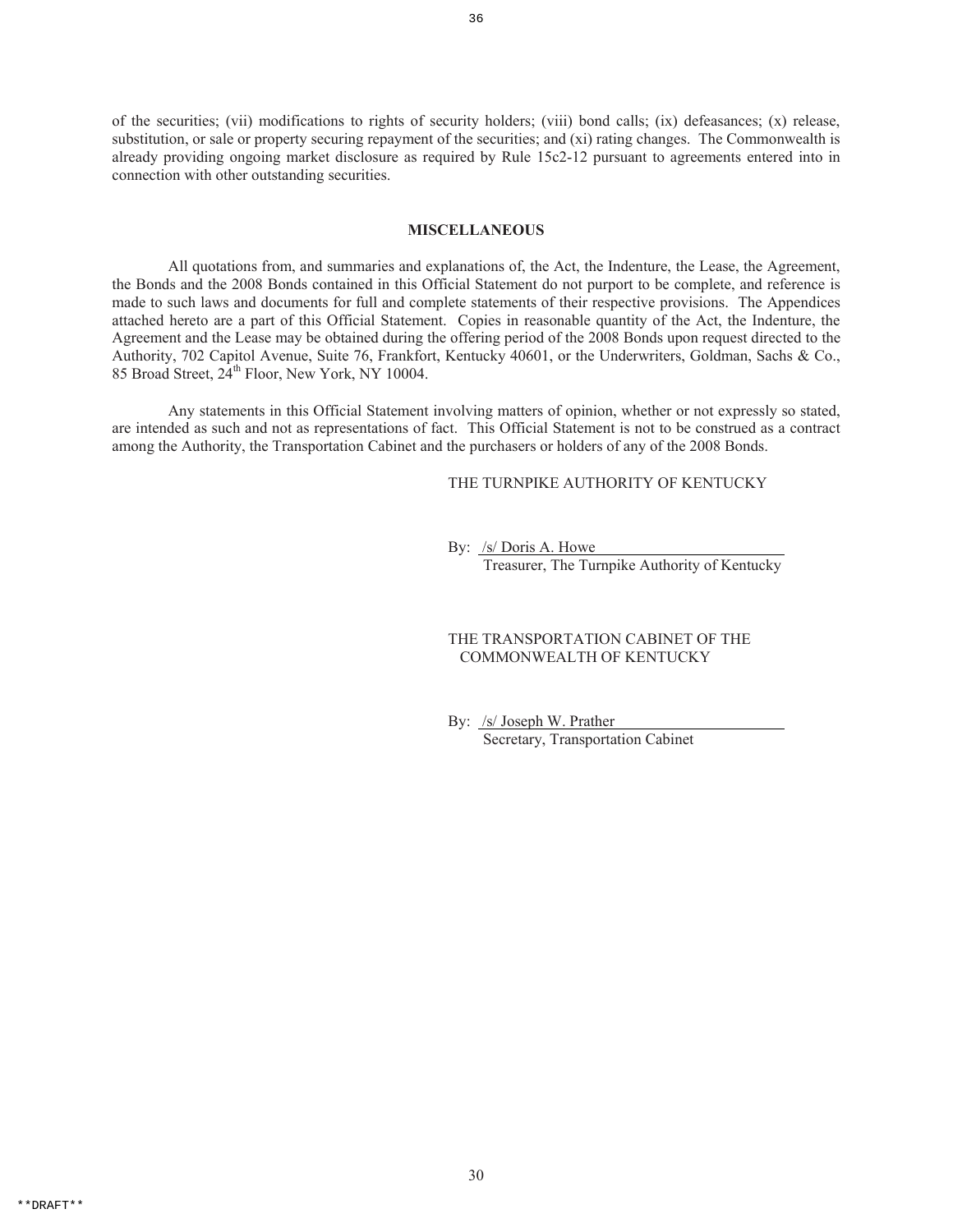# **APPENDIX A**

# **DEBT INFORMATION PERTAINING TO THE COMMONWEALTH OF KENTUCKY**

# **COMMONWEALTH DEBT MANAGEMENT**

# **Management**

The Office of Financial Management ("OFM"), Finance and Administration Cabinet has central responsibility for the issuance, management, review and approval of all debt issued by the Commonwealth and its agencies. Table I lists state agencies which are active issuing entities. OFM is also responsible for the coordination and monitoring of cash needs relative to debt activity, debt service payments and the development of a comprehensive long-term debt plan. OFM serves as primary staff to the State Property and Buildings Commission, the Kentucky Asset/Liability Commission, and the Kentucky Local Correctional Facilities Construction Authority.

# **Structure**

The Commonwealth's indebtedness is classified as either appropriation supported debt or nonappropriation supported debt.

Appropriation supported debt carries the name of the Commonwealth and is either (i) a general obligation of the Commonwealth, or (ii) a project revenue obligation of one of its debt issuing agencies created by the Kentucky General Assembly to finance various projects which is subject to state appropriation for all or a portion of the debt service on the bonds.

General obligation bonds pledge the full faith, credit and taxing power of the Commonwealth for the repayment of the debt. The Kentucky Constitution requires voter approval by general referendum prior to the issuance of general obligation bonds in amounts exceeding \$500,000. Kentucky has not issued general obligation bonds since 1966. The Commonwealth has no general obligation bonds outstanding.

Project revenue notes and bonds are issued by various debt issuing authorities of the Commonwealth. The revenues produced by the projects funded by the debt are pledged as security for repayment of the debt. Project revenues are not a direct obligation of the Commonwealth. Project revenues are, in some cases, derived partially or solely from biennial appropriations of the General Assembly. In other cases, the direct revenues generated from the project funded constitute the entire source of payment.

Non-appropriation or moral obligation debt carries the name of the Commonwealth for the benefit and convenience of other entities within the Commonwealth. This type of indebtedness is a special obligation of the issuer, secured and payable solely from the sources pledged for the payment thereof and do not constitute a debt, liability, obligation or a pledge of the faith and credit of the Commonwealth. The General Assembly does not intend to appropriate any funds to fulfill the financial obligations represented by these types of indebtedness. In the event of a shortfall the issuer covenants to request from the Governor and the General Assembly sufficient amounts to pay debt service.

#### **Default Record**

The Commonwealth has never defaulted in the payment of principal or interest on its general obligation indebtedness or its project revenue obligations.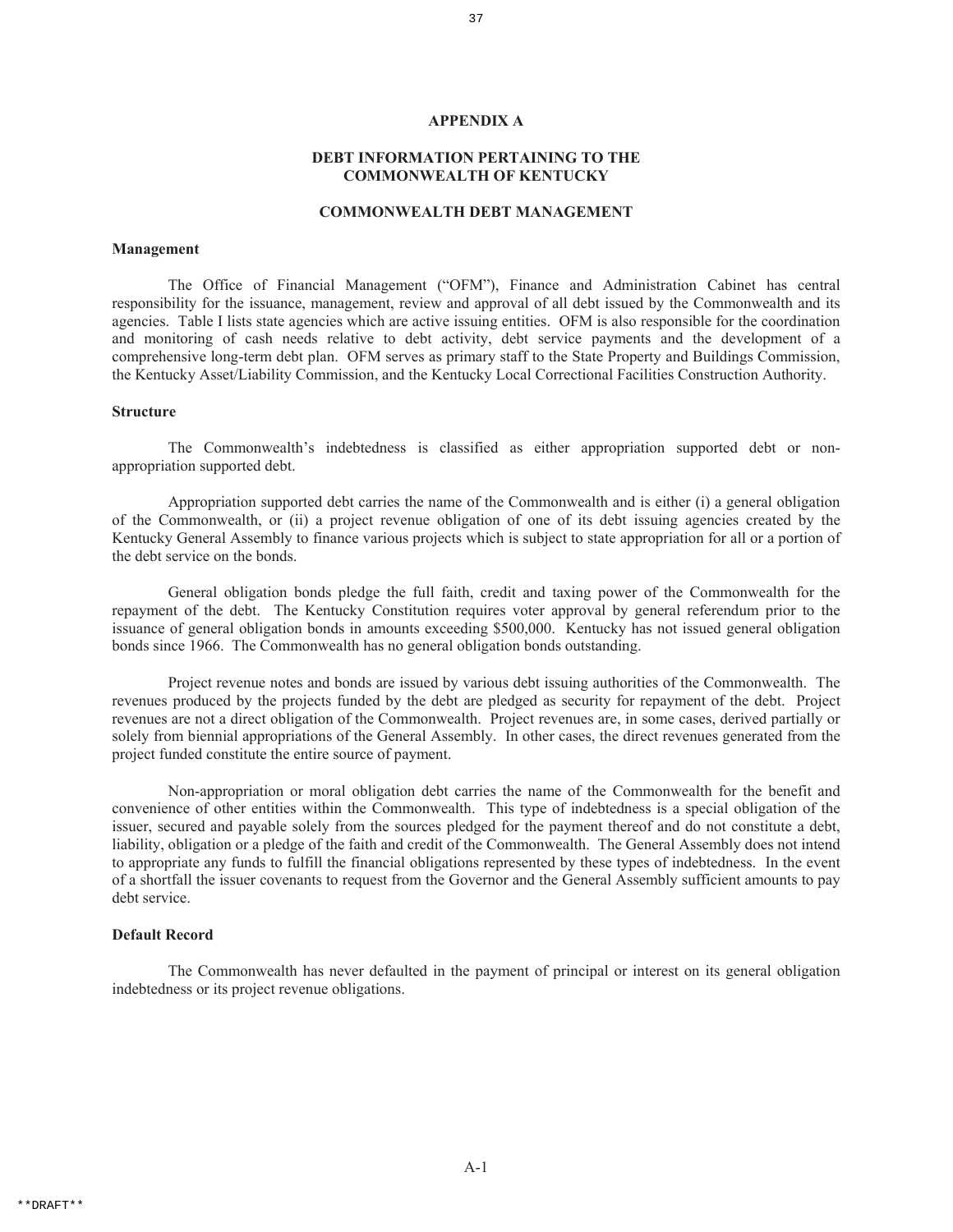**TABLE I ACTIVE DEBT ISSUING ENTITIES** 

| <b>ENTITY</b>                                                           | <b>STATUTORY AUTHORITY/</b><br><b>PURPOSE</b>                                                                                                                                                                                                                                                             | <b>DEBT</b><br><b>LIMITATIONS</b>                                                                                                                                                                                         | RATING*                                                             |
|-------------------------------------------------------------------------|-----------------------------------------------------------------------------------------------------------------------------------------------------------------------------------------------------------------------------------------------------------------------------------------------------------|---------------------------------------------------------------------------------------------------------------------------------------------------------------------------------------------------------------------------|---------------------------------------------------------------------|
| State Property and Buildings Commission                                 | KRS 56.450 Provide financing for capital<br>construction projects and financing programs<br>approved by the General Assembly.                                                                                                                                                                             | Cannot incur debt without prior<br>approval of projects and<br>appropriation of debt service by<br>General Assembly.                                                                                                      | $Aa3/A+/AA-$                                                        |
| Kentucky Asset/Liability Commission                                     | KRS 56.860 Provide interim financing of capital<br>projects and cash flow borrowings to meet working<br>capital needs of the state.                                                                                                                                                                       | Cannot incur debt without prior<br>approval of projects and<br>appropriation of debt service by<br>General Assembly, exclusive of<br>cash flow borrowings within a<br>fiscal year.                                        | Varies                                                              |
| Turnpike Authority of Kentucky                                          | KRS 175.410-175.990 Construct, maintain, repair,<br>and operate Turnpike projects, resource recovery<br>roads and economic development roads.                                                                                                                                                             | Cannot incur debt without prior<br>approval of projects and<br>appropriation of debt service by<br>General Assembly.                                                                                                      | $Aa3/AA+/AA-$                                                       |
| The State Universities (consisting of nine)                             | KRS 56.495 Construct educational buildings and<br>housing and dining facilities.                                                                                                                                                                                                                          | Cannot incur debt without prior<br>approval of projects and<br>appropriation of debt service by<br>General Assembly.                                                                                                      | Varies                                                              |
| Kentucky Housing Corporation                                            | KRS 198A Make low interest mortgage loans and<br>construction loans to increase the supply of<br>housing for low and moderate income residents in<br>the State.                                                                                                                                           | Limited to \$5.0 billion of debt<br>outstanding                                                                                                                                                                           | Aaa/AAA/NR                                                          |
| Kentucky Infrastructure Authority                                       | <b>KRS 224A</b> Provide financial assistance to local<br>governments for the construction or refinancing of<br>infrastructure facilities and to provide loans to<br>industries for construction of pollution control<br>facilities.                                                                       | Revolving Fund programs cannot<br>incur debt without appropriation<br>of debt service by the General<br>Assembly. Without legislative<br>approval, other programs are<br>limited to debt outstanding of<br>\$500,000,000. | $Aa3/A+/AA-$                                                        |
| Kentucky Higher Education Student Loan<br>Corporation                   | KRS 164A Make guaranteed student loans to<br>residents of the state to attend postsecondary<br>institutions and to make loans to students attending<br>postsecondary schools within the state.                                                                                                            | Limited to \$5.0 billion of debt<br>outstanding.                                                                                                                                                                          | NR/AAA/AAA<br>(Senior Series)<br>NR/A/A<br>(Subordinate)<br>Series) |
| School Facilities Construction Commission                               | KRS 157.611-157.665 Assist local school districts<br>with the financing and construction of school<br>buildings. Finance the construction of vocational<br>education facilities.                                                                                                                          | Cannot incur debt without<br>appropriation of debt service by<br>General Assembly.                                                                                                                                        | Aa3                                                                 |
| Kentucky Economic Development Finance<br>Authority                      | <b>KRS</b> 154 Issue industrial revenue bonds on behalf<br>of industries, hospitals, and commercial enterprises<br>in the state. Provide low interest loans to<br>developing businesses. Provide financing and tax<br>credits to manufacturing entities expanding or<br>locating facilities in the state. | None.                                                                                                                                                                                                                     | Varies                                                              |
| Kentucky Local Correctional Facilities<br><b>Construction Authority</b> | KRS 441.605-441.695 Provide an alternative<br>method of constructing, improving, repairing and<br>financing local jails.                                                                                                                                                                                  | Limited to the level of debt<br>service supported by court fees<br>pledged as repayment for the<br>bonds.                                                                                                                 | Aaa/AAA/NR<br>(Insured)                                             |

\* Ratings, where applicable, include Moody's, Standard & Poor's and Fitch. Standard & Poor's rates the Kentucky Infrastructure Authority's bonds which are paid from revenues (not appropriated funds), AA. Certain State Property and Buildings Commission Agency Fund Revenue Bonds may have ratings different than those identified above.

A-2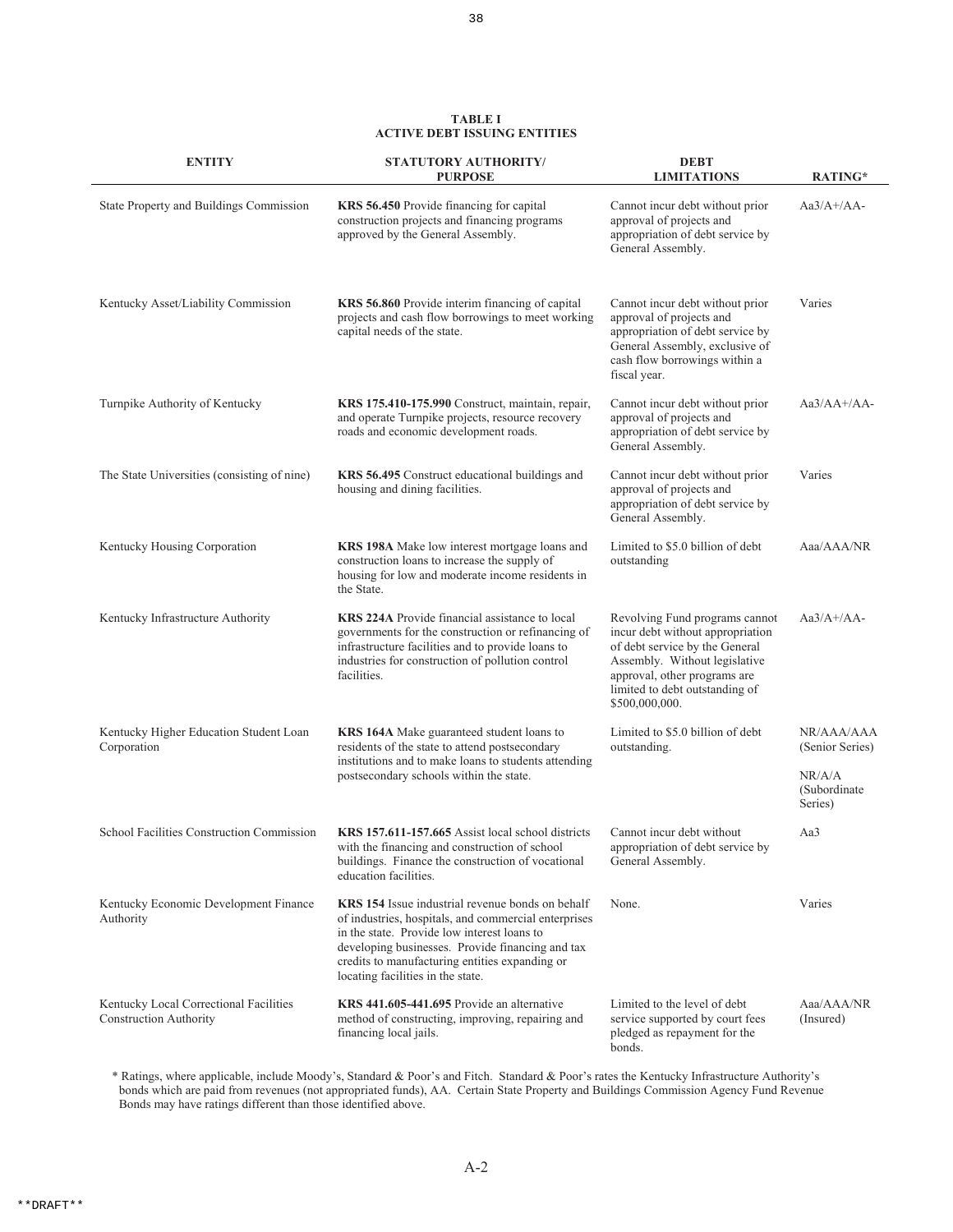# **APPENDIX B**

39

# **SUMMARY OF PRINCIPAL LEGAL DOCUMENTS**

The following statements are brief summaries of certain provisions of the Indenture, the Lease and the Agreement relating to the Bonds, not summarized elsewhere in this Official Statement. Such statements do not purport to be complete and reference is made to the Indenture, the Lease and the Agreement for the full text thereof.

# **CERTAIN DEFINITIONS**

Certain capitalized terms used in this Official Statement will have the following meanings. Capitalized terms used and not otherwise defined in this Official Statement will have the meanings given them in the Indenture, the Lease and the Agreement.

"Act" means Chapter 175 of the *Kentucky Revised Statutes*, as amended from time to time.

"Adjusted Revenue" has the meaning given it under the caption "SECURITY AND SOURCE OF PAYMENT FOR THE 2008 BONDS — Restrictions on Future Financings" in this Official Statement.

"Agreement" means the Economic Development Road Revenue Revitalization Project Agreement dated as of October 1, 1990, made and entered into by the Authority and the Transportation Cabinet, as supplemented.

"Amortization Requirement" for any Fiscal Year means the amount required for such Fiscal Year for the payment of the principal of specified Outstanding Term Bonds, plus the premium, if any, on such principal amount of Outstanding Term Bonds, which would be payable during such Fiscal Year for the redemption or payment at maturity of such principal amount of Outstanding Term Bonds.

"Appreciated Value" will have the meaning given it in the Indenture.

"Authority" means The Turnpike Authority of Kentucky, a de jure municipal corporation and political subdivision of the Commonwealth, and any successor or successors to the Authority.

"Biennial Term" means the two-year fiscal period of the Commonwealth, commencing on the first day of July in an even-numbered calendar year and ending on the last day of June of the next ensuing even-numbered calendar year.

"Bond Fund" means the Kentucky Economic Development Road Bond Fund (Revitalization Projects) established by the Indenture, including the four accounts therein, namely, "Capitalized Interest Account," "Bond Service Account," "Redemption Account" and "Rebate Account", described under the caption "SECURITY AND SOURCE OF PAYMENT FOR THE 2008 BONDS - Flow of Funds" in this Official Statement.

"Bonds" means all economic development road revenue bonds, and all economic development road revenue refunding bonds at any time issued under the Indenture, including the 2008 Bonds.

 "Code" means the Internal Revenue Code of 1986, as amended from time to time, and the Treasury Regulations promulgated thereunder.

"Construction Fund" means the Kentucky Economic Development Road Construction Fund (Revitalization Projects), established by the Indenture.

"Cost" or "Costs," as applied to the System or any Revitalization Project, includes without limitation, the costs of construction of Revitalization Projects and all obligations and expenses and all items of cost set forth in the Indenture.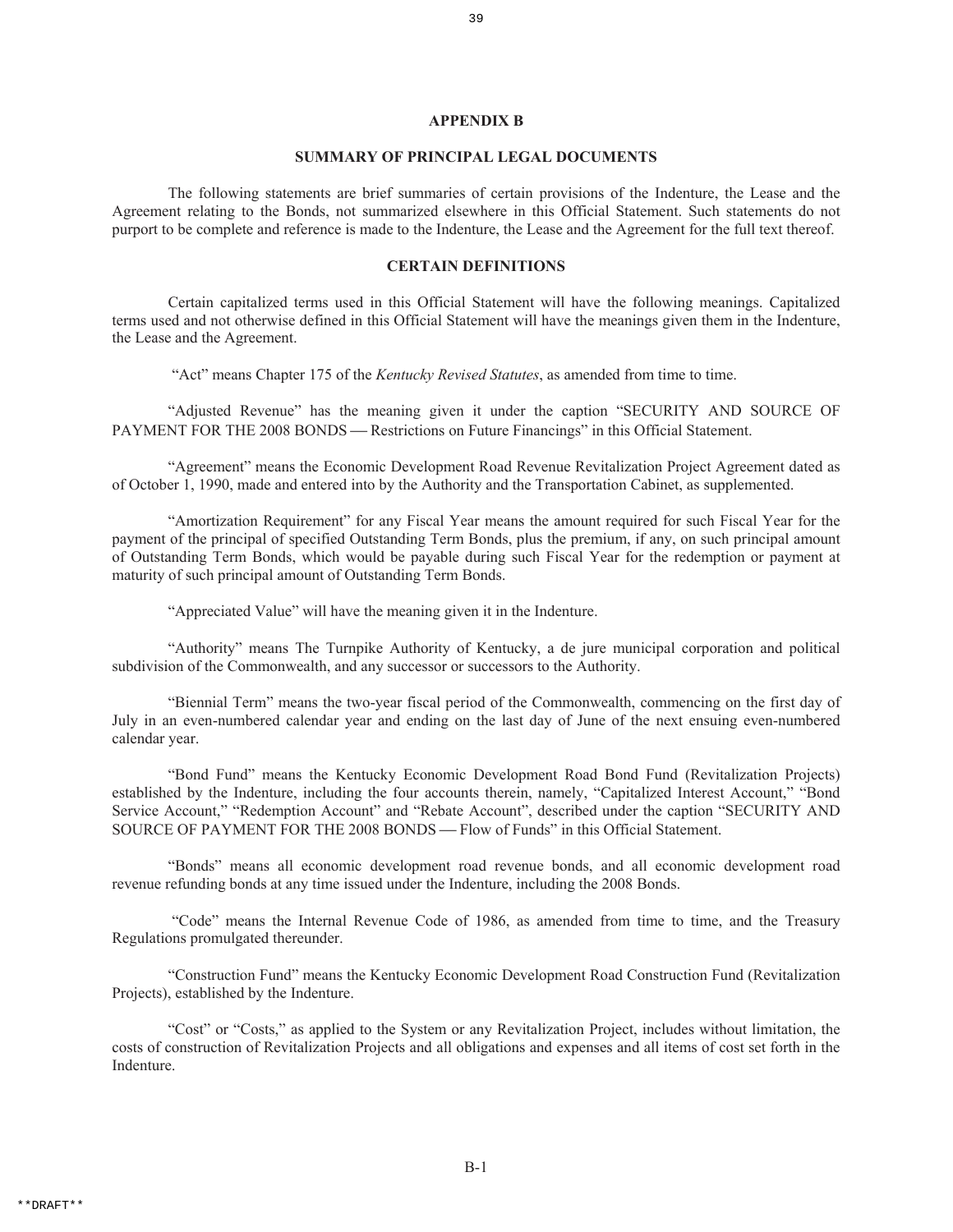"Costs of Issuance" means items of expense payable or reimbursable directly or indirectly by the Authority and related to the authorization, sale and issuance of Bonds, as further described in the Indenture.

"Current Interest Bonds" means any Bonds the interest on which is paid currently on Interest Payment Dates.

"Defeased Municipal Obligations" means obligations of state or local governments or obligations of public authorities or agencies which are rated in the highest rating category by S&P or Moody's and provisions for payment of which have been made by deposit of monies or Government Obligations with a trustee or escrow agent for the benefit of holders of such Defeased Municipal Obligations.

"Depositary" means one or more banks or trust companies, which may include the Trustee, designated by the Authority as a depositary of monies under the provisions of the Indenture and which, for the Construction Fund, includes the Treasury of the Commonwealth.

"Economic Development Road Account" means the account of that name in the Road Fund of the Commonwealth established pursuant to Section 175.810 of the *Kentucky Revised Statutes*, or any successor account thereto.

"Eighth Supplemental Agreement" means the agreement amending the Agreement to provide for the coverage of the Lease.

"Eighth Supplemental Lease" means the lease amending the Lease to provide for the modification of rental payments under the Lease.

"Fifth Supplemental Agreement" means the agreement amending the Agreement to provide for, inter alia, the transfer of certain economic development road projects to the coverage of the Lease.

"Fifth Supplemental Lease" means the lease amending the Lease to provide for, inter alia, the transfer of certain economic development road projects to the Lease and the modification of rental payments under the Lease.

"Financing/Fourth Supplemental Lease Agreement" means the lease amending the Lease to provide for, inter alia, the transfer of certain economic development road projects to the Lease and the modification of rental payments under the Lease.

"Financing/Seventh Supplemental Lease Agreement" means the lease amending the Lease to provide for the modification of rental payments under the Lease.

"Financing/Tenth Supplemental Lease Agreement means the lease amending the Lease to provide for, inter alia, the transfer of certain economic development road projects to the Lease and the modification of rental payments under the Lease.

"First Amendment to Financing/Fourth Supplemental Lease Agreement" means the amendment to the Financing/Fourth Supplemental Lease Agreement modifying the rental payments under the Lease.

"First Amendment to Financing/Tenth Supplemental Lease Agreement" means the amendment to the Financing/Tenth Supplemental Lease Agreement modifying the rental payments under the Lease.

"First Supplemental Agreement" means the agreement amending the Agreement to provide for, inter alia, the transfer of certain economic development road projects to the coverage of the Lease.

"First Supplemental Lease" means the lease amending the Lease to provide for, inter alia, the transfer of certain economic development road projects to the Lease and the modification of rental payments under the Lease.

40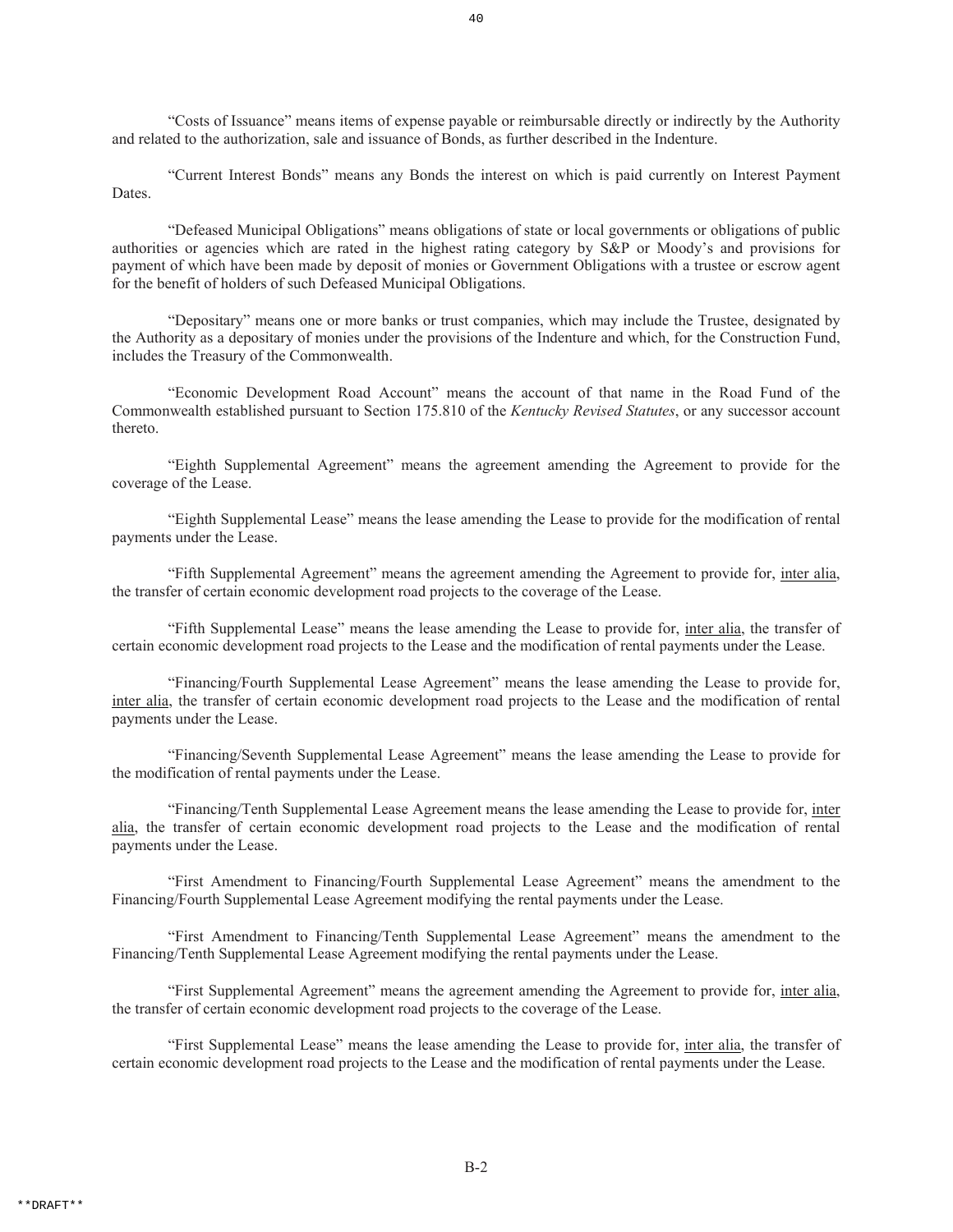"Fiscal Year" means the period commencing on the first day of July of any calendar year and ending on the last day of June of the following calendar year.

"Fourth Supplemental Agreement" means the agreement amending the Agreement to provide for, inter alia, the transfer of certain economic development road projects to the coverage of the Lease.

"Government Obligations" means (a) direct obligations of, or obligations the principal of and the interest on which are unconditionally guaranteed by, the United States of America; (b) certificates, depositary receipts or other instruments which evidence a direct ownership interest in obligations described in clause (a) above or in any specific interest or principal payments due in respect thereof; provided, however, that the custodian of such obligations or specific interest or principal portions must be a Qualified Financial Institution; and (c) Defeased Municipal Obligations.

"Interest Payment Date" means, with respect to the 2008 Bonds, January 1 and July 1 of each year, commencing January 1, 2009.

"Lease" means the Economic Development Road Revenue Revitalization Project Lease dated as of October 1, 1990 between the Authority and the Transportation Cabinet, as supplemented.

"Maximum Annual Debt Service" has the meaning given it under the caption "SECURITY AND SOURCE OF PAYMENT FOR THE 2008 BONDS — Restrictions on Future Financings" in this Official Statement.

"Ninth Supplemental Agreement" means the agreement amending the Agreement to provide for, inter alia, the transfer of certain economic development road projects to the coverage of the Lease.

"Ninth Supplemental Lease" means the lease amending the Lease to provide for, inter alia, the transfer of certain economic development road projects to the Lease and the modification of rental payments under the Lease.

"Outstanding" when used in reference to the Bonds, means, as of any particular date, the aggregate of all Bonds authenticated and delivered hereunder except:

(a) those cancelled at or prior to such date or delivered to or acquired by the Trustee at or prior to such date for cancellation;

(b) those deemed to be paid under the Indenture;

(c) those deemed to be purchased in accordance with any agreement with a Tender Agent or Remarketing Agent; and

(d) those in lieu of or in exchange or substitution for which other Bonds have been authenticated and delivered under the Indenture.

"Permitted Investments" means (a) obligations, and contracts for future delivery of obligations, backed by the full faith and credit of the United States or a United States government agency, or any other receipt, certificate or other evidence of an ownership interest in obligations or in specified portions thereof (which may consist of specified portions of the interest thereon) of the character described in this clause (a); (b) obligations of any corporation of the United States Government; (c) collateralized or uncollateralized certificates of deposit, issued by banks rated in one of the three highest categories by a nationally-recognized rating agency or other interest-bearing accounts in depository institutions chartered by the Commonwealth or by the United States, except for shares in mutual savings banks; (d) bankers acceptances for banks rated in one of the three highest categories by a nationally-recognized rating agency; (e) commercial paper rated in the highest category by a nationally-recognized rating agency; (f) securities issued by a state or local government, or any instrumentality or agency thereof, in the United States, and rated in one of the three highest categories by a nationally-recognized rating agency; (g) repurchase agreements for obligations described in (a) through (f) above, provided that the entity which agrees to repurchase such obligations from the Authority must be a Qualified Financial Institution or a government bond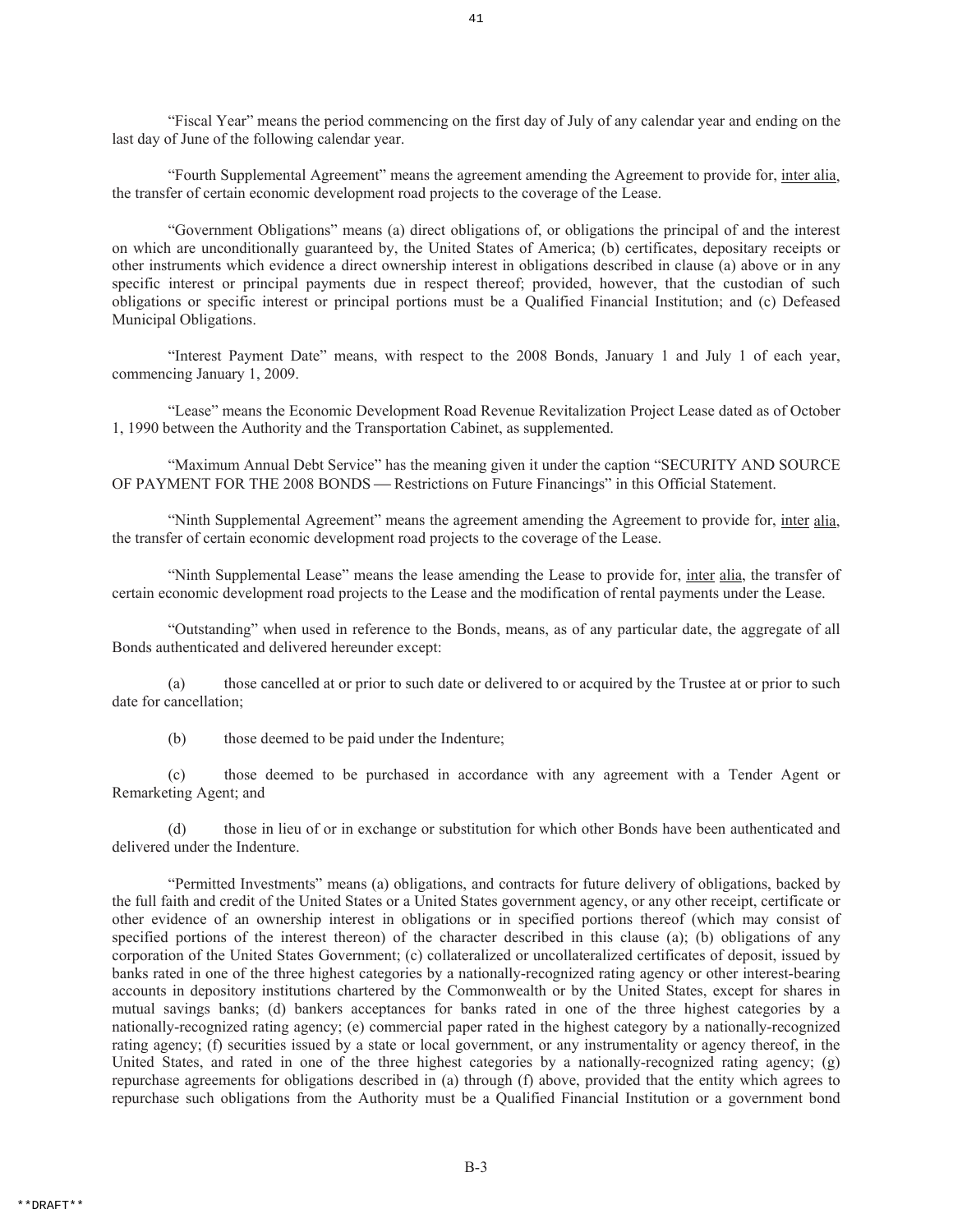dealer reporting to, trading with and recognized as a primary dealer by a Federal Reserve Bank, in any case with a capital and surplus aggregating at least \$100,000,000, and provided that the agreement provides for the Authority to be secured by such obligations with a market value at least equal to the repurchase amount; and (h) any other investment permitted by Kentucky Revised Statute 42.500, as amended from time to time.

"Revenue Fund" means the Kentucky Economic Development Road Revenue Fund (Revitalization Projects) established by the Indenture, described under the caption "SECURITY AND SOURCE OF PAYMENT FOR THE 2008 BONDS -- Flow of Funds" in this Official Statement.

"Revenues" means all rental, moneys and any other revenues, and, during such times as the Lease is not in effect, motor fuel taxes and surtaxes derived from motor fuels consumed on the System not directed by law or previous binding contract to be applied to uses other than payment on the Bonds, and any other revenues, all as derived from time to time by the Authority from its ownership or operation of the System which can be legally applied to the payment of the Bonds.

"Second Supplemental Agreement" means the agreement amending the Agreement to provide for, inter alia, the transfer of certain economic development road projects to the coverage of the Lease.

"Second Supplemental Lease" means the lease amending the Lease to provide for, inter alia, the transfer of certain economic development road projects to the Lease and the modification of rental payments under the Lease.

"Serial Bonds" means the Bonds so designated in a Series Resolution.

"Series" means all Bonds authenticated and delivered on original issuance in a simultaneous transaction, and any Bonds thereafter authenticated and delivered in lieu of or in substitution for (but not to refund) such Bonds as herein provided, regardless of variations in maturity, interest rates or other provisions.

"Series Resolution" means the resolution of the Authority authorizing the issuance of a particular series of Bonds, including any resolution supplemental thereto.

"Seventh Supplemental Agreement" means the agreement amending the Agreement to provide for the coverage of the Lease.

"Short Term Rate" means an interest rate on a Bond that varies from period to period during the term of the Bonds, which Bond may or may not be subject to a Put, and which may include an interest rate fixed for a period of time less than the term of the Bond, all as designated in the resolution pursuant to which such Bonds are issued.

"Sixth Supplemental Agreement" means the agreement amending the Agreement to provide for the coverage of the Lease.

"Sixth Supplemental Lease" means the lease amending the Lease to provide for the modification of rental payments under the Lease.

"SPBC" means the State Property and Buildings Commission.

"State Investment Commission" means the Investment Commission of the Commonwealth or, if the Investment Commission shall be abolished, the department, board, body or commission succeeding to the principal functions thereto or to whom the powers given by *Kentucky Revised Statutes* Section 42.500, as amended from time to time, to the Investment Commission shall be transferred by law.

"System" means that portion of the Kentucky economic development road system within the meaning of the Act consisting of all the Revitalization Projects funded under the Indenture.

"Tenth Supplemental Agreement" means the agreement amending the Agreement to provide for the coverage of the Lease.

\*\*DRAFT\*\*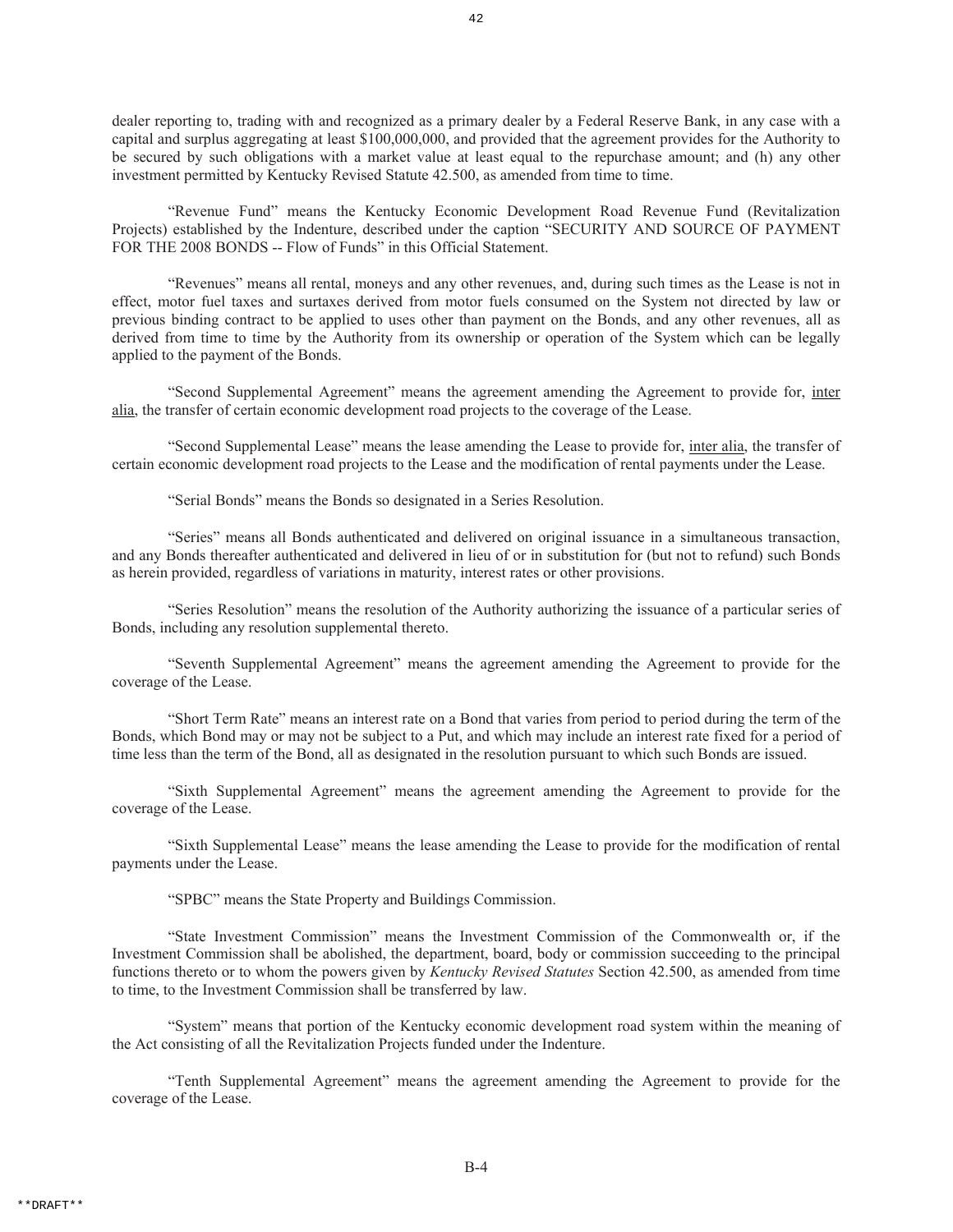"Term Bonds" means the Bonds so designated in a Series Resolution.

"Third Supplemental Agreement" means the agreement amending the Agreement to provide for, inter alia, the transfer of certain economic development road projects to the coverage of the Lease.

"Third Supplemental Lease" means the lease amending the Lease to provide for, inter alia, the transfer of certain economic development road projects to the Lease and the modification of rental payments under the Lease.

"Transportation Cabinet" means the Transportation Cabinet of the Commonwealth or, Transportation Cabinet is abolished, the department, board, body or commission succeeding principal functions thereof or to whom the powers given by the Act to the Transportation Cabinet are transferred by law.

"Trustee" means The Bank of New York Mellon Trust Company, N.A., as successor to J.P. Morgan Trust Company, National Association, as trustee under the Indenture, and any successor Trustee appointed pursuant to the Indenture.

# **THE TRUST INDENTURE**

# **Ownership of Bonds**

Any registered owner of any Bond is granted power to transfer absolute title thereto, by assignment thereof before maturity of such Bond, to a bona fide purchaser, for value (present or antecedent) without notice of prior defeasances or equities or claims of ownership enforceable against his assignor or any person in the chain of title. Every prior holder or owner of any Bond will be deemed to have waived and renounced all its right therein in favor of every such bona fide purchaser, and every such bona fide purchaser will acquire absolute title thereto and to all rights represented thereby. Registration of transfer of ownership of 2008 Bonds is accomplished as described under the caption "DESCRIPTION OF 2008 BONDS — Transfer and Exchange" in this Official Statement.

# **Mutilated, Destroyed or Lost Bonds**

In case any Bond secured under the Indenture becomes mutilated or is destroyed or lost, the Authority or any designated officer of the Authority will cause to be executed, and the Trustee will authenticate and deliver, a new Bond of the date and tenor in exchange and substitution for and upon the cancellation of such mutilated Bond or in lieu of and in substitution for such Bond destroyed or lost, upon the holder's paying the reasonable expenses and charges of the Authority and the Trustee in connection therewith and, in the case of a Bond destroyed or lost, his filing with the Trustee evidence satisfactory to it and to the Authority that such Bond was destroyed or lost, and of his ownership thereof, and furnishing the Authority and the Trustee indemnity satisfactory to them.

### **Credits Against Amortization Requirements**

At its option, to be exercised by written notice to the Trustee on or before the 60th day preceding any Interest Payment Date on which an Amortization Requirement is due, the Authority may (i) deliver to the Trustee for cancellation, Bonds of the maturity which is subject to such Amortization Requirement, in any aggregate principal amount desired, or (ii) receive credit for any Bonds of the maturity which is subject to such Amortization Requirement which prior to said date have been redeemed (otherwise than through an Amortization Requirement) or purchased and cancelled by the Trustee and not theretofore applied as a credit against the Amortization Requirements for such maturity of Bonds. Each Bond delivered or previously redeemed or purchased as described above will be credited by the Trustee at the principal amount thereof against any Amortization Requirement for such maturity of Bonds as the Authority in its discretion may deem proper, and on the date such Amortization Requirement for such maturity of Bonds is payable, such Amortization Requirement shall be correspondingly reduced.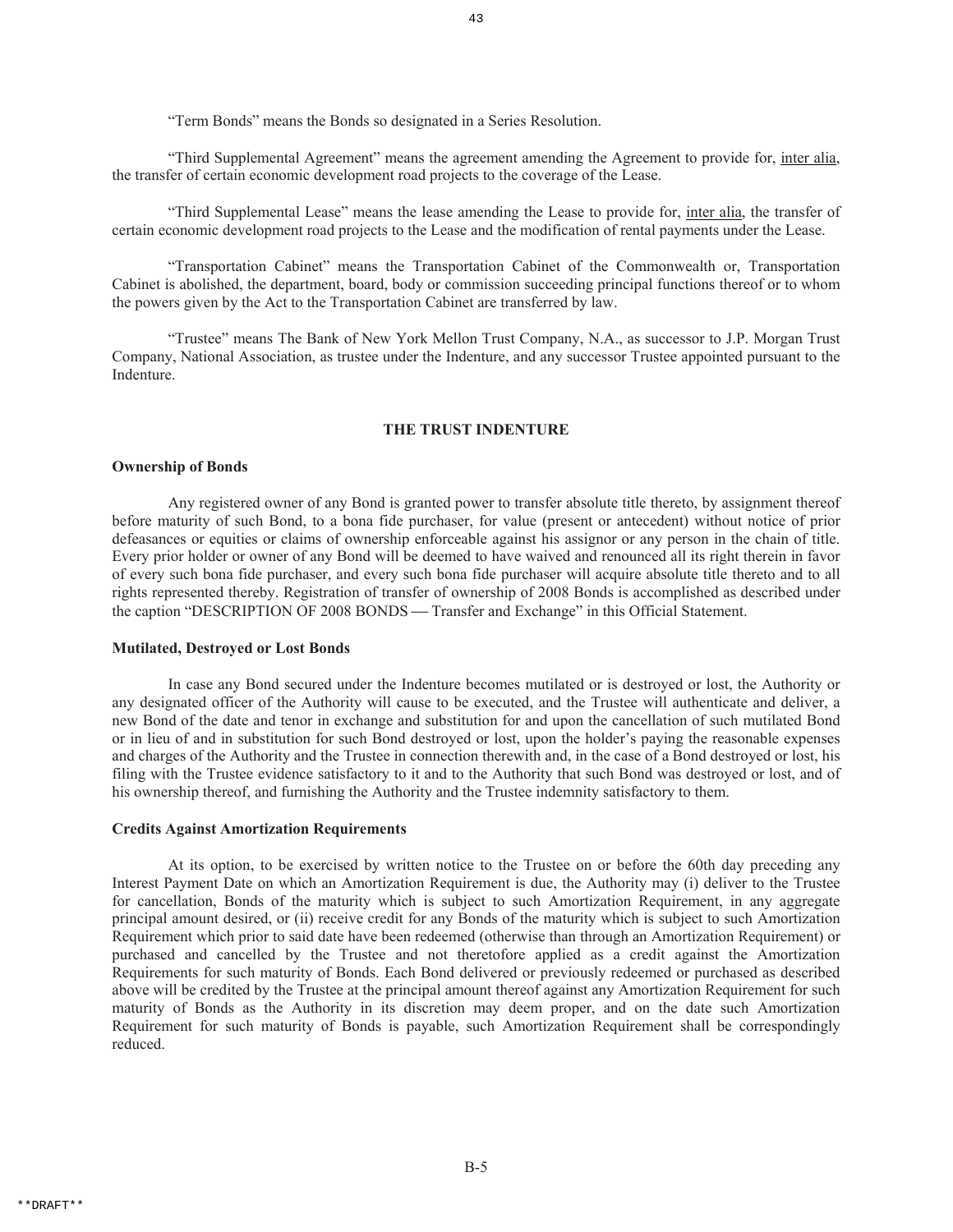# **Construction Fund**

All payment of costs of the Revitalization Projects are to be made from the Construction Fund established under the Indenture. When any payment of the cost of Revitalization Projects is made from the Construction Fund, the Authority is required to file with the State Treasurer, with a copy to the Trustee, a warrant in the form required by the Indenture. The Indenture provides for the creation of a fund to be used by the Authority for the payment of items of cost and expenses in connection with the construction of the Revitalization Projects which cannot conveniently be paid upon requisition. The fund is deemed a part of the Construction Fund and will be reimbursed from other monies in the Construction Fund upon requisition of the Authority. No amounts are to be paid from the Construction Fund during the time the Lease is not in effect.

Upon certification of completion of construction of the Revitalization projects in respect to which the Bonds have been issued and the payment of all costs or the making of provision therefor, any balance in the Construction Fund, including any revolving fund, will be transferred to the Bond Service Account.

#### **Revenue Fund**

The Authority covenants that it will cause all rentals paid by the Cabinet to the Authority under the Lease to be deposited in the Revenue Fund.

If and so long as the Lease shall be in effect, the Trustee shall make withdrawals from the Revenue Fund to the extent monies are available therein and, not later than the Interest Payment Date, shall make deposits to the credit of the accounts described under the caption "SECURITY AND SOURCE OF PAYMENT FOR THE 2008 BONDS — Flow of Funds" in this Official Statement.

# **Bond Fund**

*Capitalized Interest Account.* On or prior to each Interest Payment Date for Bonds of which any interest has been capitalized, the Trustee will transfer from the Capitalized Interest Account to the Bond Service Account the amounts which, when added to the amount, if any, which has otherwise been deposited from the proceeds of the Series of Bonds, will equal the amount required to pay the interest to become due and payable on such Bonds on such Interest Payment Date.

*Bond Service Account.* On each Interest Payment Date, the Trustee will apply amounts on deposit in the Bond Service Account to pay principal and interest on the Bonds, including any Amortization Requirement, or to reimburse the obligor under any Credit Facility for amounts paid under the Credit Facility to pay such principal and interest.

*Redemption Account.* Monies held for the credit of the Redemption Account will be applied to the retirement of Bonds as follows:

(a) The Trustee, pursuant to the direction of the Authority, will endeavor to purchase Bonds or portions of Bonds Outstanding, whether or not such Bonds or portions thereof are then subject to redemption, at the most advantageous price obtainable with reasonable diligence, such price not to exceed the principal of such Bonds plus the amount of the premium, if any, which would be payable on the next redemption date to the holder of such Bonds under the provisions of the Series Resolutions pursuant to which such Bonds were issued, if such Bonds or portions of Bonds were called for redemption on such date. No such purchase will, be made by the Trustee within the period of 60 days preceding any Interest Payment Date on which such Bonds are subject to redemption.

(b) The Trustee will call for redemption on each date on which Bonds are subject to redemption from monies in the Redemption Account such amount of Bonds or portions of Bonds then subject to redemption; provided that not less than \$100,000 principal amount of Bonds may be called for redemption at any one time unless the Authority otherwise directs; and provided further that any monies in the Redemption Account 15 days prior to any redemption date which are not to be used to redeem Bonds on the following redemption date will be transferred to the Bond Service Account to be applied to the payment of principal of and interest on Bonds on the next Interest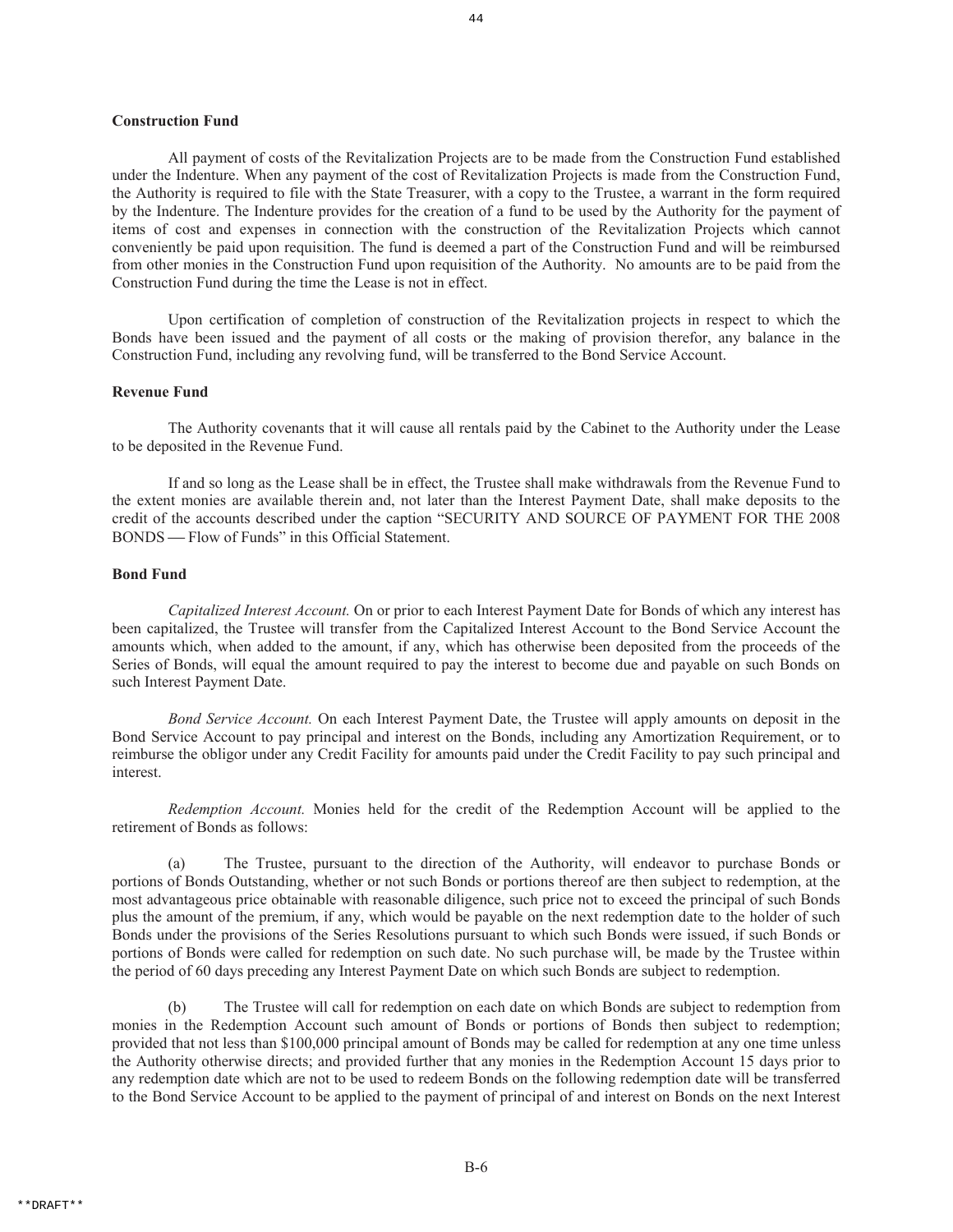Payment Date. Any monies in the Redemption Account on the second Interest Payment Date following the deposit of such monies thereto which are not to be used to redeem Bonds on such date will be transferred to the Bond Service Account and applied to pay principal and interest on Bonds payable on such date.

*Rebate Account.* For all Bonds other than taxable Bonds; the Trustee will make deposits into and payments from the Rebate Account at such times and in such manner as provided in the rebate agreement to be entered into between the Trustee and the Authority applicable to each Series of Bonds.

# **Depositary**

Except as otherwise provided in the Indenture, all monies received by the Authority under the provisions of the Indenture and all obligations purchased as an investment of such monies required by the Indenture to be held or maintained by the Trustee may be deposited by the Trustee in one or more Depositaries and at the direction of the Authority must be deposited in one or more Depositaries in such amounts as the Authority, with the concurrence of the State Investment Commission, directs consistent with the Indenture. All monies and investments deposited under the provisions of the Indenture with the Trustee or any other Depositary will be held in trust and applied only in accordance with the provisions of the Indenture and will not be subject to lien or attachment by any creditor of the Authority.

#### **Investments**

Monies held in the Revenue Fund, Bond Service Account, the Capitalized Interest Account, the Redemption Account and the Rebate Account of the Bond Fund are to be invested and reinvested, in accordance with the direction of the State Investment Commission, in Permitted Investments which mature, or which are subject to redemption by the holder thereof at the option of such holder, not later than the respective dates when the money held for the credit of said accounts will be required for the purposes intended.

To the extent permitted by law, monies held for the credit of the Construction Fund, excluding the money set aside as provided in the Indenture, are also to be invested and reinvested, in accordance with the direction of the State Investment Commission, in Permitted Investments.

Obligations so purchased as an investment of monies in any such Fund or Account will be deemed at all times to be a part of such Fund or Account, and the interest accruing thereon and any profit realized from such investment will be credited to such Fund or Account, and any loss resulting from such investment will be charged to such Fund or Account. The Trustee is to sell at the best price reasonably obtainable or present for redemption any obligation so purchased whenever it is necessary in order to provide money to meet any payment or transfer from such Fund or Account. Neither the Trustee nor the Authority will be liable or responsible for any loss resulting from any such investment.

#### **Arbitrage Covenant**

The Authority has covenanted not to permit the proceeds of the Bonds or any other fund of the Authority to be used in such manner as to constitute any such bond an "arbitrage bond" as that term is defined in Section 148 of the Code.

#### **Other Covenants of the Authority**

The Authority covenants in the Indenture that at all times while any Bonds are Outstanding, it will require the Transportation Cabinet to bear, except to the extent that such cost is paid by the Transportation Cabinet to the Authority pursuant to the Lease, all costs of maintenance, repair and operation of the System as public highways provided for the use of the Commonwealth, pursuant to the provisions of the Act and as provided in the Agreement.

The Authority covenants and agrees that it will not take any action or do anything which may result in the termination or cancellation of the Lease or in a failure of renewal of the Lease other than as may be provided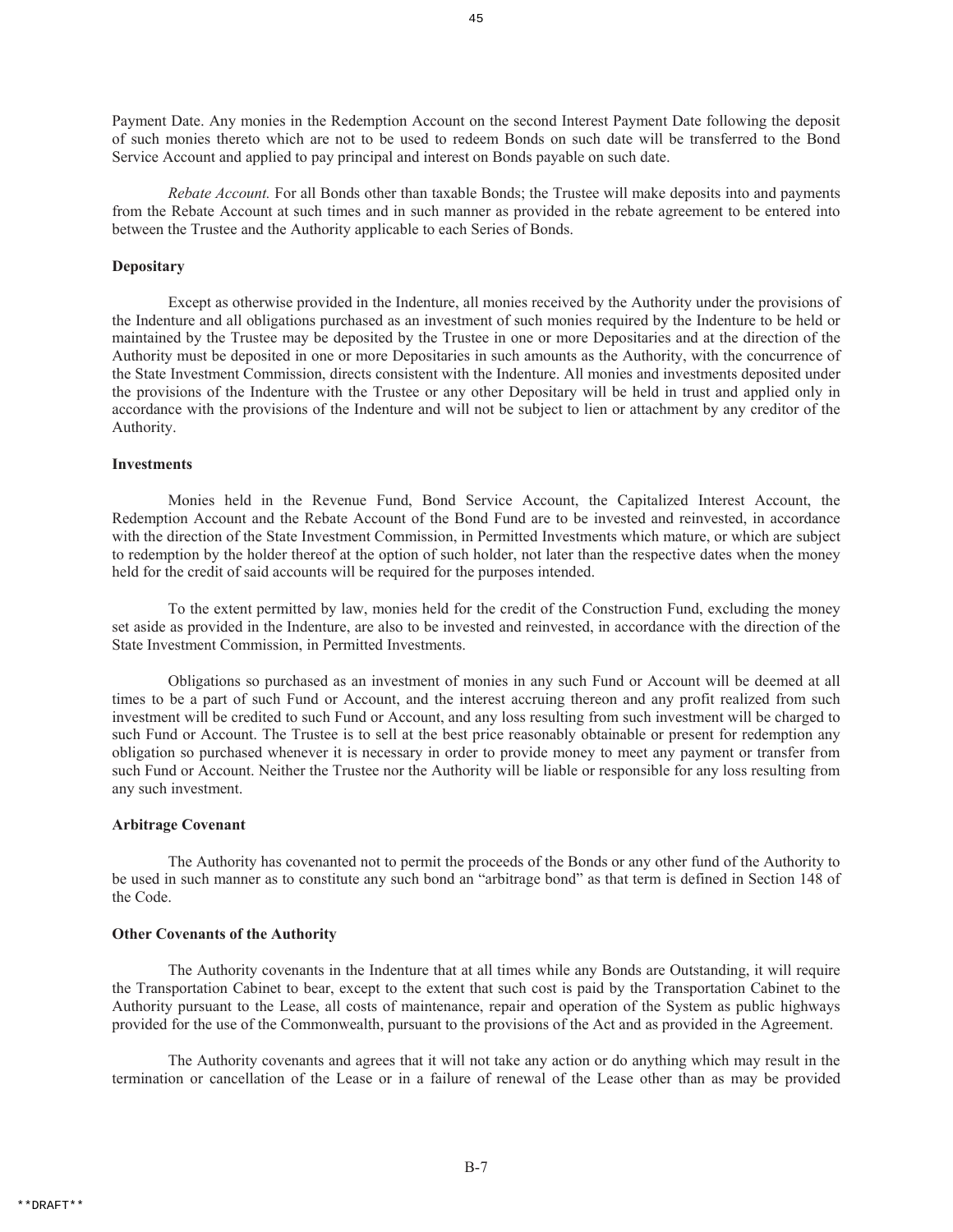The Authority covenants that it will not create or suffer to be created any lien or charge upon the rentals payable under the Lease or, if the Lease is not in effect for any period, upon the motor fuels taxes or surtaxes derived from motor fuel consumed on the System during such period, superior or equal to the lien and charge of and in favor of the Bonds; and that it will cause to be paid or otherwise discharged certain claims against the Revitalization Projects unless such claims are being contested in good faith.

The Authority has covenanted not to expend proceeds of the Bonds on any express highway or superhighway or part of parts thereof originally constructed as a "turnpike project" or a "resource recovery road project," as defined in the Act, unless the authority to do so has been established by amendment of the Act or other legislation or by a final decision (including a decision not to review a lower decision) of the highest court of the **Commonwealth** 

The Authority has covenanted to keep or cause to be kept records of the total cost and the total length, in miles, of the Revitalization Projects constructed with all or a portion of the proceeds of a Series of Bonds and that, if the Lease is not in effect for any period, to keep or cause to be kept accurate records and accounts of the motor fuel taxes and surtaxes derived from motor fuel consumed on the System and received from the Commonwealth and the application of such motor fuel taxes and surtaxes. Such records will be open at all reasonable times to the inspection of the Trustee and the bondholders and their agents and representatives. The Authority also covenants to cause certain audits to be made of the funds and accounts under the Indenture pledged to the payment of the Bonds.

The Authority has covenanted that it will not sell, lease or otherwise dispose of or encumber the System or any part thereof, except as otherwise provided in the Indenture and the Lease.

# **Arrearages**

In case the time for payments of interest on any Bond is extended, whether or not such extension is with the consent of the Authority, such interest so extended will not be entitled in case of default under the Indenture to the benefit or security of the Indenture except subject to the prior payment in full of the principal of all Outstanding Bonds and interest the time for the payment of which has not been extended.

# **Events of Default**

Each of the following events is an event of default under the Indenture:

(a) if payment of the principal of, redemption premium, if any, on, and Amortization Requirement for, any of the Bonds is not made when the same shall become due and payable, either at maturity or by proceedings for redemption or otherwise; or

(b) if payment of any installment of interest on any of the Bonds shall not be made when the same becomes due and payable; or

(c) if the Authority shall for any reason be rendered incapable of fulfilling its obligations under the Indenture; or

(d) failure to pay an amount due in respect of a Put of any Bond when such amount has become due and payable; or

(e) certain events required by an obligor of a Credit Facility described in a Series Resolution pursuant to which the Series of Bonds secured by said Credit Facility were issued, including, without limitation, the occurrence of an event of default under any reimbursement agreement pursuant to which the Credit Facility is issued or failure to reinstate the Credit Facility following a drawing thereon to pay such Series of Bonds; or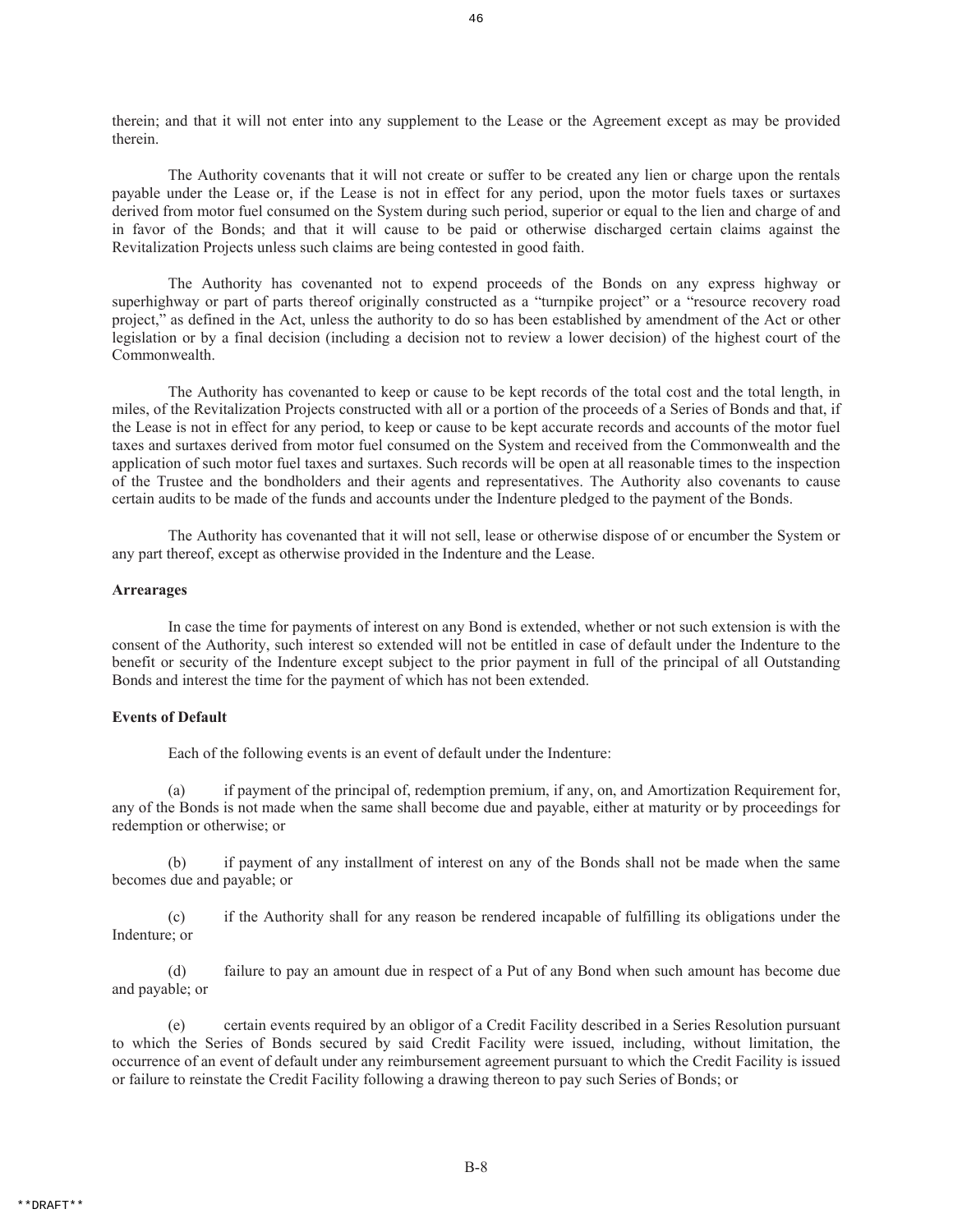(f) if final judgment for the payment of money is rendered against the Authority as a result of the ownership, control or operation of the System and any such judgment shall not be discharged within 60 days from the entry thereof or an appeal is not taken therefrom or from the order, decree or process upon which or pursuant to which such judgment has been granted or entered, in such manner as to stay the execution of a levy under such judgment, order, decree or process or the enforcement thereof; or

(g) if any proceeding is instituted by the Authority pursuant to the federal bankruptcy code or any federal or state statute for the purpose of adjusting the claims of creditors of the Authority or of entities such as the Authority, if claims of the Authority's creditors are under any circumstances payable from the revenues of the System; or

(h) if the Authority defaults in the due and punctual performance of any other of the covenants, conditions, agreements and provisions contained in the Bonds or the Indenture on the part of the Authority to be performed; provided that no such default will constitute an event of default until written notice thereof has been given to the Authority by the Trustee (which may give such notice in its discretion and shall give notice at the written request of the holders of not less than 10% in principal amount of the Outstanding Bonds) and the Authority shall have had 60 days after receipt of such notice to correct such default or cause the same to be corrected and shall not have corrected such default or caused the same to be corrected within such period; and provided further that if the default is such that it cannot be corrected within such period, it shall not constitute an event of default if action to correct the same is instituted within such period and diligently pursued until default is corrected.

# **Acceleration**

Upon any event of default, except as described in subparagraph (e) above, the Trustee may, and upon the written request of the registered owners of not less than 20% in aggregate principal amount of the Bonds Outstanding must, declare the principal of all of the Bonds Outstanding (if not then due and payable) to be immediately due and payable, anything contained in the Bonds or in the Indenture to the contrary notwithstanding. Upon an event of default described in subparagraph (e) above and the receipt by the Trustee of notice thereof from the obligor under the Credit Facility, the Trustee will make such declaration on the first day on or after its receipt of such notice on which the Trustee may draw on such Credit Facility.

If, at any time after such declaration, but before the entry of a final judgment or decree in any suit, action or proceeding instituted on account of such default or before the completion of the enforcement of any other remedy under the Indenture, sufficient moneys have accumulated in the Bond Fund to pay the principal of all matured Bonds and all arrears of interest, if any, upon all Bonds Outstanding (except the principal of any Bonds not then due by their terms and the interest accrued on such Bonds since the last Interest Payment Date) and provision for payment of amounts due the Trustee and the Authority under the Indenture has been made, and every other default known to the Trustee has been remedied to the satisfaction of the Trustee, the Trustee, with the consent of the obligor under any Credit Facility, may, and upon written request of the registered owners of not less than 20% in aggregate principal amount of the Bonds Outstanding and not then due by their terms and with the consent of the obligor under any Credit Facility, or at the direction of the obligor under any Credit Facility, must, rescind and annul such declaration of acceleration and its consequences. If an event of default described in subparagraph (e) above has occurred and the Trustee thereafter receives notice from the obligor under a Credit Facility that the notice which caused such event of default has been withdrawn and that the amounts available to be drawn on that Credit Facility have been reinstated as provided in the Indenture, such event of default will be deemed waived and its consequences rescinded and annulled and the Trustee will give notice thereof as provided in the Indenture. No such waiver, rescission or annulment. will, however, extend to or affect any subsequent default or impair any right consequent thereon.

# **Enforcement of Remedies**

Upon an event of default, the Trustee may proceed, and upon the written request of the registered owners of not less than 10% in aggregate principal amount of the Bonds Outstanding or the written request of the obligor under any Credit Facility must proceed, subject to the provisions of the Indenture, to protect and enforce its rights and the rights of the bondholders under the laws of the Commonwealth and under the Indenture by any such action as the Trustee, being advised by counsel, may deem most effectual to protect and enforce such rights.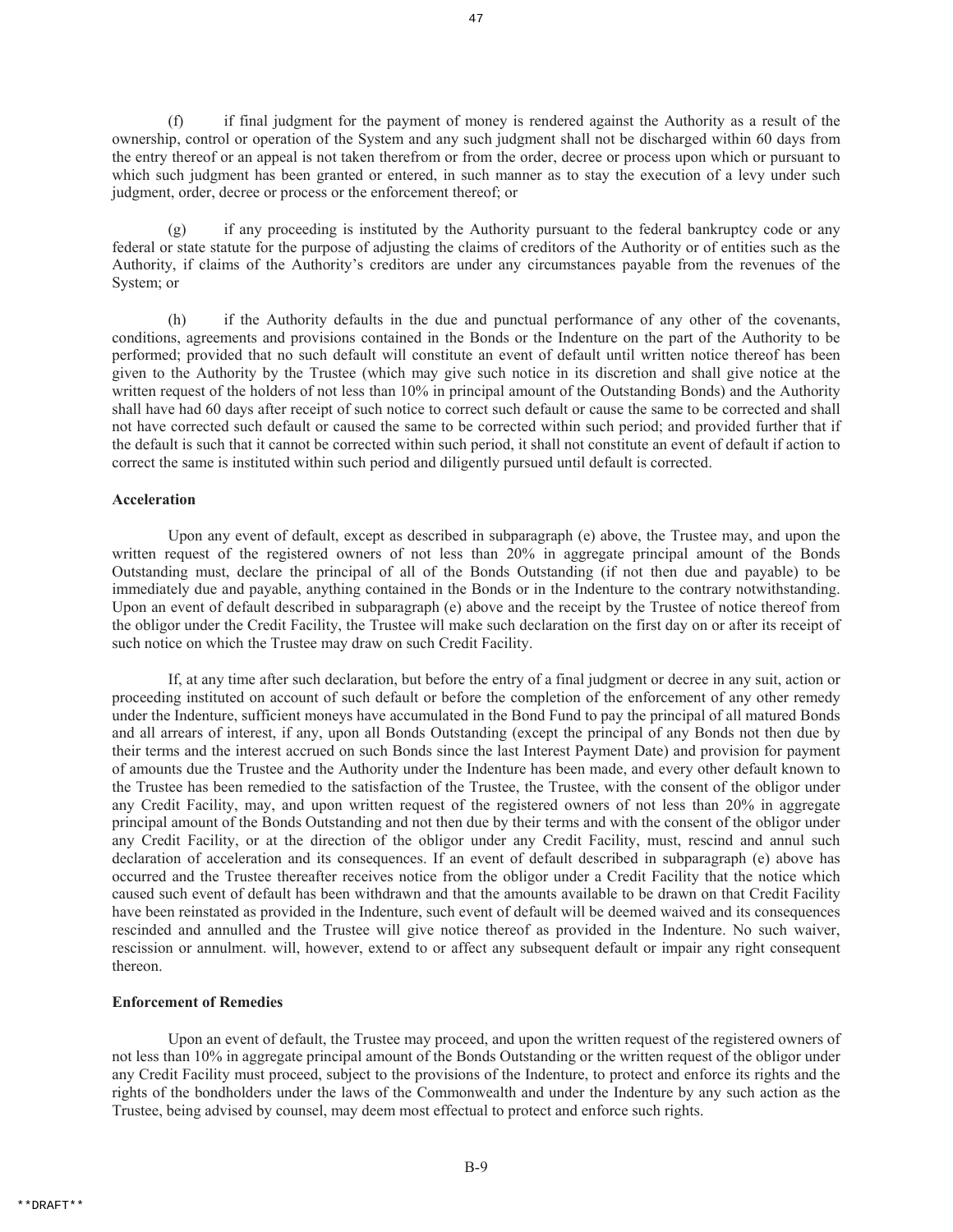# **Majority of Bondholders May Control Proceedings**

Anything in the Indenture to the contrary notwithstanding, the registered owners of not less than a majority in principal amount of the Bonds Outstanding have the right, subject and pursuant to the provisions of the Indenture, to direct the method and place of conducting all remedial proceedings to be taken by the Trustee, provided that such direction may not be otherwise than in accordance with law and the provisions of the Indenture.

# **Restrictions Upon Actions by Individual Bondholders**

No holder of any of Bonds has any right to institute any suit, action or proceeding in equity or at law on any Bond or for the execution of any trust under the Indenture or for any other remedy thereunder unless such bondholder has given the Trustee written notice of the event of default giving rise to such action and the registered owners of not less than 10% in aggregate principal amount of the Bonds Outstanding have also made written request of the Trustee after the right to exercise such powers or rights of action has accrued, and have afforded the Trustee a reasonable opportunity to either proceed or exercise the powers granted in the Indenture or to institute such action, suit or proceeding in its name, and unless also the Trustee has been offered reasonable security and indemnity as provided in the Indenture, and the Trustee has refused or neglected to comply with such request within a reasonable time; such notification, request and offer of indemnity being in every case, at the Trustee's option, conditions precedent to the execution of the powers and trusts of the Indenture or any other remedy thereunder. Notwithstanding the foregoing, however, the owners of not less than 20% in aggregate principal amount of the Bonds Outstanding may institute any such suit, action or proceeding in their own names for the benefit of all owners of Bonds Outstanding.

The Indenture provides that except as described above, no one or more owners of Bonds has any right in any manner whatever by his or their action to affect, disturb or prejudice the security of the Indenture, or to enforce any right thereunder, except as therein provided, all proceedings at law or in equity must be instituted, had and maintained as provided in the Indenture and for the benefit of all owners of Outstanding Bonds, and any individual right of action or other right given to one or more of such owners by law are restricted by the Indenture to the rights and remedies therein provided.

# **The Trustee**

The Trustee has accepted and agreed to execute the trusts imposed upon it by the Indenture, but only upon the terms and conditions set forth in such Indenture. Subject to the provisions of any contract between the Authority and the Trustee relating to the Trustee's fees and expenses and those of the Trustee's counsel, the Authority will pay, from the Revenues, the Trustee's reasonable fees and expenses and those of the Trustee's counsel for all services performed by it under the Indenture. If the Authority fails to make any payments so required by the Indenture, the Trustee may make such payment from any moneys in its possession under the Indenture, and is entitled to a preference therefor, over any of the Bonds Outstanding under the Indenture.

The Trustee may be removed at any time by an instrument or concurrent instruments in writing, filed with the Authority and executed by the holders of not less than 20% of the aggregate principal amount of the Bonds Outstanding; provided that if, prior to the date on which such removal is stated to take effect an instrument or concurrent instruments in writing objecting to the removal of the Trustee are filed with the Authority and executed by the owners of a greater aggregate principal amount of the Bonds Outstanding than those executing the removal instrument, such removal instrument will be ineffective. The Trustee may resign and thereby become discharged from the trusts created pursuant to the Indenture by notice in writing given to the Authority and to all registered owners of Bonds as provided in the Indenture. No such removal or resignation of the Trustee pursuant to the Indenture will become effective, however, until the appointment and acceptance of a successor Trustee.

The Trustee is under no obligation to institute any suit, take any remedial proceeding, enter an appearance in or defend any suit or take steps in the execution of trusts or enforcement of rights and powers until indemnified to its satisfaction as provided in the Indenture, but the Trustee may so act without such indemnity and be reimbursed either by the Authority or from money under the Indenture.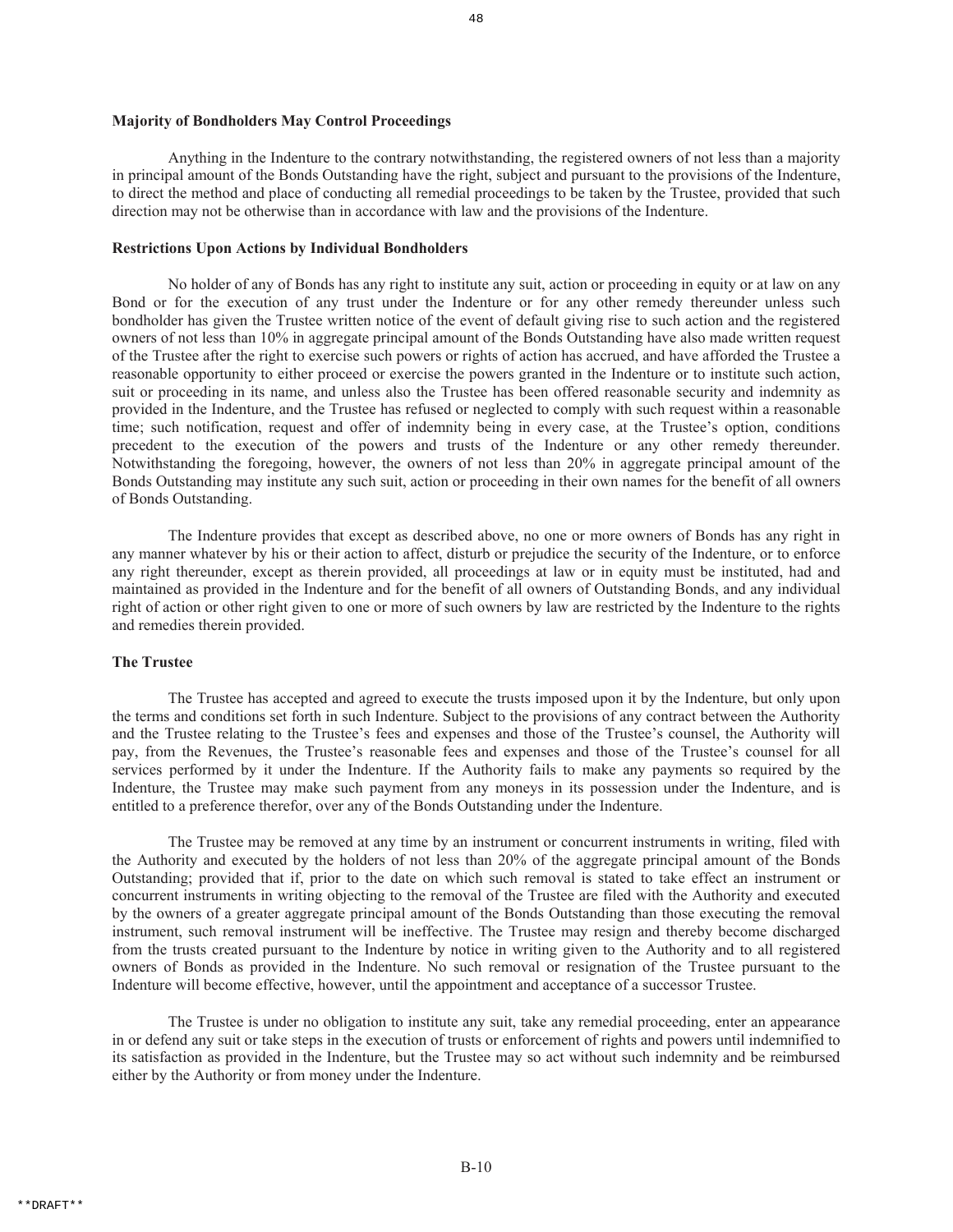# **Modification of the Indenture**

The Authority and the Trustee may enter into supplemental trust indentures:

(a) to cure any ambiguity or formal defect or omission in the Indenture or in any supplemental trust indenture,

(b) to grant to or confer upon the Trustee for the benefit of the bondholders any additional rights, remedies, powers, authority or security that may lawfully be granted to or conferred upon the bondholders or the Trustee,

(c) to add to the covenants and agreements of the Authority in the Indenture other covenants and agreements to be observed by the Authority that are not contrary to or inconsistent with the Indenture,

(d) to add to the limitations and restrictions in the Indenture other limitations and restrictions to be observed by the Authority which are not contrary to or inconsistent with the Indenture,

(e) to confirm, as further assurance, any pledge under, and the subjection to any lien or pledge created or to be created by, the Indenture of the Revenues or of any other money, securities or funds,

(f) to modify any of the provisions of the Indenture, in any other respect whatever, provided that such modification is, and is expressed to be, effective only after all Bonds of each Series Outstanding at the date of such supplemental indenture cease to be Outstanding,

(g) to make any changes or modifications of the Indenture or amendments, additions or deletions which may be required to permit the Indenture to be qualified under the Trust Indenture Act of 1939, as amended, or laws analogous thereto applicable to bonds issued by governmental bodies, or

(h) to make any other change which, in the opinion of the Authority and the Trustee, is not detrimental to the interests of the bondholders.

In addition, the Indenture may be modified, altered, amended, added to or rescinded in any particular from time to time with the consent of the holders of not less than two-thirds of the aggregate principal amount of the Bonds Outstanding (and if a Credit Facility is then in effect, the consent of the obligor thereunder is also required), provided that no modification, alteration, amendment, addition or recession may permit (a) an extension of the maturity of the principal of or the interest on any Bond issued under the Indenture, or (b) a reduction in the principal amount of any Bond, the rate of interest or redemption premium thereon, or (c) the creation of alien upon or pledge of Revenues superior to, or on a parity with the lien and pledge created by the Indenture, or a release of the lien and pledge created by the Indenture except as otherwise provided therein, or (d) the creation of a preference or priority of any Bond or Bonds over any other Bond or Bonds, except as may be provided in connection with the issuance of any Series of subordinated Bonds, or (e) a reduction in the aggregate principal amount of the Bonds required for consent to such supplemental indenture.

If the owners of not less than two-thirds in aggregate principal amount of the Bonds Outstanding at the time of execution of any supplemental indenture have consented to and approved the execution thereof as provided in the Indenture, no bondholder will have any right to object to the execution of such supplemental indenture or to object to any of the terms and provisions contained therein or the operation thereof, or in any manner to question the propriety of the execution thereof, or to enjoin or restrain the Trustee or the Authority from executing the same or from taking any action pursuant to the provisions thereof.

# **Defeasance**

Any Bonds will, prior to the maturity or redemption date therefor, be deemed to have been paid and to be no longer Outstanding under the provisions of the Indenture if (a) in case any of said Bonds are to be redeemed on any date prior to their maturity, the Authority has given to the Trustee irrevocable instructions to give notice of

49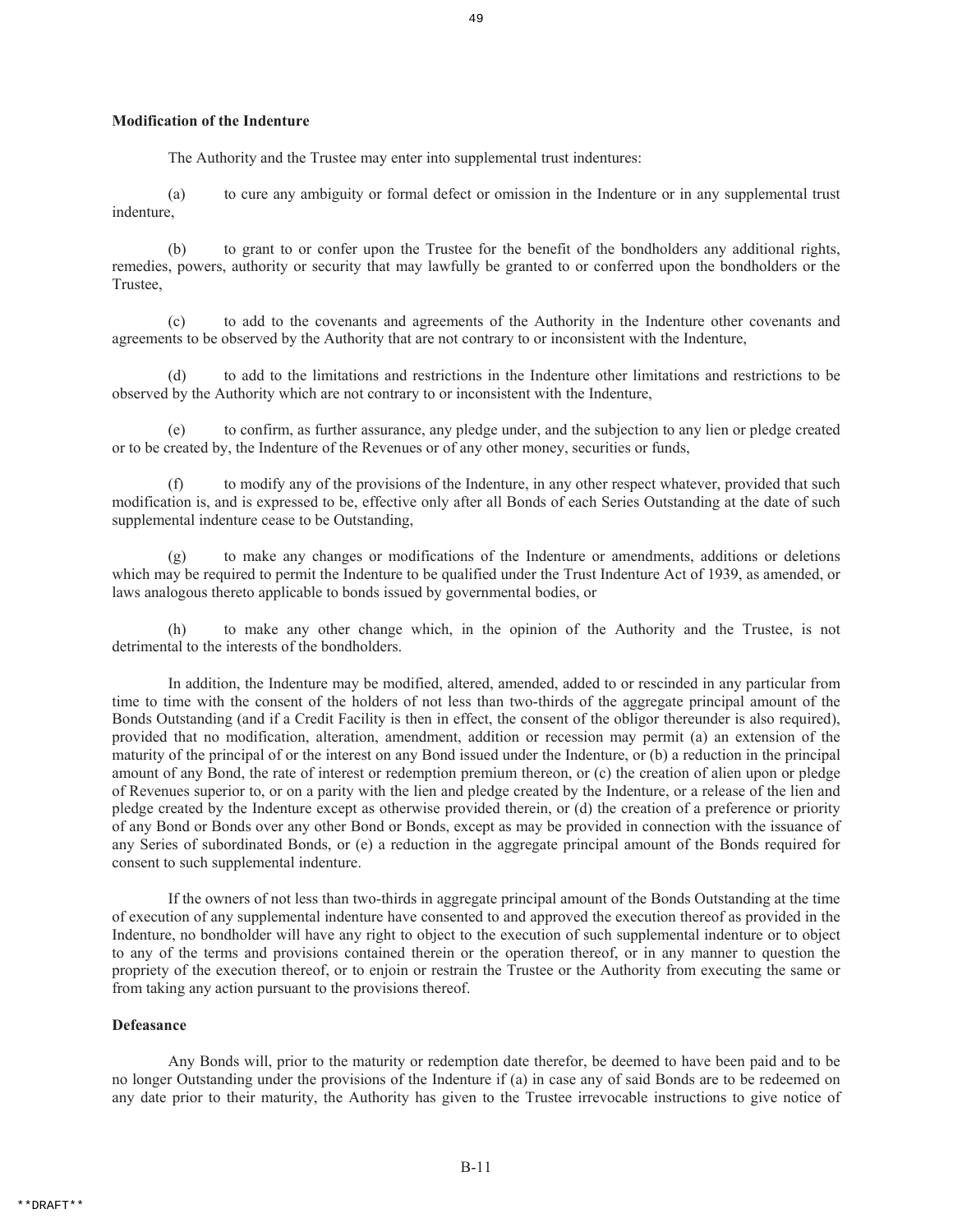redemption on said date of such Bonds in accordance with the Indenture, (b) there has been deposited with the Trustee other money in an amount which will be sufficient, or Government Obligations the principal of and the interest on which, when due, will provide moneys which together with the money, if any, deposited with the Trustee at the same time, will be sufficient, to pay when due the principal and the interest and premium, if any, so due and payable on said Bonds on and prior to the redemption date or maturity date thereof, as the case may be, and (c) in the event said Bonds are not by their terms subject to redemption within the succeeding 60 days, the Authority has given the Trustee in form satisfactory to it irrevocable instructions to give, in accordance with the Indenture and as soon as practicable, notice to holders of such Bonds that the deposit described in (b) above has been made with the Trustee and that said Bonds are deemed to have been paid in accordance with the Indenture and stating such maturity or redemption date upon which money is to be available for the payment of the principal and the interest and the premium, if any, so due and payable on said Bonds.

#### **THE LEASE**

# **Initial Term; Renewal**

The initial term of the Lease was from October 1, 1990 to and including June 30, 1992 and it has been renewed for succeeding biennial terms, currently ending June 30, 2010. The Lease is renewable for successive biennial terms at the option of the Transportation Cabinet. The option to renew will be deemed to have been automatically exercised for each succeeding biennial term, effective on the first day thereof, unless the Authority shall receive written notice of the Transportation Cabinet's election not to renew the Lease prior to the close of business on the last working day in April immediately preceding the beginning of such succeeding biennial term. The Lease is renewable for successive biennial terms, one at a time, until all Bonds have been paid or deemed to have been paid in accordance with the Indenture.

# **Rentals**

Rentals are payable at the times of and in such amounts as may be required to satisfy required deposits to the Bond Service Account of the Bond Fund under the Indenture. Upon the renewal of the Lease for any biennial term the Transportation Cabinet will be bound to pay Lease rentals for such biennial term as a general obligation of the Transportation Cabinet to be paid not only from revenues of the System but also from any other available funds of the Transportation Cabinet not required by law or by previous binding contract to be devoted to other purposes. No damage to or destruction of the System or any portion thereof will relieve the Transportation Cabinet from any of its obligations under the Lease.

The Transportation Cabinet has covenanted, in accordance with the Act, to certify to the Secretary of the Revenue Cabinet prior to October 1 of each Fiscal Year the amount required for payment of amounts due under the Lease during such Fiscal Year. Upon deposit of the amounts certified, the Transportation Cabinet covenants and agrees that said amounts will be applied only to the payment of rentals and for no other purpose, except as otherwise provided in the Lease.

At all times the Lease shall be in effect, the Transportation Cabinet shall have authority to establish and enforce rules and regulations for the use of the System.

# **Maintenance and Operation of the Economic Development Road System**

From and after the date of issuance of the Bonds and for the entire period until all the Bonds issued under the Indenture are paid or deemed to have been paid, the Transportation Cabinet agrees to maintain and operate the System in an efficient and economical manner, maintain the same in good repair and sound operating condition, and make all necessary repairs, renewals and replacements, all at the expense of the Transportation Cabinet, except to the extent that funds for the payment thereof are included in the rentals paid by the Transportation Cabinet to the Authority pursuant to the Lease. The Transportation Cabinet shall have the right, subject to the approval of the Authority, to make additions, improvements and extensions to the System at the expense of the Transportation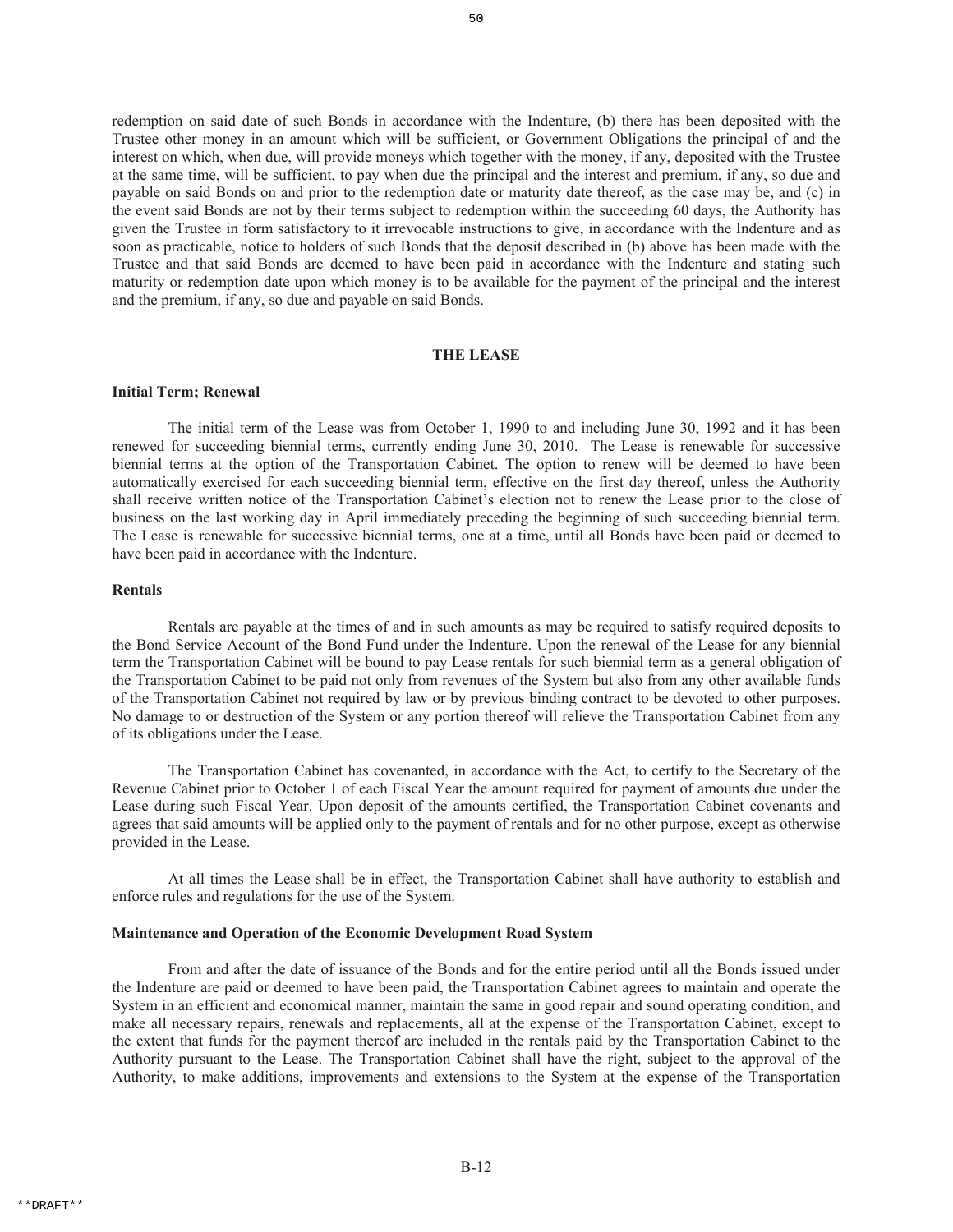Cabinet, and any such additions, improvements and extensions to the System will be deemed a part of the System for all purposes of the Agreement and the Lease.

#### **Amendments**

The Authority and the Transportation Cabinet may amend or modify the Lease to cure any ambiguity or formal defect or omission, or to modify the rentals payable thereunder by reason of the issuance of another Series of Bonds. The Lease may be modified, altered, amended, added to or rescinded in any particular from time to time with the consent of the holders of not less than two-thirds of the aggregate principal amount of the Bonds Outstanding.

#### **Supplemental Leases**

The Lease has been amended by the First Supplemental Lease, the Second Supplemental Lease, the Third Supplemental Lease, the Financing/Fourth Supplemental Lease Agreement, the Fifth Supplemental Lease, the Sixth Supplemental Lease, the Financing/Seventh Supplemental Lease, the Eighth Supplemental Lease, the Ninth Supplemental Lease and the Financing/Tenth Supplemental Lease Agreement, which has been amended by a First Amendment to Financing/Tenth Supplemental Lease Agreement, as permitted by the Lease. The First Supplemental Lease, Second Supplemental Lease, Third Supplemental Lease, Financing/Fourth Supplemental Lease Agreement, including the First Amendment to Financing/Fourth Supplemental Lease Agreement, Fifth Supplemental Lease, Sixth Supplemental Lease, Financing/Seventh Supplemental Lease, the Eighth Supplemental Lease, the Ninth Supplemental Lease and Financing/Tenth Supplemental Lease Agreement, which has been amended by a First Amendment to Financing/Tenth Supplemental Lease Agreement, transfer certain economic development road projects to the Lease and modify the rental payments to provide for payments that are adequate to pay the interest on and principal of the Bonds Outstanding, including the 2008 Bonds.

# **THE AGREEMENT**

#### **Construction of the Revitalization Projects**

The Transportation Cabinet is to construct the Revitalization Projects on behalf of the Authority. Costs of the Revitalization Projects incurred by the Transportation Cabinet on behalf of the Authority will be paid from the Construction Fund in the manner provided in the Indenture. The Transportation Cabinet is to keep proper records and accounts of all such costs.

#### **Revitalization Projects to be a Public Highway**

The Revitalization Projects are to continuously constitute a part of the highway system of the Commonwealth and, upon completion, are always to be open to public traffic.

# **Cost of Maintenance and Operation of the System**

As and from the date of issuance of the Bonds and whether the Lease is renewed or not, the Transportation Cabinet is required to continuously pay all the costs of repairing, maintaining and operating the System until the Bonds are paid or deemed to have been paid in accordance with the Indenture, except to the extent such costs are included in rentals.

#### **Conveyance of the System to the Commonwealth**

When all Bonds have been paid or have been deemed paid pursuant to the Indenture, the System will become, without further act, the property of the Commonwealth and will thereafter be maintained by the Transportation Cabinet.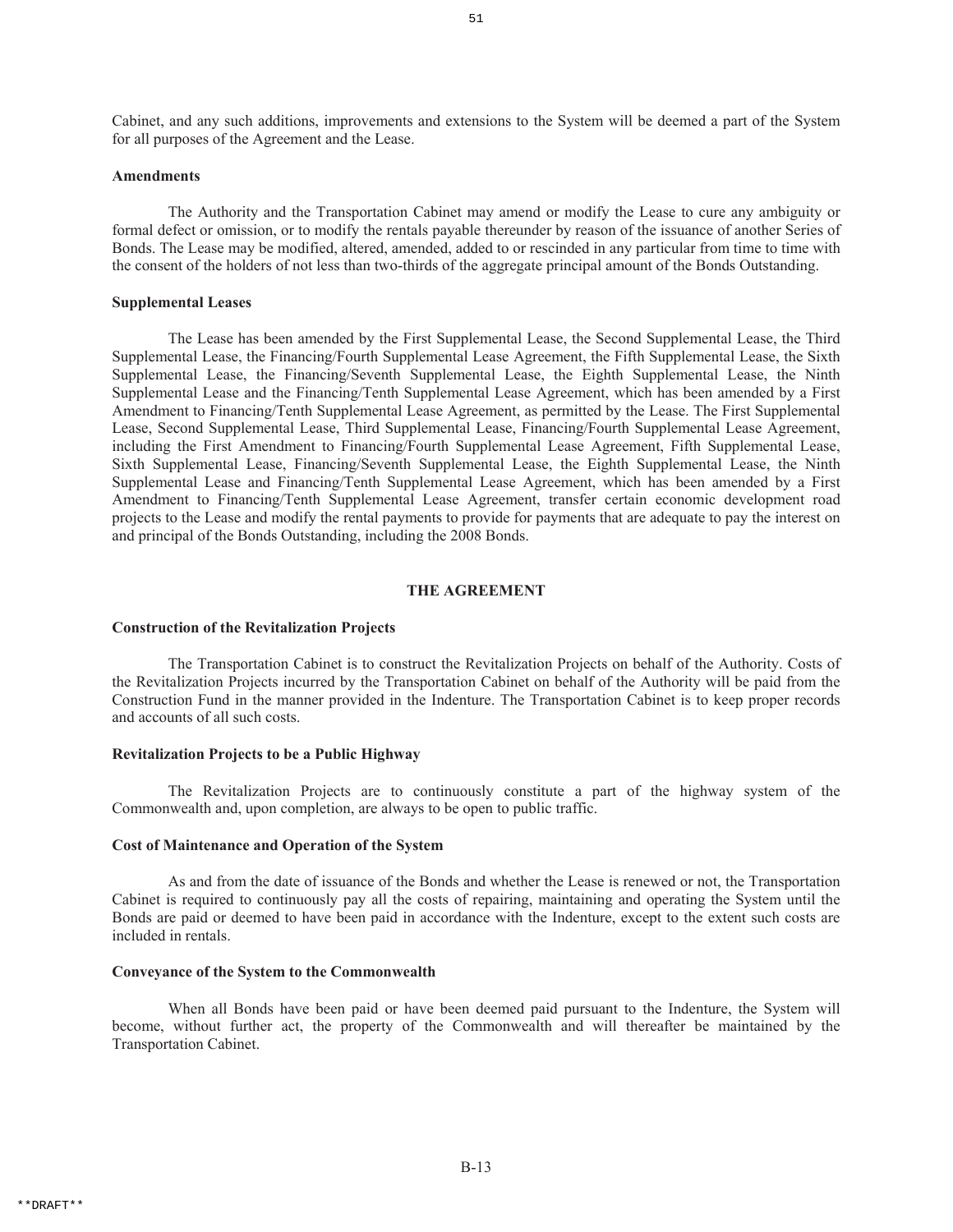#### 52

# **Amendments**

The Agreement may not be supplemented, modified or amended without the consent of bondholders then owning two-thirds of the aggregate principal amount of Bonds outstanding, provided that no such consent is required for any supplement, modification or amendment which (a) cures any ambiguity or formal defect or omission in the Agreement and any amendment thereto, or (b) increases the rentals payable under the Lease by reason of the issuance of additional Bonds in order to finance costs of Revitalization Projects.

### **Supplemental Agreements**

The Agreement has been amended by the First Supplemental Agreement, Second Supplemental Agreement, Third Supplemental Agreement, Fourth Supplemental Agreement, Fifth Supplemental Agreement, Sixth Supplemental Agreement, Seventh Supplemental Agreement, Eighth Supplemental Agreement, Ninth Supplemental Agreement and Tenth Supplemental Agreement, as permitted by the Agreement. The First Supplemental Agreement, Second Supplemental Agreement, Third Supplemental Agreement, Fourth Supplemental Agreement, Fifth Supplemental Agreement, Sixth Supplemental Agreement, Seventh Supplemental Agreement, Eighth Supplemental Agreement, Ninth Supplemental Agreement and Tenth Supplemental Agreement provide that certain economic development road projects will be transferred to be under the Lease as described under the heading "THE AUTHORITY — Transportation Cabinet Projects Financed by the Authority" in this Official Statement. The First Supplemental Agreement, Second Supplemental Agreement, Third Supplemental Agreement, Fourth Supplemental Agreement, Fifth Supplemental Agreement, Sixth Supplemental Agreement, Seventh Supplemental Agreement, Eighth Supplemental Agreement, Ninth Supplemental Agreement and Tenth Supplemental Agreement also affirm all covenants made in the Agreement, including the covenant to complete the Revitalization Projects.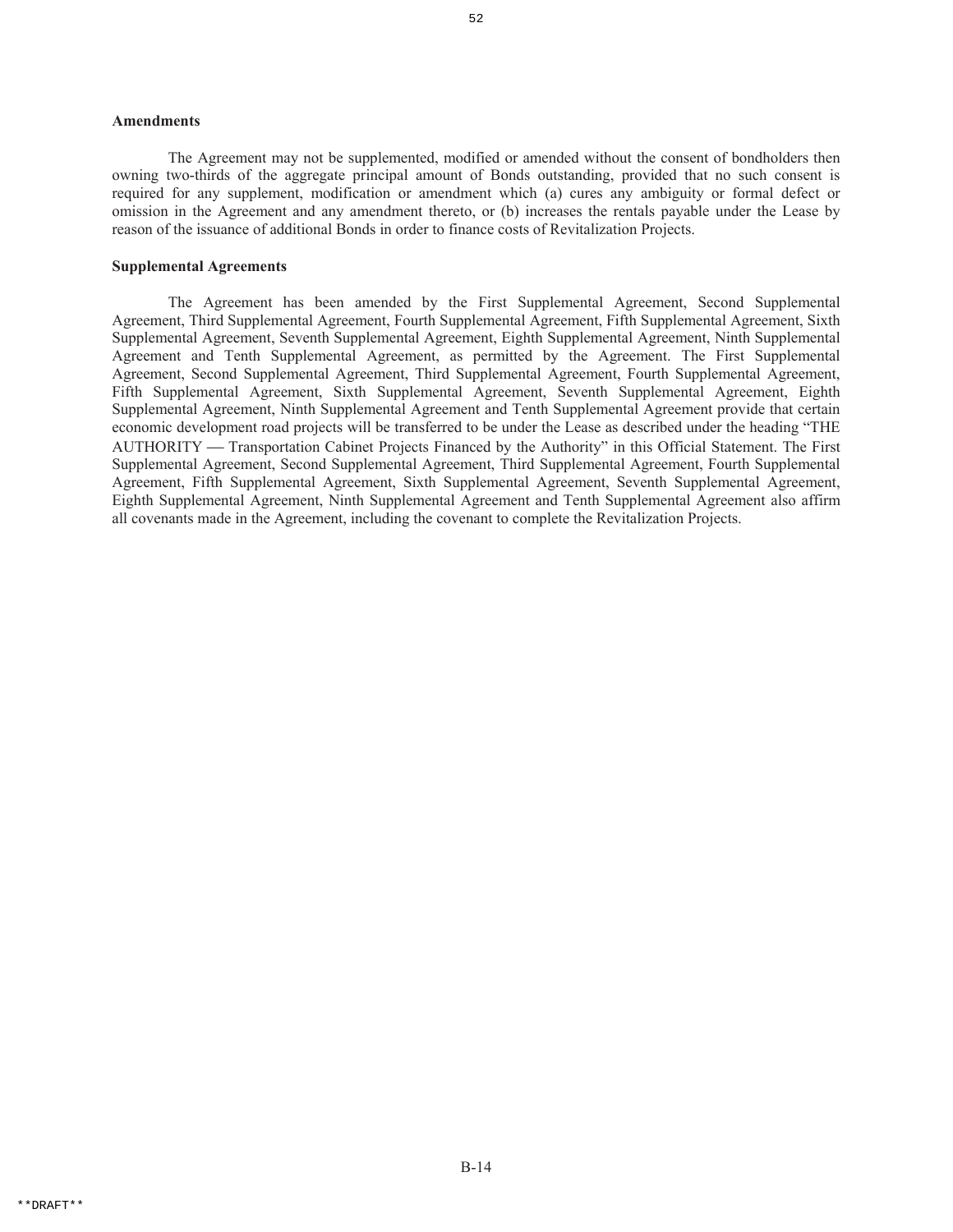### **APPENDIX C**

### **BOOK-ENTRY-ONLY SYSTEM**

The following information concerning DTC and DTC's book-entry-only system has been obtained from sources that the Authority believes to be reliable, but the Authority takes no responsibility for the accuracy thereof.

The Depository Trust Company ("DTC"), New York, New York, will act as securities depository for the 2008 Bonds. The 2008 Bonds will be issued only as fully-registered securities registered in the name of Cede & Co. (DTC's partnership nominee) or such other name as shall be requested by an authorized representative of DTC. One fully-registered 2008 Bond certificate will be issued for each maturity of the 2008 Bonds, each in the aggregate principal amount of such maturity, and will be deposited with DTC.

DTC, the world's largest depository, is a limited-purpose trust company organized under the New York Banking Law, a "banking organization" within the meaning of the New York Banking Law, a member of the Federal Reserve System, a "clearing corporation" within the meaning of the New York Uniform Commercial Code, and a "clearing agency" registered pursuant to the provisions of Section 17A of the Securities Exchange Act of 1934. DTC holds and provides asset servicing for over 2 million issues of U.S. and non-U.S. equity, corporate and municipal debt issues, and money market instruments from over 85 countries that DTC's participants ("Direct Participants") deposit with DTC. DTC also facilitates the post-trade settlement among Direct Participants of sales and other securities transactions in deposited securities through electronic computerized book-entry transfers and pledges between Direct Participants' accounts. This eliminates the need for physical movement of securities certificates. Direct Participants include both U.S. and non-U.S. securities brokers and dealers, banks, trust companies, clearing corporations, and certain other organizations. DTC is a wholly-owned subsidiary of The Depository Trust & Clearing Corporation ("DTCC"). DTCC, in turn, is owned by a number of Direct Participants of DTC and Members of the National Securities Clearing Corporation, Government Securities Clearing Corporation, MBS Clearing Corporation, and Emerging Markets Clearing Corporation, (NSCC, GSCC, MBSCC, and EMCC, also subsidiaries of DTCC), as well as by the New York Stock Exchange, Inc., the American Stock Exchange LLC, and the National Association of Securities Dealers, Inc. Access to the DTC system is also available to others such as both U.S. and non-U.S. securities brokers and dealers, banks, trust companies and clearing corporations that clear through or maintain a custodial relationship with a Direct Participant, either directly or indirectly ("Indirect Participants"). DTC has Standard & Poor's highest rating: AAA. The DTC Rules applicable to its Direct Participants and Indirect Participants are on file with the Securities and Exchange Commission. More information about DTC can be found at **www.dtcc.com**.

Purchase of the 2008 Bonds under the DTC system must be made by or through Direct Participants, which will receive credit for the 2008 Bonds on DTC's records. The ownership interest of each actual purchaser of each 2008 Bond ("Beneficial Owner") is in turn to be recorded on the Direct and Indirect Participants' records. Beneficial Owners will not receive written confirmations from DTC of their purchase. Beneficial Owners are, however, expected to receive written confirmations providing details of the transaction, as well as periodic statements of their holdings, from the Direct or Indirect Participant through which the Beneficial Owner entered into the transaction. Transfers of ownership interests in the 2008 Bonds are to be accomplished by entries made on the books of Direct and Indirect Participants acting on behalf of Beneficial Owners. Beneficial Owners will not receive certificates representing their ownership interests in the 2008 Bonds, except in the event that use of the book-entry– only system for the 2008 Bonds is discontinued.

To facilitate subsequent transfers, all 2008 Bonds deposited by Direct Participants with DTC are registered in the name of DTC's partnership nominee, Cede & Co. or such other name as may be requested by an authorized representative of DTC. The deposit of 2008 Bonds with DTC and their registration in the name of Cede & Co. or such other nominee do not effect any change in beneficial ownership. DTC has no knowledge of the actual Beneficial Owners of the 2008 Bonds; DTC's records reflect only the identity of the Direct Participants to whose accounts such 2008 Bonds are credited, which may or may not be the Beneficial Owners. The Direct and Indirect Participants will remain responsible for keeping account of their holdings on behalf of their customers.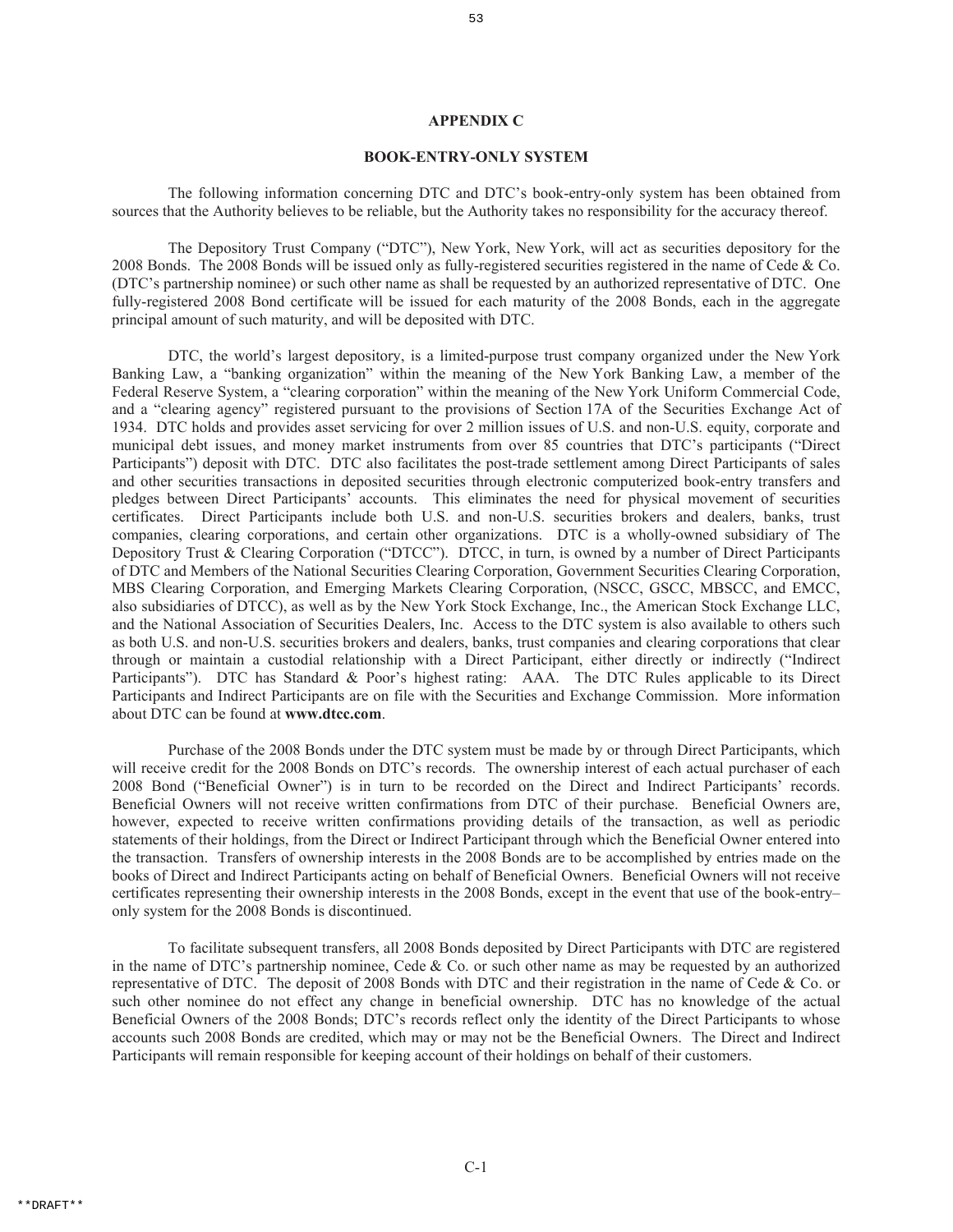Beneficial Owners of 2008 Bonds may wish to take certain steps to augment transmission to them of notices of significant events with respect to the 2008 Bonds, such as redemptions, tenders, defaults and proposed amendments to the 2008 Bond documents. For example, Beneficial Owners of 2008 Bonds may wish to ascertain that the nominee holding the Securities for their benefit has agreed to obtain and transmit notices to Beneficial Owners, in the alternative, Beneficial Owners may wish to provide their names and addresses to the Trustee and request that copies of notices be provided directly to them.

Redemption notices shall be sent to DTC. If less than all of the 2008 Bonds within an issue are being redeemed, DTC's practice is to determine by lot the amount of the interest of each Direct Participant in such issue to be redeemed.

Neither DTC nor Cede & Co. (nor such other DTC nominee) will consent or vote with respect to the 2008 Bonds unless authorized by a Direct Participant in accordance with DTC's Procedures. Under its usual procedures, DTC mails an Omnibus Proxy to the Authority as soon as possible after the record date. The Omnibus Proxy assigns Cede & Co.'s consenting or voting rights to those Direct Participants to whose accounts the 2008 Bonds are credited on the record date (identified in a listing attached to the Omnibus Proxy).

Redemption proceeds, distributions, and dividend payments on the 2008 Bonds will be made to Cede  $\&$ Co., or such other nominee as may be requested by an authorized representative of DTC. DTC's practice is to credit Direct Participants' accounts, upon DTC's receipt of funds and corresponding detail information from the Authority or the Trustee on the payable date in accordance with their respective holdings shown on DTC's records. Payments by Participants to Beneficial Owners will be governed by standing instructions and customary practices, as is the case with securities held for the accounts of customers in bearer form or registered in "street name," and will be the responsibility of such Participant and not of DTC or its nominee, the Trustee, or the Authority, subject to any statutory or regulatory requirements as may be in effect from time to time. Payment of redemption proceeds, distributions, and dividend payments to Cede & Co. (or such other nominee as may be requested by an authorized representative of DTC) is the responsibility of the Authority or the Trustee, disbursement of such payments to Direct Participants will be the responsibility of DTC, and disbursement of such payments to the Beneficial Owners shall be the responsibility of Direct and Indirect Participants.

DTC may discontinue providing its services as securities depository with respect to the 2008 Bonds at any time by giving reasonable notice to the Authority or the Trustee. Under such circumstances, in the event that a successor securities depository is not obtained, 2008 Bond certificates are required to be printed and delivered.

The Authority may decide to discontinue use of the system of book-entry-only transfers through DTC (or a successor securities depository). In that event, 2008 Bond certificates will be printed and delivered.

The information in this section concerning DTC and DTC's book-entry system has been obtained from sources that the Authority believes to be reliable, but the Authority takes no responsibility for the accuracy thereof.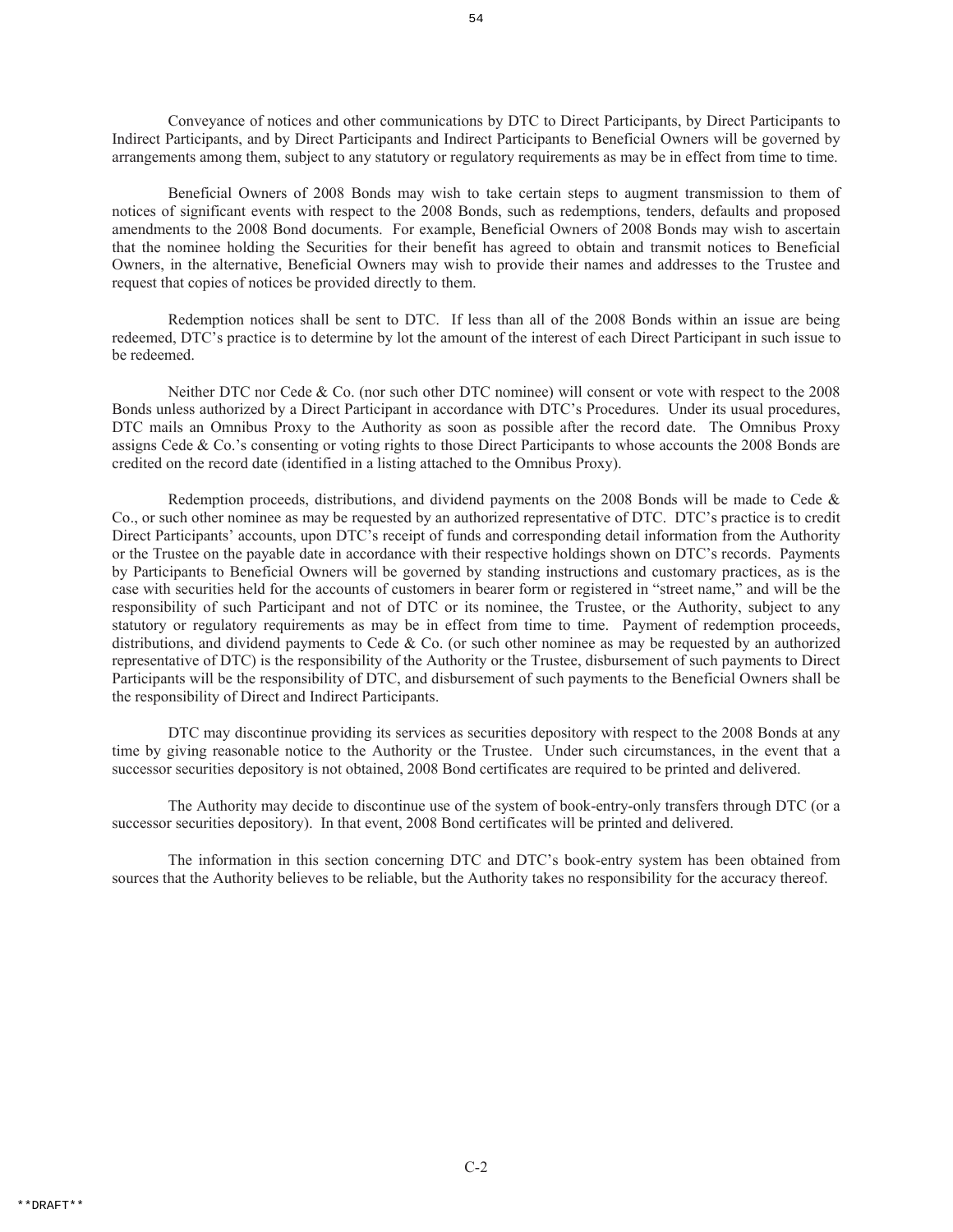# **APPENDIX D**

### **FORM OF OPINION OF BOND COUNSEL**

The Turnpike Authority of Kentucky Frankfort, Kentucky

# Re: The Turnpike Authority of Kentucky Economic Development Road Revenue Bonds (Revitalization Projects), 2008 Series A

Ladies and Gentlemen:

The Turnpike Authority of Kentucky (the "Authority"), a de jure municipal corporation and political subdivision of the Commonwealth of Kentucky (the "Commonwealth"), on the date hereof, has issued the above-captioned bonds (the "Bonds"). The Bonds are issued as fully registered bonds without coupons in denominations of \$5,000 or integral multiples thereof, and will bear interest at the rates or approximate yields set forth in the Series 2008 Resolution adopted by the Authority on June 23, 2008 (the "Series Resolution"). Interest on the Bonds will be payable on each January 1 and July 1, beginning January 1, 2009.

The Bonds are dated and mature or are subject to mandatory or optional redemption prior to maturity as set forth in the Series Resolution adopted pursuant to the Trust Indenture, dated as of October 1, 1990, by and between the Authority and Citizens Fidelity Bank and Trust Company, Louisville, Kentucky (predecessor to Chase Manhattan Trust Company, National Association, as succeeded by J.P. Morgan Trust Company, National Association and as further succeeded by The Bank of New York Mellon Trust Company, N.A.), as trustee (the "Trustee"), as amended and supplemented by a First Supplemental Trust Indenture, dated as of November 15, 2000, by and between the Authority and the Trustee (collectively the "Indenture").

The Bonds are issued under the authority of the Constitution and statutes of the Commonwealth of Kentucky, including particularly Chapter 175 of the *Kentucky Revised Statutes*, as amended, and under and pursuant to a resolution of the Authority duly adopted on August 28, 1990 and the Series Resolution (together, the "Resolution") and the Indenture. The Authority and the Transportation Cabinet of the Commonwealth of Kentucky (the "Cabinet") have entered into an Agreement, dated as of October 1, 1990, a First Supplemental Agreement, dated as of October 1, 1992, a Second Supplemental Agreement, dated as of April 1, 1993, a Third Supplemental Agreement, dated as of April 1, 1995, a Fourth Supplemental Agreement, dated as of April 1, 1999, a Fifth Supplemental Agreement, dated as of February 1, 2001, a Sixth Supplemental Agreement, dated as of March 1, 2001, a Seventh Supplemental Agreement, dated as of May 1, 2004, an Eighth Supplemental Agreement dated as of April 1, 2005, a Ninth Supplemental Agreement dated as of March 1, 2006 and a Tenth Supplemental Agreement dated as of September 1, 2007 (collectively the "Agreement") under which the Cabinet agrees to continuously bear, except to the extent such cost is included in rentals under the Lease (hereinafter defined), the cost of maintaining, repairing and operating the System (as defined in the Indenture), for the entire period of years until all bonds issued under the Indenture have been retired. The Authority and the Cabinet have entered into a Lease, dated as of October 1, 1990, a First Supplemental Lease, dated as of October 1, 1992, a Second Supplemental Lease, dated as of April 1, 1993, a Third Supplemental Lease, dated as of April 1, 1995, a Financing/Fourth Supplemental Lease Agreement, dated as of October 1, 1999, which has been amended by a First Amendment to Financing/Fourth Supplemental Lease Agreement, dated as of November 15, 2000, a Fifth Supplemental Lease, dated as of February 1, 2001, a Sixth Supplemental Lease, dated as of March 1, 2001, a Financing/Seventh Supplemental Lease Agreement, dated as of May 1, 2004, an Eight Supplemental Lease dated as of April 1, 2005, a Ninth Supplemental Lease dated as of March 1, 2006, a Financing/Tenth Supplemental Lease Agreement dated as of September 1, 2007, which has been amended by a First Amendment to Financing/Tenth Supplemental Lease Agreement, dated as of August 1, 2008 (collectively, the "Lease") whereby the Authority, as Lessor, leases the System to the Cabinet, as Lessee, for a term extending to and including June 30, 2010, and pursuant to which the Cabinet has the exclusive option to renew the Lease for the next biennial term and for successive biennial terms thereafter until all bonds issued under the Indenture have been retired.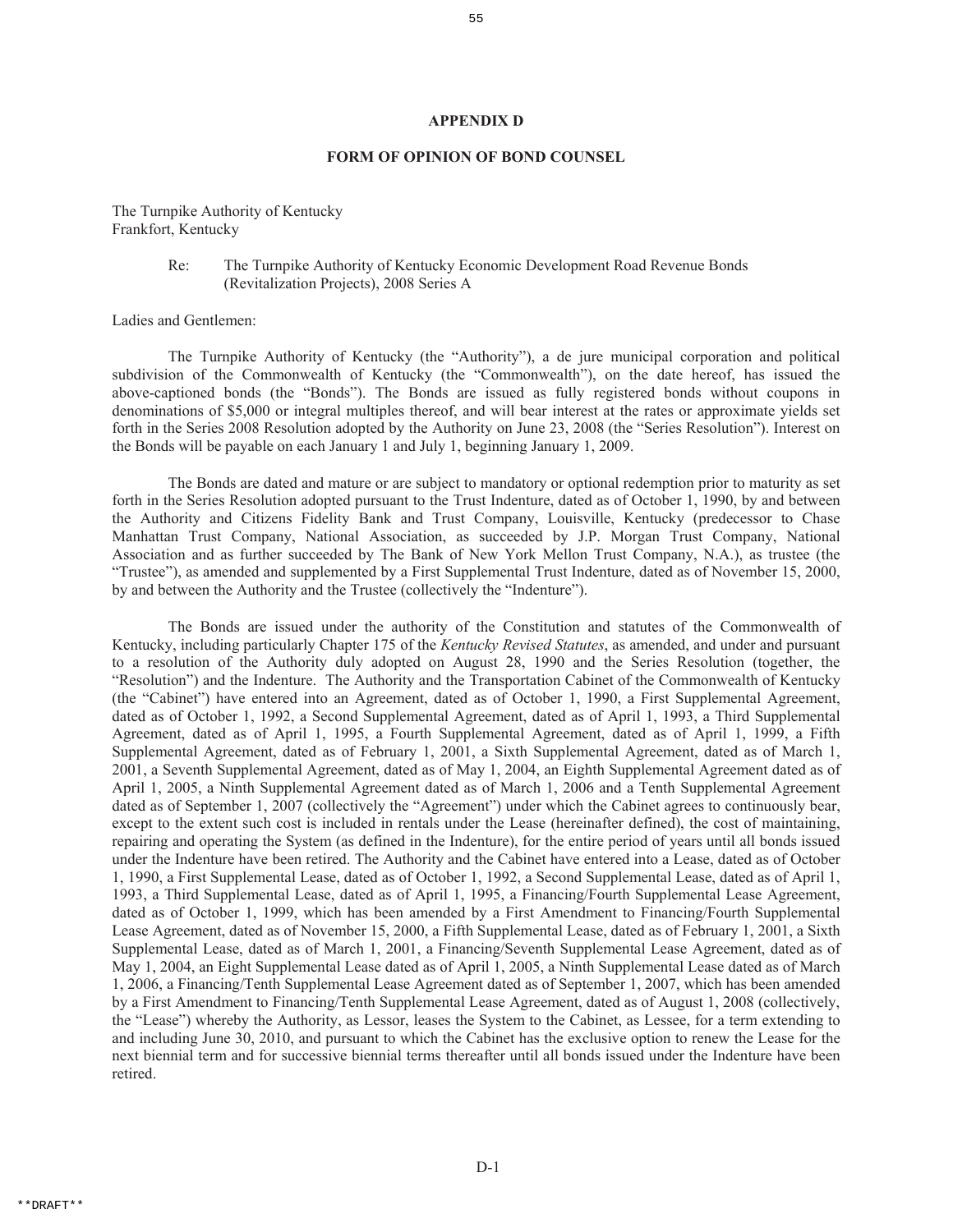We have examined (i) the Constitution and statutes of the Commonwealth of Kentucky; (ii) certified copies of the proceedings of the Authority authorizing the issuance, sale and delivery of the Bonds, including the Resolution; (iii) duplicate executed originals of the Indenture, the Agreement and the Lease; (iv) certifications as to incumbency, conditions precedent, signature, litigation, reasonable expectations and other matters, upon which we have relied; and (v) such other records, documents and proceedings as we have considered necessary or appropriate for the purposes of this opinion, including a specimen Bond.

Based on the foregoing, it is our opinion, under the law existing on the date of this opinion, that:

1. The Bonds have been duly authorized and issued in accordance with the Constitution and statutes of the Commonwealth of Kentucky and constitute valid, special and limited obligations of the Authority.

2. The Series Resolution has been duly adopted by the Authority and the Resolution is in full force and effect.

3. The Indenture has been duly authorized, executed and delivered by the Authority and, assuming due authorization, execution and delivery by the Trustee, constitutes a valid obligation of the Authority, and the Indenture creates a valid pledge of the Revenues (as defined in the Indenture) and all funds and accounts held under the Indenture in favor of the Trustee for the payment of the Bonds in accordance with the terms thereof.

The Lease and the Agreement, including all supplements thereto, have been duly authorized, executed and delivered by the Authority and the Cabinet and constitute valid, binding and legal obligations of the Authority and the Cabinet.

5. The Bonds are special and limited obligations of the Authority payable solely and only from the Revenues and the funds and accounts held under the Indenture, and the Bonds do not pledge the general credit or taxing power, if any, of the Commonwealth, the Authority, the Cabinet or any other agency or political subdivision of the Commonwealth.

6. Under the laws, regulations, rulings and judicial decisions in effect as of the date hereof, interest on the Bonds is excludable from gross income for Federal income tax purposes, pursuant to the Internal Revenue Code of 1986, as amended (the "Code"). Furthermore, interest on the Bonds will not be treated as a specific item of tax preference, under Section 57(a)(5) of the Code, in computing the alternative minimum tax for individuals and corporations. In rendering the opinions in this paragraph, we have assumed continuing compliance with certain covenants designed to meet the requirements of Section 103 of the Code. We express no other opinion as to the federal tax consequences of purchasing, holding or disposing of the Bonds.

7. The Authority has not designated the Bonds as "qualified tax-exempt obligations" pursuant to Section 265 of the Code.

8. The interest on the Bonds is exempt from income taxation and the Bonds are exempt from ad valorem taxation by the Commonwealth and any of its political subdivisions.

Our opinion set forth above is subject to the qualification that the enforceability of the Series Resolution, the Indenture, the Lease, the Agreement, the Bonds and agreements relating thereto may be limited by bankruptcy, reorganization, moratorium, insolvency, or other similar laws relating to or affecting the enforcement of creditor's rights, and to the exercise of judicial discretion in accordance with general equitable principles.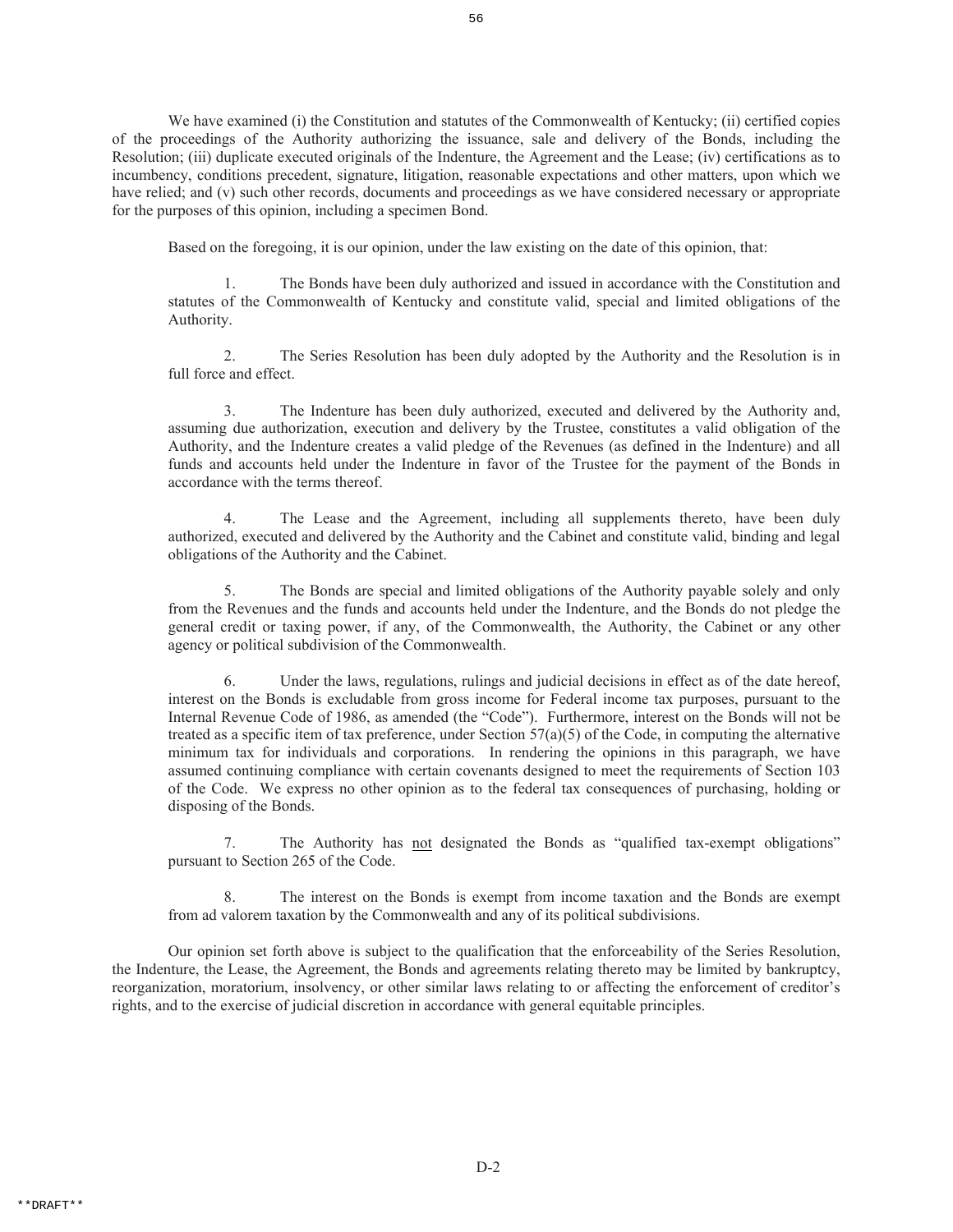[THIS PAGE INTENTIONALLY LEFT BLANK]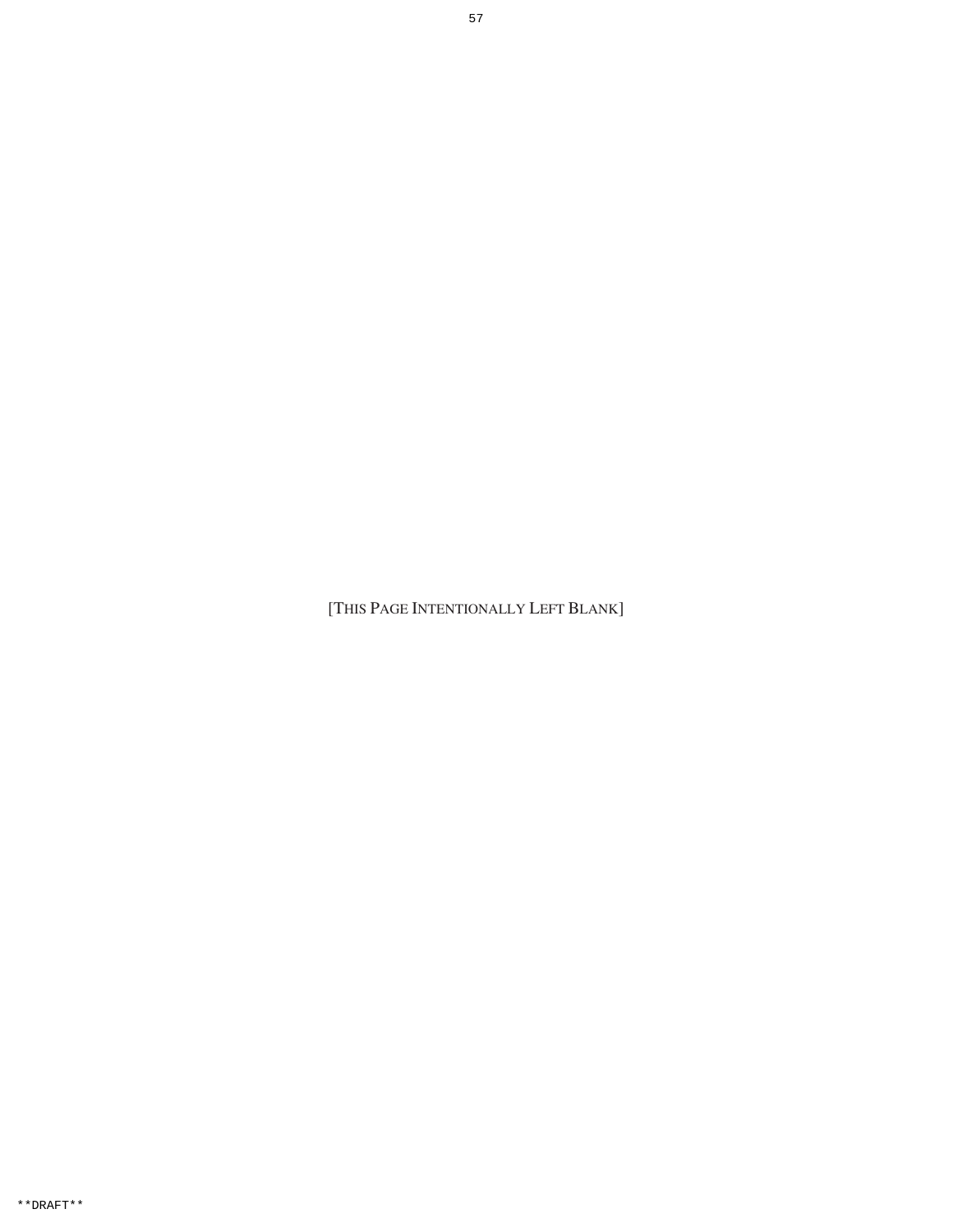[THIS PAGE INTENTIONALLY LEFT BLANK]